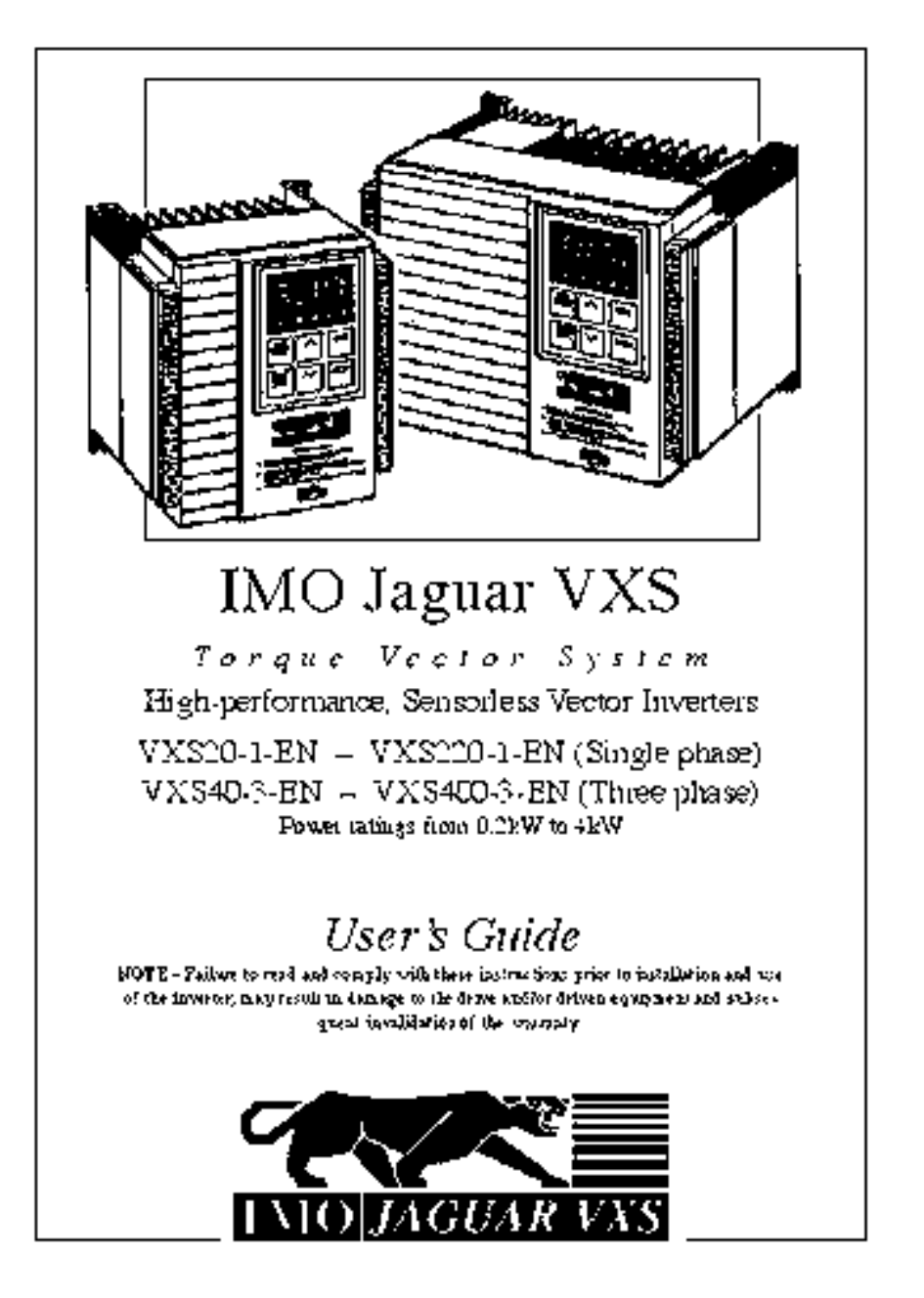### **Safety Precautions**

### **Safety at Work**

It is the responsibility of the owner, installer and user to ensure that the installation of the equipment and the way in which it is operated and maintained complies with the requirements of the Health & Safety at Work Act in the United Kingdom and other applicable legislation, regulations and codes of practice in the UK or elsewhere.

Only qualified personnel should install this equipment, after first reading and understanding the information in this publication. The installation instructions should be adhered to. Any question or doubt should be referred to IMO Precision Controls Ltd.

### **Operational Safety**

Users and operators of the equipment must take all necessary precautions to prevent damage to equipment and especially to prevent the risk of injury to personnel working on or near the motor and the driven equipment.

**The stop and start inputs should not be relied upon alone to ensure the safety of personnel. If a safety hazard could arise from the unexpected starting of the motor, an interlock mechanism should be provided to prevent the motor from running except when it is safe for it to do so.**

### **Warnings, Cautions and Notes**

'WARNING', 'CAUTION' and 'NOTE' paragraphs appear in the text of this instruction manual wherever they are applicable as precautionary reminders to installers and operators.

NOTE Notes call attention to information

### **WARNING**

Denotes operating procedures and practices which, if not correctly followed and strictly observed, may result in danger, personal injury or loss of life.

### CAUTION

Denotes operating procedures and practices which, if not correctly followed and strictly observed, may result in damage to or destruction of equipment.

that is especially significant in understanding and operating the equipment.

### **Documentation**

Every effort has been made by IMO Precision Controls Ltd to ensure that this document accurately and completely represents the *Jaguar VXS* range of inverters at the time of going to press. Information with respect to installation is necessarily generalised, and the supplier accepts no liability for contingencies over which he has no control in respect of the selection, installation and/or operation of equipment.

### IMPORTANT NOTICE

The software described in this User's Guide may not apply to earlier VXS inverters lacking the suffix '-EN'.

In line with IMO's policy of continuous improvement, the contents of this document are subject to change without prior notice.

### **Copyright**

All rights reserved. No part of this publication may be reproduced or transmitted in any form or by any means, electronic or mechanical including photocopying, recording, or by by any information storage or retrieval system without the prior written permission of IMO Precision Controls Ltd. © IMO Precision Controls Ltd 1996

**Part number VXSMAN. Doc. ref. SWK VXS20-VXS400. Issue IMO-3 Sept 1998**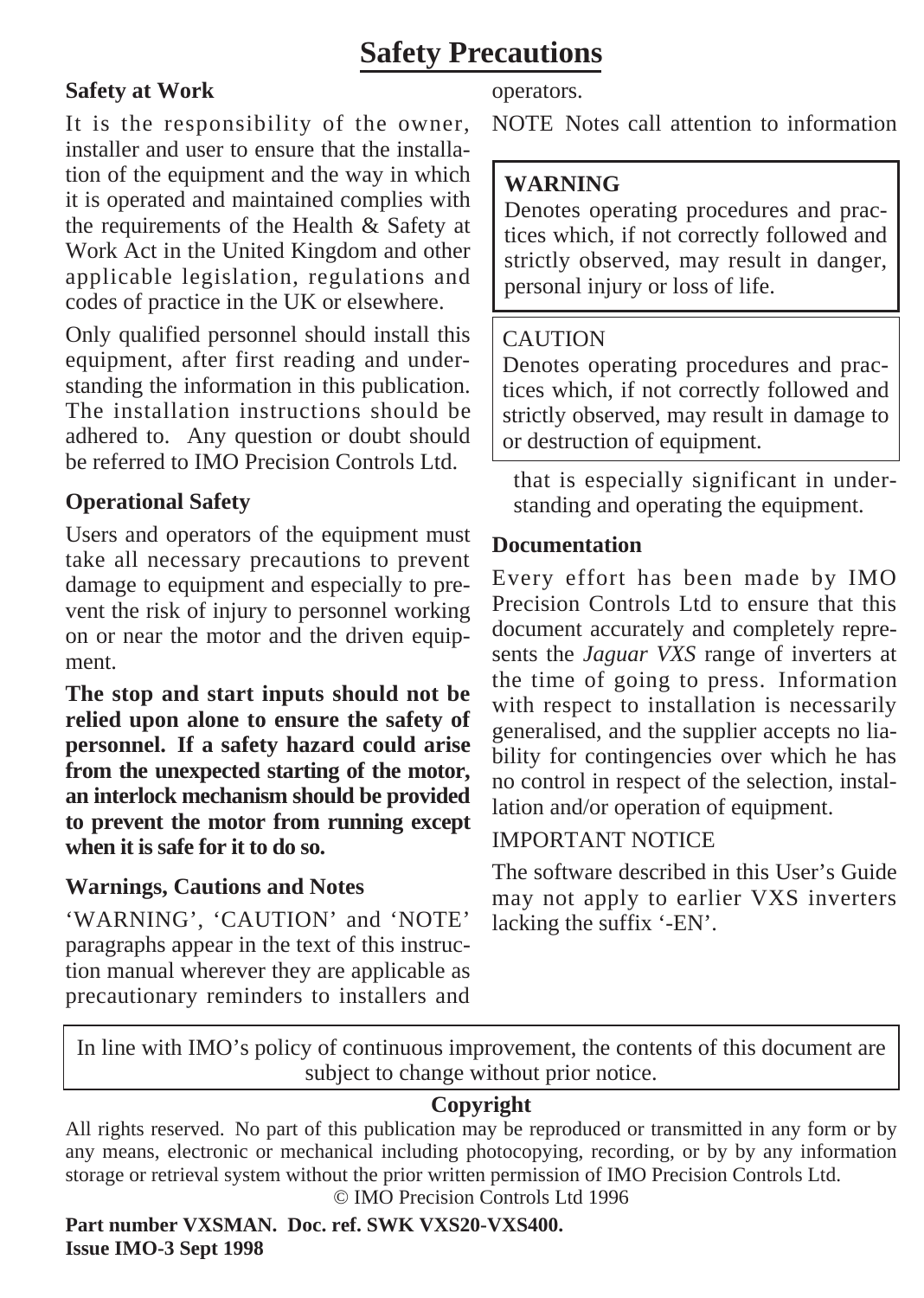### **Contents**

|                |     | <b>Safety Precautions</b><br>Inside front cover |                |
|----------------|-----|-------------------------------------------------|----------------|
|                |     | Warranty and Helplines Inside back cover        |                |
|                |     | <b>EMC</b> and LVD Conformity                   | Page 2         |
| 1              |     | <b>Inspection, Handling &amp; Storage</b>       | 2              |
|                | 1.1 | <b>Product Enquiries</b>                        | $\overline{c}$ |
|                |     | 1.2 Inspection                                  | $\frac{2}{2}$  |
|                |     | 1.3 Storage Environment                         | $\overline{c}$ |
|                |     | 1.4 Storage Precautions<br>1.5 Handling         | $\overline{c}$ |
| $\mathbf{2}$   |     | <b>Specifications</b>                           | 3              |
|                |     | 2.1 Output Ratings                              | 3              |
|                |     | 2.2 Input Ratings                               | 3              |
|                |     | 2.3 Output Frequency                            | 3              |
|                |     | 2.4 Braking                                     | 3              |
|                |     | 2.5 General                                     | 3              |
| 3 <sup>1</sup> |     | <b>Common Specifications</b>                    | $\overline{4}$ |
|                |     | 3.1 Control                                     | $\overline{4}$ |
|                |     | 3.2 Indication                                  | 5              |
|                |     | 3.3 Protection                                  | 5              |
|                |     | 3.4 Operating Environment                       | 5              |
| 4              |     | <b>Mechanical Installation</b>                  | 6              |
|                | 4.1 | Handling                                        | 6              |
|                |     | 4.2 Environment                                 | 6              |
|                |     | 4.3 Position and Materials                      | 6              |
|                |     | 4.4 Cooling and Ventilation                     | 6              |
|                |     | 4.5 Removable Covers and Keypad                 | 7              |
|                |     | 4.6 Dimensions                                  | 7              |
| 5              |     | <b>Electrical Installation</b>                  | 10             |
|                |     | 5.1 Power Connection Block Diagrams             | 10             |
|                |     | 5.2 Power Circuits                              | 11             |
|                |     | 5.3 Control Circuits                            | 12             |
|                |     | 5.4 Terminals Functions List                    | 14             |
|                | 5.5 | Control Circuits and Terminals                  | 15             |

|   | <b>Keypad Functions</b><br>6<br>16 |                                        |    |  |  |  |  |  |
|---|------------------------------------|----------------------------------------|----|--|--|--|--|--|
|   |                                    | 6.1 Keypad                             | 16 |  |  |  |  |  |
|   |                                    | 6.2 Keypad Procedures                  | 16 |  |  |  |  |  |
| 7 |                                    | <b>Inverter Functions</b>              | 21 |  |  |  |  |  |
|   |                                    | 7.1 Functions Data -Range, Units,      | 21 |  |  |  |  |  |
|   |                                    | <b>Resolution &amp; Default</b>        |    |  |  |  |  |  |
|   |                                    | 7.2 Descriptions of Functions          | 26 |  |  |  |  |  |
| 8 |                                    | Troubleshooting                        | 44 |  |  |  |  |  |
|   | 8.1                                | Electronic Protection                  | 44 |  |  |  |  |  |
|   |                                    | 8.2 Trip Alarm Functions               | 44 |  |  |  |  |  |
|   |                                    | 8.3 Trip Alarm Codes                   | 44 |  |  |  |  |  |
|   |                                    | 8.4 Troubleshooting Flow Diagrams      | 45 |  |  |  |  |  |
| 9 |                                    | <b>Braking</b>                         | 55 |  |  |  |  |  |
|   | 9.1                                | Introduction                           | 55 |  |  |  |  |  |
|   |                                    | 9.2 Overhauling Loads                  | 55 |  |  |  |  |  |
|   |                                    | 9.3 Calculations for Braking Resistors | 56 |  |  |  |  |  |
|   |                                    | 9.4 Minimum Braking Resistor Values 56 |    |  |  |  |  |  |
|   |                                    | 9.5 Protection Circuits                | 57 |  |  |  |  |  |
|   |                                    | 10 EMC, RFI and Filters                | 58 |  |  |  |  |  |
|   |                                    | 10.1 Electromagnetic                   |    |  |  |  |  |  |
|   |                                    | Compatibility (EMC)                    | 58 |  |  |  |  |  |
|   |                                    | 10.2 Single Phase RFI-FP Filter        | 60 |  |  |  |  |  |
|   |                                    | 10.3 Three Phase RFI-FP Filter         | 61 |  |  |  |  |  |
|   |                                    | 10.4 RF Ferrite Physical Data          | 62 |  |  |  |  |  |
|   |                                    | 11 Supplementary Data                  | 62 |  |  |  |  |  |
|   |                                    | 11.1 Insulation Testing                | 62 |  |  |  |  |  |
|   |                                    | 11.2 Table of Cable Sizes and Maximum  |    |  |  |  |  |  |
|   |                                    | Lengths                                | 63 |  |  |  |  |  |
|   |                                    | 11.3 Table of Heat Losses              | 64 |  |  |  |  |  |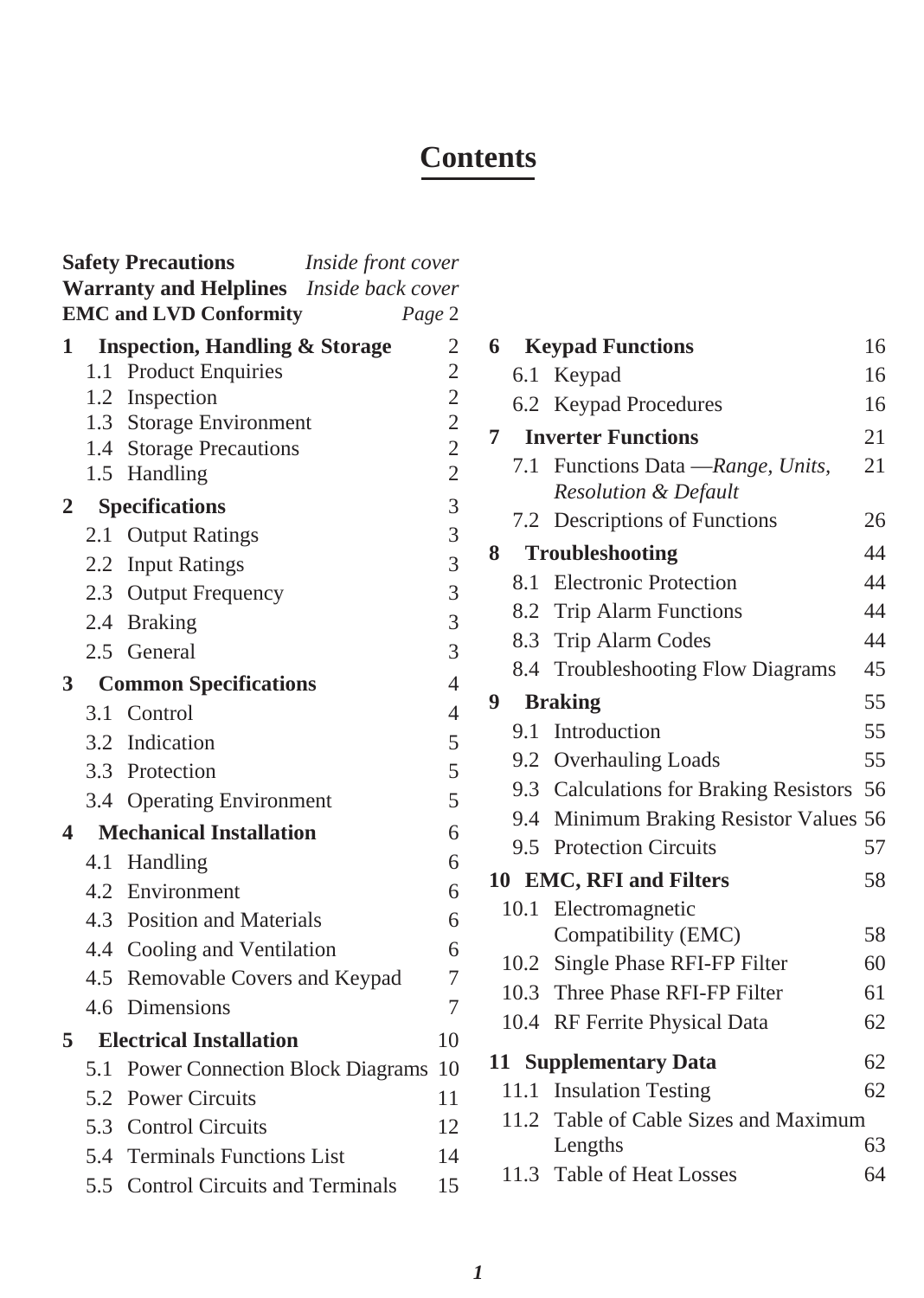### **EMC and LVD Conformity**

IMO Jaguar VXS Inverters carrying the suffix -EN as part of their model number conform to EN 60 947-1:1992, Emissions to EN50081-1 and -2 and Immunity to EN50082-1 and -2, and therefore meet Directive 89/336/EEC relating to Electromagnetic Compatibility. Additionally, they also comply with DIN VDE 0160/1988 for Over Voltage Category II, Pollution Degree 2, and hence conform to the protection requirements of Council Directive 73/23/EEC, Low Voltage Directive. Conformity requires the VXS inverter to be wired and earthed in accordance with the installation instructions in this User's Guide and installed within a steel enclosure which satisfies the requirements of Pollution Degree 2 and used in conjunction with an AC power supply which is recognised Over Voltage Category II and has an earthed neutral point. Throughout this manual the -EN suffix has been omitted for simplicity and for economy of space.

*Earth terminals.* Jaguar VXS… -EN inverters now carry the standard symbol instead of the lettering 'GND(PE)'.

# **1 Inspection, Handling and Storage**

### **1.1 Product Enquiries**

If at any time you have a difficulty or a question regarding the inverter, please contact IMO Precision Controls Ltd at the address inside the back cover of this Manual. The following information will be required:

- (a) Inverter type (from the rating plate).
- (b) Serial number (from the rating plate).
- (c) Date of purchase.
- (d) The nature of the problem for instance, the location and extent of damage, the point which is unclear or the circumstances under which a malfunction occurred.

### **1.2 Inspection**

Immediately after unpacking the inverter, please inspect as follows:

Check the rating plate on the side of the inverter cover to ensure that the inverter specification corresponds to the order specification.

Inspect the inverter to determine whether the unit has been damaged in transit. Look for loose components and damage to any part of the cover, side panels, mounting brackets or other components.

### **1.3 Storage Environment**

- Temperature -20<sup>o</sup>C to +65<sup>o</sup>C (-4<sup>o</sup>F to  $+149^{\circ}$ F) short-term during transport or storage.
- Relative humidity 20% to 90% non-condensing.
- *Avoid places where large variations in*

*temperature occur, even if the relative humidity is within the specified limits. Such places could cause condensation or freezing and should be avoided.*

The inverter should not be placed in direct sunlight. The surrounding atmosphere should ideally be dry, free from dust, corrosive or inflammable gases or vapours, oil mist, steam, dripping water and vibration. A saltladen atmosphere is especially deleterious.

### **1.4 Storage Precautions**

- Do not place the inverter directly onto the floor. It should always be placed on a stand or shelf.
- If the inverter is being stored in a less-thanideal environment, cover it with a plastic sheet for protection.
- If there is a likelihood of humidity affecting the inverter, place a desiccating agent (such as silica gel) inside the inverter, and then cover it with a plastic sheet for protection.

### **1.5 Handling**

Be sure to take a firm grip of the **chassis** of the unit when carrying the inverter.

### CAUTION

Hold and lift the inverter by the chassis/heatsink, **not** by the cover. The cover is a protective shield only, and is not intended for lifting and carrying. Lifting the inverter by the cover or other front parts may result in damage.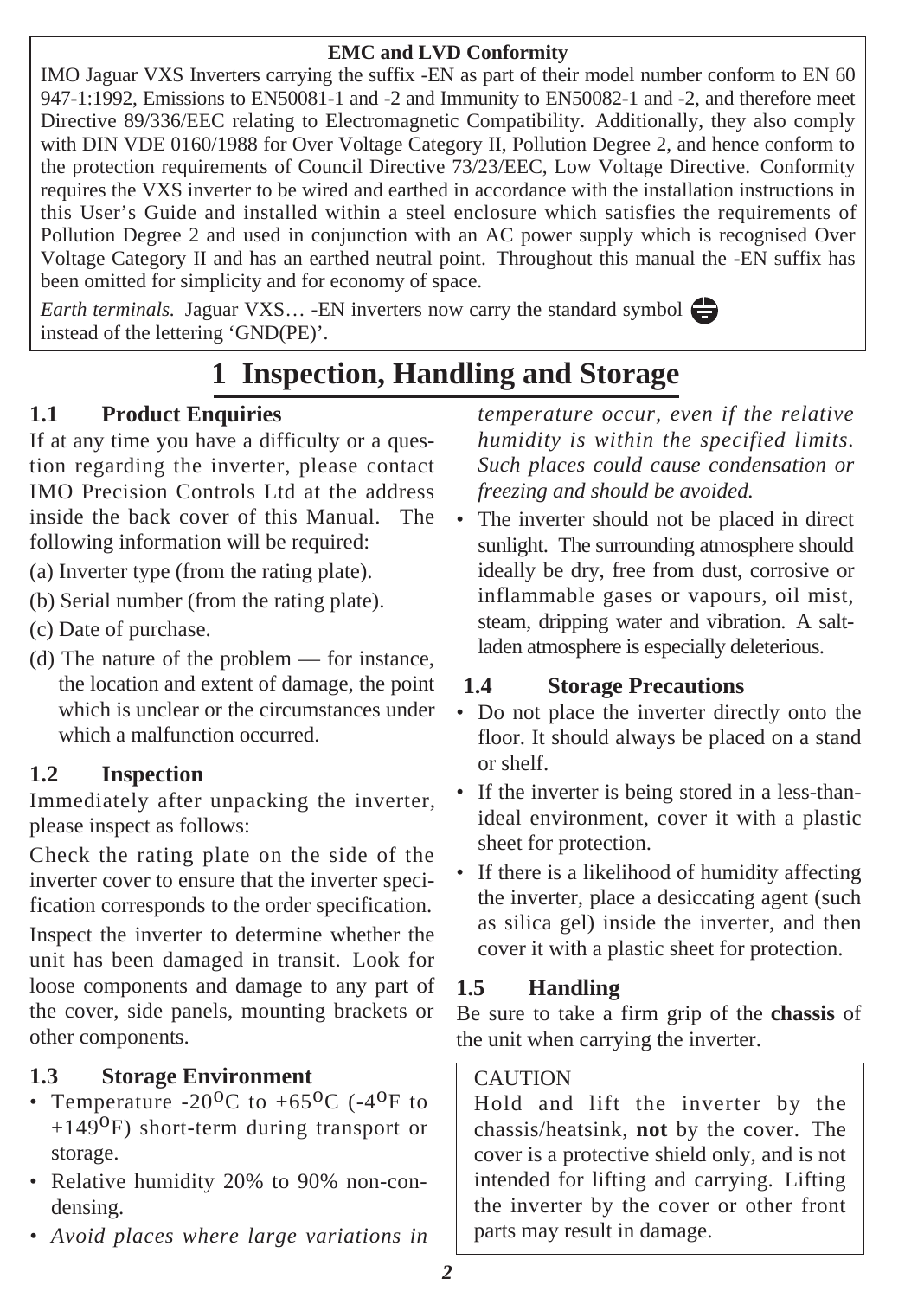## **2 Specifications**

| VXS<br><b>Inverter</b> type                       |        | $20 - 1$                                                                                | $40 - 1$     | $75 - 1$        | $150 - 1$ 220-1           |                                                                                  | $40 - 3$      | $75 - 3$                                      | $ 150-3 220-3 400-3 $    |                 |              |  |  |
|---------------------------------------------------|--------|-----------------------------------------------------------------------------------------|--------------|-----------------|---------------------------|----------------------------------------------------------------------------------|---------------|-----------------------------------------------|--------------------------|-----------------|--------------|--|--|
| 2.1 Output Ratings                                |        |                                                                                         |              |                 | <b>Single-phase Input</b> |                                                                                  |               | <b>Three-phase Input</b>                      |                          |                 |              |  |  |
| Nominal applied motor                             | kW     | 0.2                                                                                     | 0.4/<br>0.55 | 0.75            | 1.5                       | 2.2                                                                              | 0.4/<br>0.55  | 0.75                                          | 1.5                      | 2.2             | 4.0          |  |  |
| kVA<br>Rated capacity*                            |        | 0.6                                                                                     | 1.2          | 2.0             | 3.2                       | 4.4                                                                              | 1.2           | 1.8                                           | 2.7                      | 4.0             | 6.5          |  |  |
| Voltage                                           | V      |                                                                                         |              |                 |                           |                                                                                  | $0V$ to $V_L$ |                                               |                          |                 |              |  |  |
| Frequency                                         | Hz     | 0.2Hz to 400Hz                                                                          |              |                 |                           |                                                                                  |               |                                               |                          |                 |              |  |  |
| Low PWM freq. A<br>Rated                          |        | 1.5                                                                                     | 3.0          | 5.0             | 8.0                       | 11.0                                                                             | 1.6           | 2.5                                           | 3.7                      | 5.5             | 9.0          |  |  |
| current<br>High PWM freq. A                       |        | 1.3                                                                                     | 2.5          | 4.0             | 7.0                       | 10.0                                                                             | 1.4           | 2.1                                           | 3.7                      | 5.3             | 8.7          |  |  |
| Overload capability                               |        | 150% of rated current for 1 minute                                                      |              |                 |                           |                                                                                  |               |                                               |                          |                 |              |  |  |
|                                                   |        | 200% of rated current for 0.5s<br><b>Single-phase Input</b><br><b>Three-phase Input</b> |              |                 |                           |                                                                                  |               |                                               |                          |                 |              |  |  |
| 2.2 Input Ratings                                 |        |                                                                                         |              |                 |                           |                                                                                  |               |                                               |                          |                 |              |  |  |
| Rated current (rms)                               | А      | 2.95                                                                                    | 4.1          | 7.2             | 14                        | 20                                                                               | 1.3           | 2.2                                           | 4.3                      | 6.0             | 9.8          |  |  |
| Min. supply capacity<br>kVA                       |        | 0.7                                                                                     | 1.2          | 1.8             | 3.2                       | 4.5                                                                              | 0.7           | 1.2                                           | 2.2                      | 3.1             | 5.0          |  |  |
| MCB rating with DC reactor                        | А      | 6                                                                                       | 6            | $\overline{10}$ | $\overline{10}$           | $\overline{20}$                                                                  | 6             | 6                                             | 6                        | $\overline{10}$ | 10           |  |  |
| without DC reactor                                | A      | 6                                                                                       | 10<br>10     | 16<br>20        | 20<br>$\overline{32}$     | $\overline{32}$<br>40                                                            | 6             | 6                                             | 10<br>10                 | 16<br>10        | 16<br>20     |  |  |
| Fuse rating with DC reactor<br>without DC reactor | A<br>A | 10<br>10                                                                                | 10           | 20              | 32                        | 40                                                                               | 6<br>6        | 6<br>6                                        | 10                       | 10              | 20           |  |  |
| Phase; Voltage V <sub>L</sub> ; Frequency         |        |                                                                                         |              |                 |                           |                                                                                  |               |                                               |                          |                 |              |  |  |
| Voltage                                           |        | 1-ph; 200/240V; 50/60Hz<br>$+10\%$ to $-10\%$                                           |              |                 |                           |                                                                                  |               | 3-ph; 380/415V; 50/60Hz<br>$+10\%$ to $-15\%$ |                          |                 |              |  |  |
| Imbalance<br>Variations                           |        | Max. 3% of line to line voltage                                                         |              |                 |                           |                                                                                  |               |                                               |                          |                 |              |  |  |
| Frequency                                         |        | $+5\%$ to $-5\%$                                                                        |              |                 |                           |                                                                                  |               |                                               |                          |                 |              |  |  |
|                                                   |        |                                                                                         |              |                 |                           |                                                                                  |               |                                               |                          |                 |              |  |  |
|                                                   |        |                                                                                         |              |                 | <b>Single-phase Input</b> |                                                                                  |               |                                               | <b>Three-phase Input</b> |                 |              |  |  |
| 2.3 Output Frequency<br>Max. frequency            | Hz     |                                                                                         |              |                 |                           | 0.2Hz to 400Hz                                                                   |               |                                               |                          |                 |              |  |  |
| Base freq. setting range                          | Hz     |                                                                                         |              |                 |                           | 15Hz to 400Hz                                                                    |               |                                               |                          |                 |              |  |  |
| Starting freq. setting range                      | Hz     |                                                                                         |              |                 |                           | 0.2Hz, 1Hz to 60Hz (minimum unit 1Hz)                                            |               |                                               |                          |                 |              |  |  |
| Carrier freq. setting range                       | kHz    |                                                                                         |              |                 |                           | 0.75kHz, 1kHz to 15.6kHz (minimum unit 1kHz)                                     |               |                                               |                          |                 |              |  |  |
| Analog                                            |        |                                                                                         |              |                 |                           | $\pm 0.2\%$ of Maximum O/P Frequency (25 <sup>o</sup> C $\pm 10^{0}$ C)          |               |                                               |                          |                 |              |  |  |
| Accuracy (stability)<br>Digital                   |        |                                                                                         |              |                 |                           | $\pm 0.01\%$ of Maximum O/P Frequency (-10 <sup>o</sup> C to +50 <sup>o</sup> C) |               |                                               |                          |                 |              |  |  |
|                                                   |        |                                                                                         |              |                 |                           | 1/3000 of Max. O/P Frequency                                                     |               |                                               |                          |                 |              |  |  |
| Analog                                            |        |                                                                                         |              |                 |                           | $eg$ 0.2Hz if max. is 60Hz; 0.4Hz if max. is 120Hz, etc                          |               |                                               |                          |                 |              |  |  |
| Setting resolution                                |        |                                                                                         |              |                 |                           | 0.01Hz up to 99.99Hz output frequency and                                        |               |                                               |                          |                 |              |  |  |
| Digital                                           |        |                                                                                         |              |                 |                           | 0.1Hz from 100Hz output frequency upwards                                        |               |                                               |                          |                 |              |  |  |
| 2.4 Braking                                       |        |                                                                                         |              |                 | <b>Single-phase Input</b> |                                                                                  |               |                                               | <b>Three-phase Input</b> |                 |              |  |  |
| without resistor                                  |        | $\geq 100\%$                                                                            |              | $\geq 70\%$     |                           | $\geq 40\%$                                                                      |               | $\geq 100\%$                                  |                          | $\geq 50\%$     |              |  |  |
| Braking torque<br>with resistor                   |        |                                                                                         | $\geq$ 150%  |                 |                           | $\geq 100\%$                                                                     |               | $\geq$ 150%                                   |                          |                 | $\geq 100\%$ |  |  |
|                                                   |        |                                                                                         |              |                 |                           | Starting frequency: 0.2Hz to 60Hz                                                |               |                                               |                          |                 |              |  |  |
| DC Injection Braking                              |        |                                                                                         |              |                 |                           | Braking time: 0.01s to 30s                                                       |               |                                               |                          |                 |              |  |  |
|                                                   |        |                                                                                         |              |                 |                           | Braking level: 0 to 100% of rated current                                        |               |                                               |                          |                 |              |  |  |
| 2.5 General                                       |        |                                                                                         |              |                 | <b>Single-phase Input</b> |                                                                                  |               |                                               | <b>Three-phase Input</b> |                 |              |  |  |
| <b>Heat</b> loss<br>Enclosure                     |        |                                                                                         |              |                 |                           | Please refer to data on page 64                                                  |               |                                               |                          |                 |              |  |  |
| Cooling method                                    |        |                                                                                         | Convection   |                 |                           | IP40, all models (side covers in place)<br>Fan-assisted Convection               |               |                                               |                          | Fan-assisted    |              |  |  |

\* At 230V single phase or 415V three phase. *3*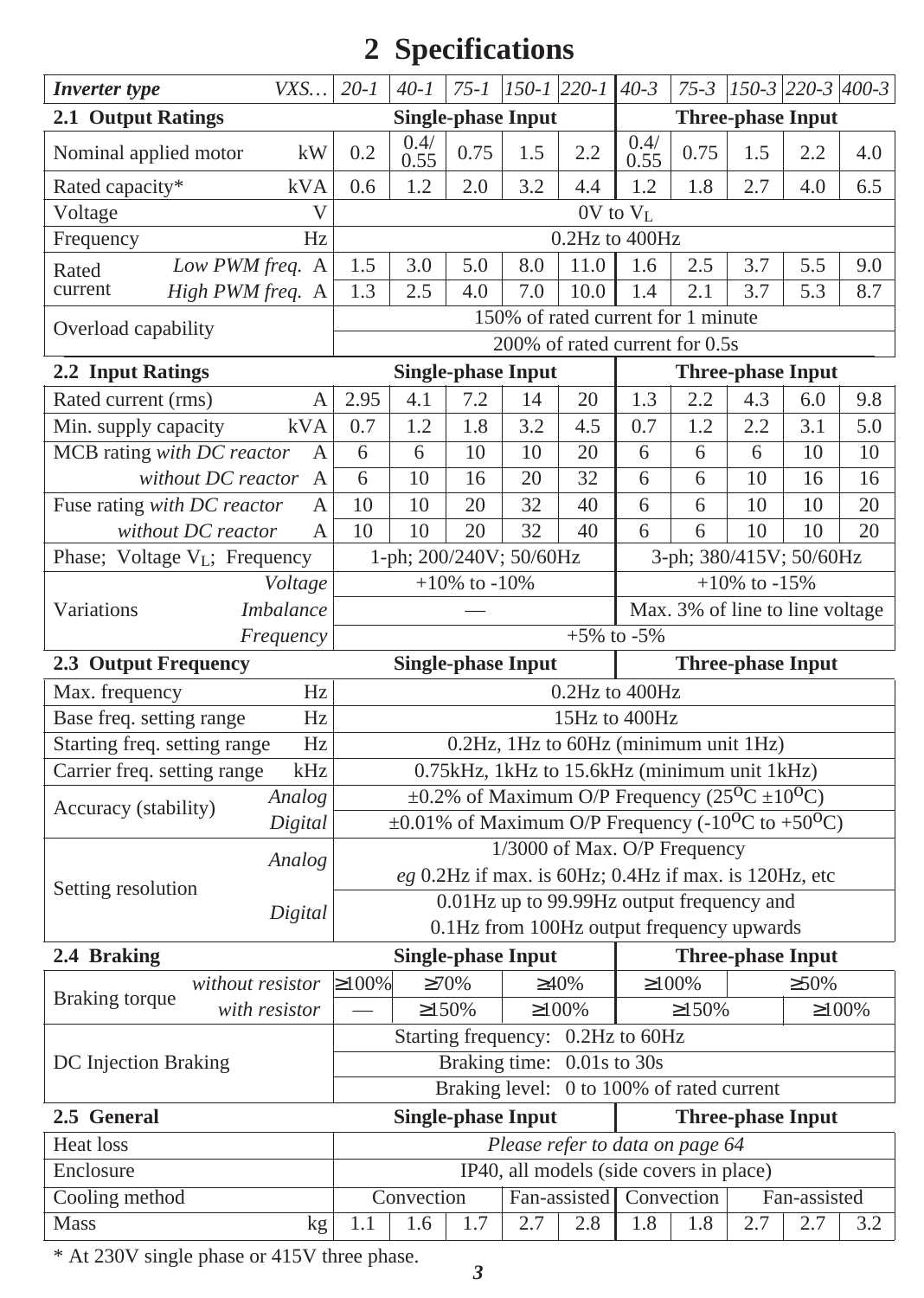### **3 Common Specifications**

### **3.1 Control**

| Control features<br><b>PWM</b>               | Sine-weighted PWM output voltage control with dead-time compensation.<br>Ultra-low acoustic noise realised by high-frequency carrier wave. |
|----------------------------------------------|--------------------------------------------------------------------------------------------------------------------------------------------|
| Torque                                       | Torque Vector control or manual torque boost with slip compensation.                                                                       |
| Auto-tune                                    | Auto tuning function as standard. Enables automatic calculation of the                                                                     |
|                                              | total load values of %R and %X.                                                                                                            |
| Operation<br>Key Pad                         | RUN, STOP.                                                                                                                                 |
| facilities<br>External                       | FWD, REV and coast-to-stop BX. External fault trip THR.<br>Alarm/trip                                                                      |
| signal inputs                                | reset RST. Two- or three-wire RUN/STOP control. External selection of                                                                      |
|                                              | V/f ratio, Accel./Decel., Torque Boost and Thermal Overload for 2nd motor.                                                                 |
| Preset speeds                                | Seven preset speeds selection X1, X2, X3; 8 additional preset speeds, X4.                                                                  |
| <b>Speed</b><br>Key Pad                      | Raise and lower speed, $\wedge$ and $\vee$ keys.                                                                                           |
| reference<br>Potentiometer                   | 1k $\Omega$ , 1W external control.                                                                                                         |
| Analog I/P                                   | 0 to +5V DC, 0 to +10V DC and 4-20mA DC.                                                                                                   |
| Digital I/P                                  | 'Motorised pot.', or 7 or 15 preset speeds.                                                                                                |
| Serial communications                        | RS485 optional.                                                                                                                            |
| Voltage-dip ride-through                     | VXS inverters can be operated continuously when the supply voltage is                                                                      |
|                                              | $\geq 165V$ (1-ph) or $\geq 310V$ (3-ph). Operating time if <165V (1-ph) or                                                                |
|                                              | $\langle 310V (3-ph) = 15ms$ . Smooth recovery selectable.                                                                                 |
| Digital O/P<br>Run status                    | RUN, FDT, FAR, LU, TL, IP <sup>(1)</sup> selectable outputs at terminal Y1E.                                                               |
| Analog O/P<br>signals                        | At terminal FMA, the following status signals are selectable:                                                                              |
|                                              | O/P frequency, O/P current, O/P torque %, load factor %.                                                                                   |
| Pulse O/P                                    | At terminal FMP, O/P frequency multiplying factor adjustable from 10                                                                       |
|                                              | to 100.                                                                                                                                    |
| Accel/Decel<br>Time                          | 0.01 to 3600s. There are two independently-adjustable sets of accelera-                                                                    |
|                                              | tion and deceleration times.                                                                                                               |
| Characteristic                               | Choice of linear or two types of S-curve accel/decel pattern.                                                                              |
| Voltage/Frequency<br>$\mathrm{V}/\mathrm{f}$ | Automatic AVR control of V/f characteristic at base frequency.                                                                             |
|                                              | Output voltage at base frequency adjustable from 80V to 240V, 1-ph;                                                                        |
|                                              | 160V to 480V, 3-ph. Base frequency is selectable for two motors.                                                                           |
| Limiter<br>Frequency                         | Output frequency can be held within selectable high and low limits.                                                                        |
| <b>Bias</b>                                  | Analog frequency reference can be biased from $-400$ Hz to $+400$ Hz, in                                                                   |
|                                              | steps of 1Hz.                                                                                                                              |
| Gain                                         | An adjustable gain can be applied to the analog frequency reference,                                                                       |
|                                              | range to 250%.                                                                                                                             |
| Skip-frequency                               | Three preset skip (jump) frequencies, 0 to 400Hz in steps of 1Hz.                                                                          |
|                                              | Bandwidth (hysteresis) for jump frequencies, 0 to 30Hz in steps of 1Hz.                                                                    |
| Slip compensation                            | Selectable compensation to maintain speed when load torque changes.                                                                        |
| Auto-restart                                 | Four selectable modes of operation.                                                                                                        |
| Torque boost<br>Auto                         | Boost adjusts automatically according to the calculated load torque                                                                        |
|                                              | value.                                                                                                                                     |
| Manual                                       | 31 patterns selectable as follows:                                                                                                         |
|                                              | Squared torque characteristic; Proportional torque characteristic;                                                                         |
|                                              | Weak linear boost adjustable in 28 steps to strong linear boost.                                                                           |

(1)  $FDT = Frequency detected; FAR = 'At speed' window; LU = Undervoltage protection trip operated; TL =$ Inverter at torque limit; IP = Inverter auto-restarted after restoration of I/P power following momentary loss.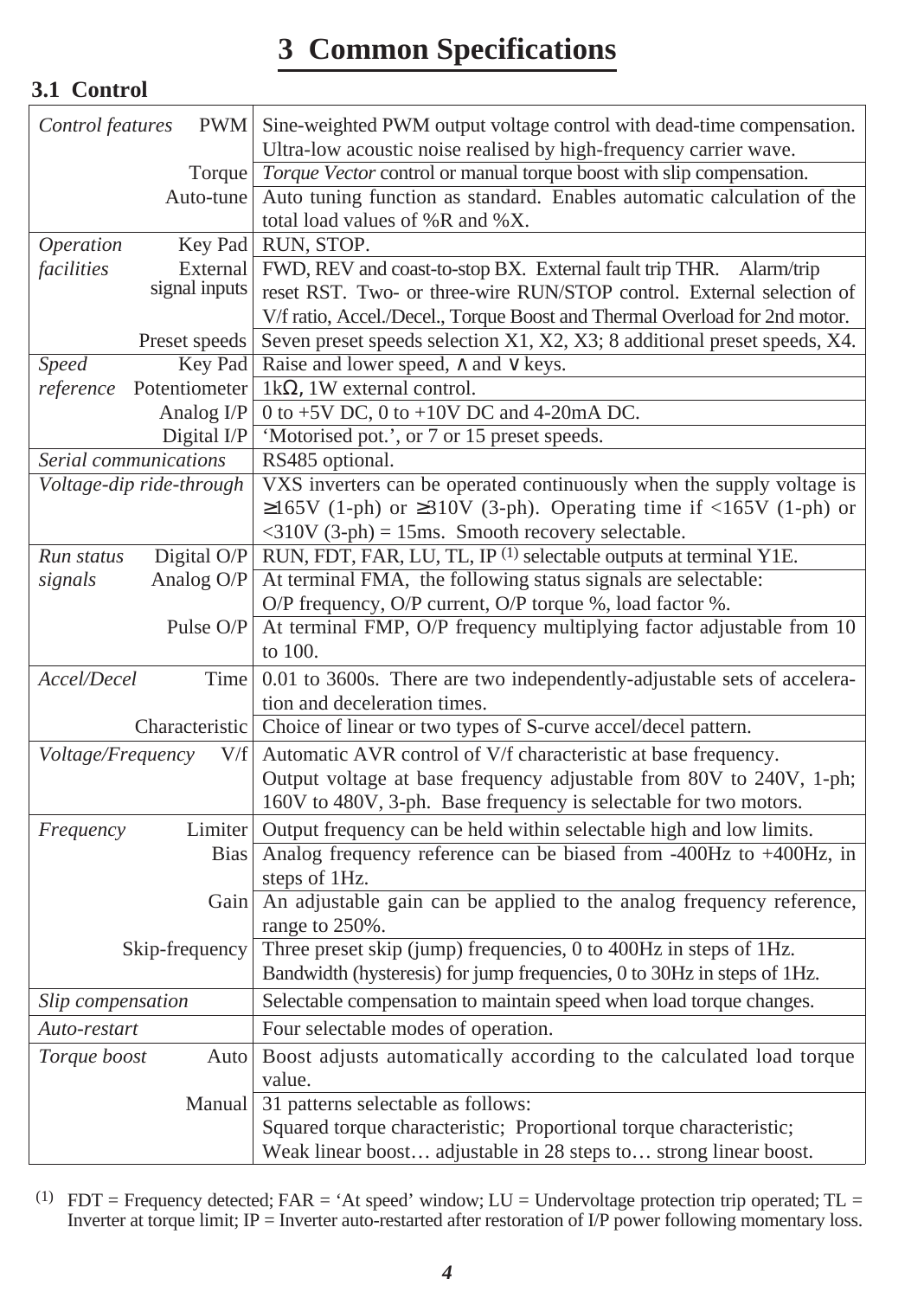| Torque              | Starting   $150\%$ + at 1Hz. With <i>Torque Vector</i> control, $200\%$ + at 3Hz. |  |  |  |  |
|---------------------|-----------------------------------------------------------------------------------|--|--|--|--|
| boost (contin.)     | Limit When the motor torque reaches a preset level, the torque limit function     |  |  |  |  |
|                     | automatically controls the output frequency to prevent the inverter from          |  |  |  |  |
|                     | tripping due to an overload, if selected.                                         |  |  |  |  |
| 2nd motor operation | The following functions are provided for the control of a 2nd motor:              |  |  |  |  |
|                     | Rated current 2; Base frequency 2; Torque boost 2; Acceleration time              |  |  |  |  |
|                     | 2; Deceleration time 2; Electronic thermal overload relay 2.                      |  |  |  |  |

### **3.2 Indication**

| Operating mode   | The following operating parameters can be selected to view:      |
|------------------|------------------------------------------------------------------|
|                  | Output frequency; Output current; Output voltage;                |
|                  | Motor synchronous speed (rpm); Line speed (m/min).               |
| Programming mode | LED display: Function number and data (refer to pages 18 to 20). |
| Trip mode        | LED display: cause of trip. Refer to Function 29, page 32.       |

### **3.3 Protection**

| Supply system surge V     | Protection to the following level: 1.2 x 50 $\mu$ s, 7kV peak.           |
|---------------------------|--------------------------------------------------------------------------|
| Overload trip             | Selectable electronic thermal overload relay protecting the power output |
|                           | IGBT <sub>s</sub>                                                        |
| Overvoltage trip          | Detection of overvoltage in the DC bus circuit at the following levels:  |
|                           | Single phase inverters: 400V DC. Three phase inverters: 800V DC.         |
| Undervoltage trip         | Detection of undervoltage in the DC bus circuit at the following levels: |
|                           | Single phase inverters: 200V DC. Three phase inverters: 400V DC.         |
| Overtemperature trip      | Temperature detection of inverter hardware.                              |
| Output short circuit trip | Inverter output circuit, factory-set short circuit protection.           |
| Earth (ground) fault trip | Inverter output circuit, factory-set earth fault protection.             |
| Motor thermal O/L trip    | Internal electronic thermal overload, user-selectable for application.   |
|                           | The second unit of this function is available for a 2nd motor.           |
| Stall prevention          | Prevents the inverter tripping on overcurrent when the output current    |
|                           | exceeds a preset limiting level during acceleration, deceleration, or at |
|                           | steady speed by freezing or reducing the output frequency.               |
| Alarm output              | Changeover contacts operate when a protective function is activated.     |
|                           | Rating: 48V DC, 0.3A.                                                    |
| Alarm reset               | Alarm cancelled by either RESET keypad key or terminal RST.              |
| Alarm history             | The last four alarms are recorded and can be viewed. Refer to            |
|                           | Function 29, page 32.                                                    |

### **3.4 Operating Environment**

| Altitude            | Derate the inverter if installed above 1000m (3280ft).                                    |
|---------------------|-------------------------------------------------------------------------------------------|
| Location            | The inverter is designed for installation in a steel enclosure.                           |
|                     | Do not install the inverter in a dusty location or expose to corrosive                    |
|                     | gases, oil or water, or direct sunlight.                                                  |
| Ambient temperature | $-10^{0}$ C to $+50^{0}$ C ( $+14^{0}$ F to $+122^{0}$ F). If ambient temperature exceeds |
|                     | $40^{\circ}$ C (104 $^{\circ}$ F), remove inverter side covers.                           |
| Ambient humidity    | 20% to 90% non-condensing.                                                                |
| Vibration           | $5.9 \text{m/s}^2$ (0.6G) or less.                                                        |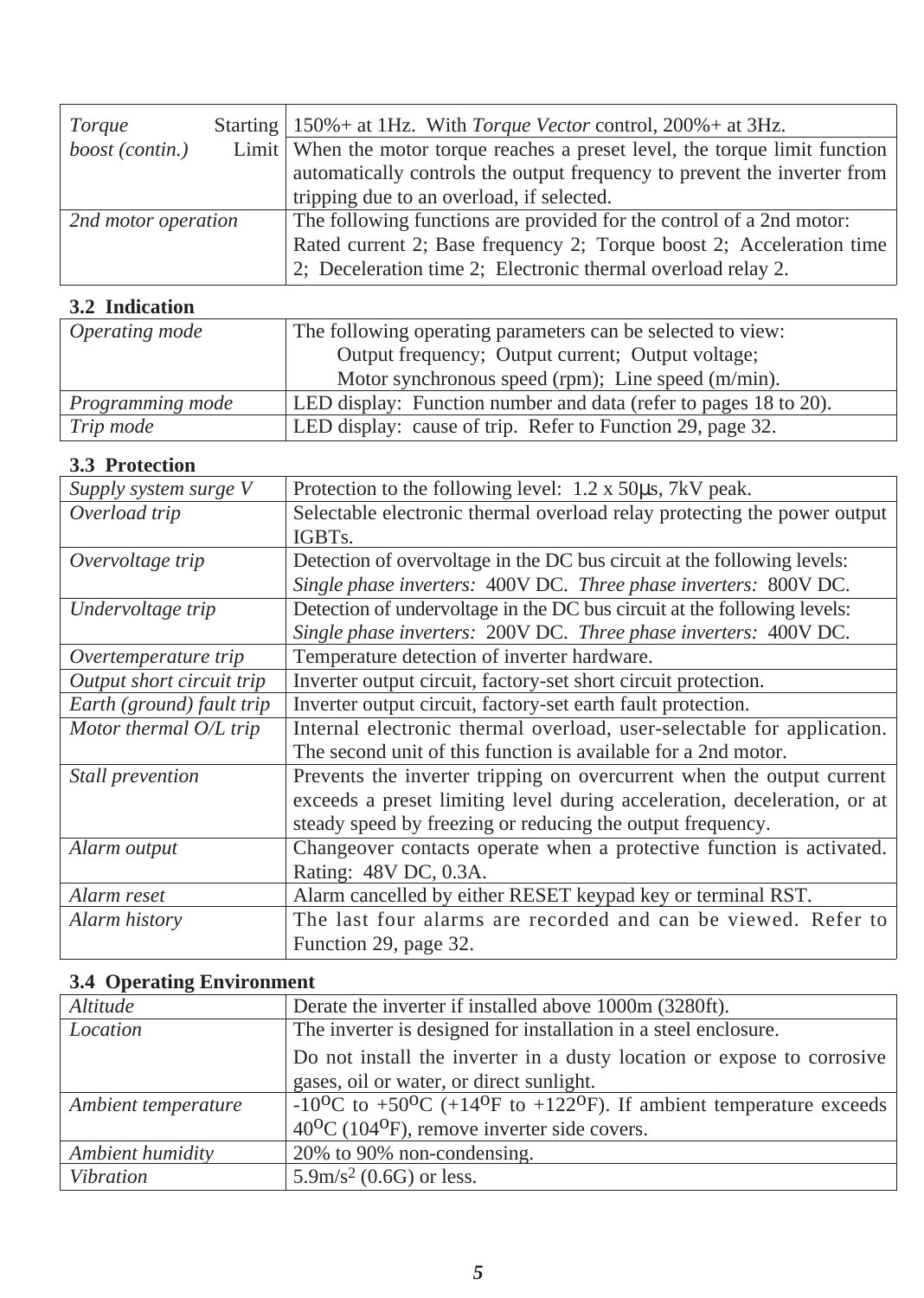### **4 Mechanical Installation**

### **4.1 Handling**

### CAUTION

Hold and lift the inverter by the chassis/heatsink, **not** by the cover. The cover is a protective shield only, and is not intended for lifting and carrying. Lifting the inverter by the cover or other front parts may result in damage.

### **4.2 Environment**

- The inverter should be installed in an adequately-ventilated, steel enclosure.
- The inverter is designed to operate at full rating at an altitude not above 1000m (3280 ft). Derate if installed above this.

Install the inverter in a location that meets the following requirements:

- Ambient temperature between -10<sup>o</sup>C and  $+50^{\circ}$ C ( $+14^{\circ}$ F to  $+122^{\circ}$ F).
- If the ambient maximum temperature exceeds 40<sup>o</sup>C (104<sup>o</sup>F), **remove the ventilation covers** located one on either side to allow increased air flow.

*For other operating environment specifications, refer to Section 3.4, page 5.*

### **4.3 Position and Materials**

- Position the inverter vertically so that the inscriptions on the keypad panel are the right way up.
- Bolt the inverter firmly to a rigid structure.
- The material of the mounting panel should be able to tolerate the temperature attainable by the inverter heatsink, normally 90<sup>o</sup>C (194<sup>o</sup>F).
- The fixing bolts should be used with nuts or washers that will resist vibration.
- **Do not overtighten the fixing bolts.**

### **4.4 Cooling and Ventilation**

For inverter heat losses refer to page 64. Observe the minimum clearances shown in the illustration below.



*Minimum clearances* (mm) *from the inverter to any other equipment.*

The inverter should be installed in an enclosure. The minimum clearances to adjacent equipment must be allowed.

If two or more inverters are to be installed in

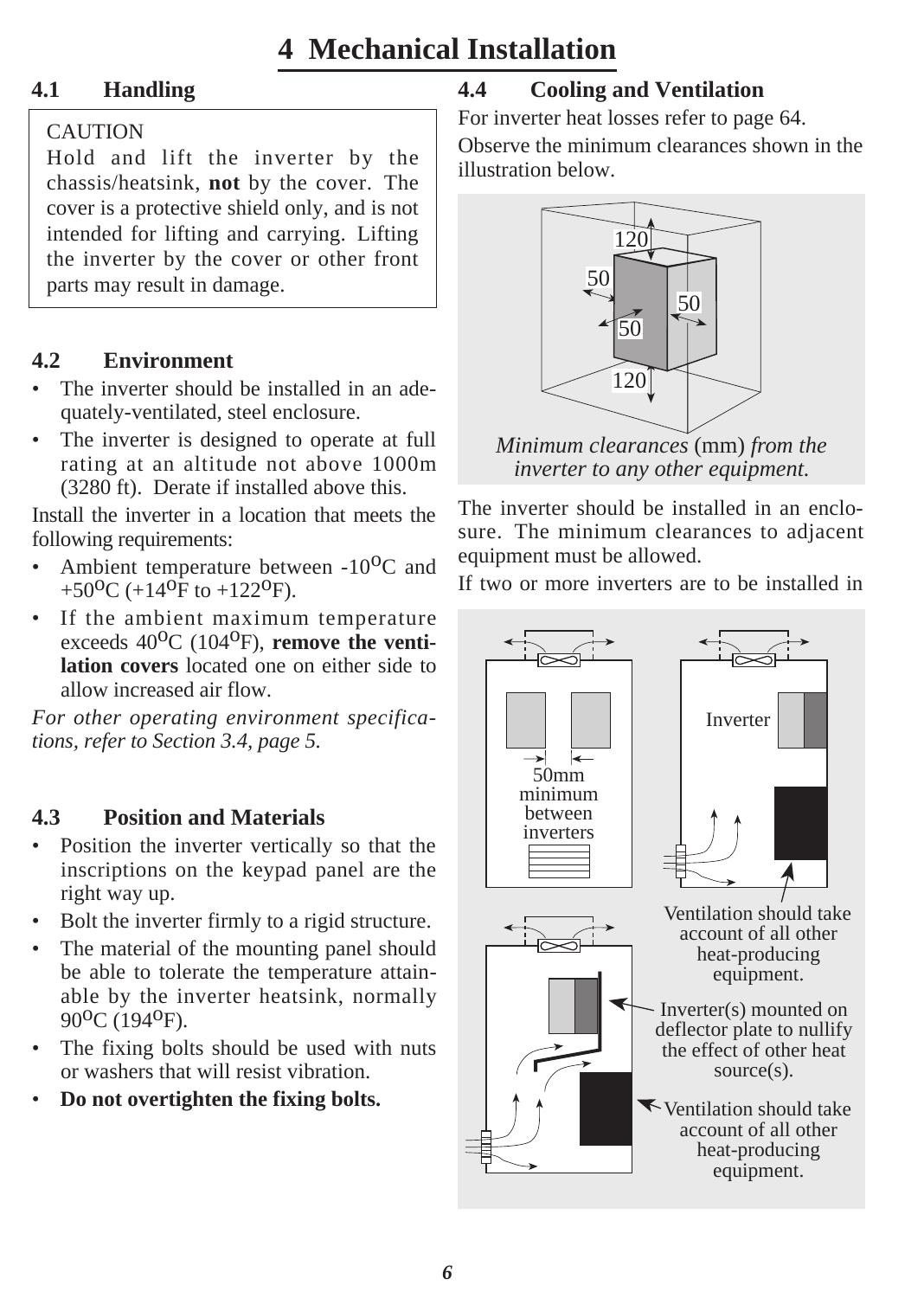the same enclosure, they should ideally be side by side at a minimum spacing of 50mm.

If an inverter is to be mounted above heat-producing equipment of any type, precautions must be taken to ensure that the heat generated by the lower unit does not affect the upper. A deflector plate may be fitted below the inverter to nullify the heating effect, as illustrated on the previous page.

### **4.5 Removable Covers and Keypad Front cover**

It is not necessary to remove the inverter front cover for cooling. It should be left in place, except when wiring up, for safety.

### **Removable side covers**

Removable covers are fitted to the sides of the inverter. Normally these should be left in place. If the ambient temperature of the installation is likely to exceed  $40^{\circ}$ C, these covers should be removed.

The temperature within an enclosure should not exceed 50<sup>o</sup>C under any circumstances.

#### **Removable keypad**

The keypad can be detached from the front cover and mounted remotely (max. distance 5m).

Two keypad retaining screws can be released from the back when the front cover is removed.

A 2m screened connector cable with fitted terminations is available.

#### **4.6 Dimensions**

### **VXS20-1 (Single Phase)**

*Dimensions in* mm



\**Centrelines of 3 cable entry holes,* 18mm *dia.*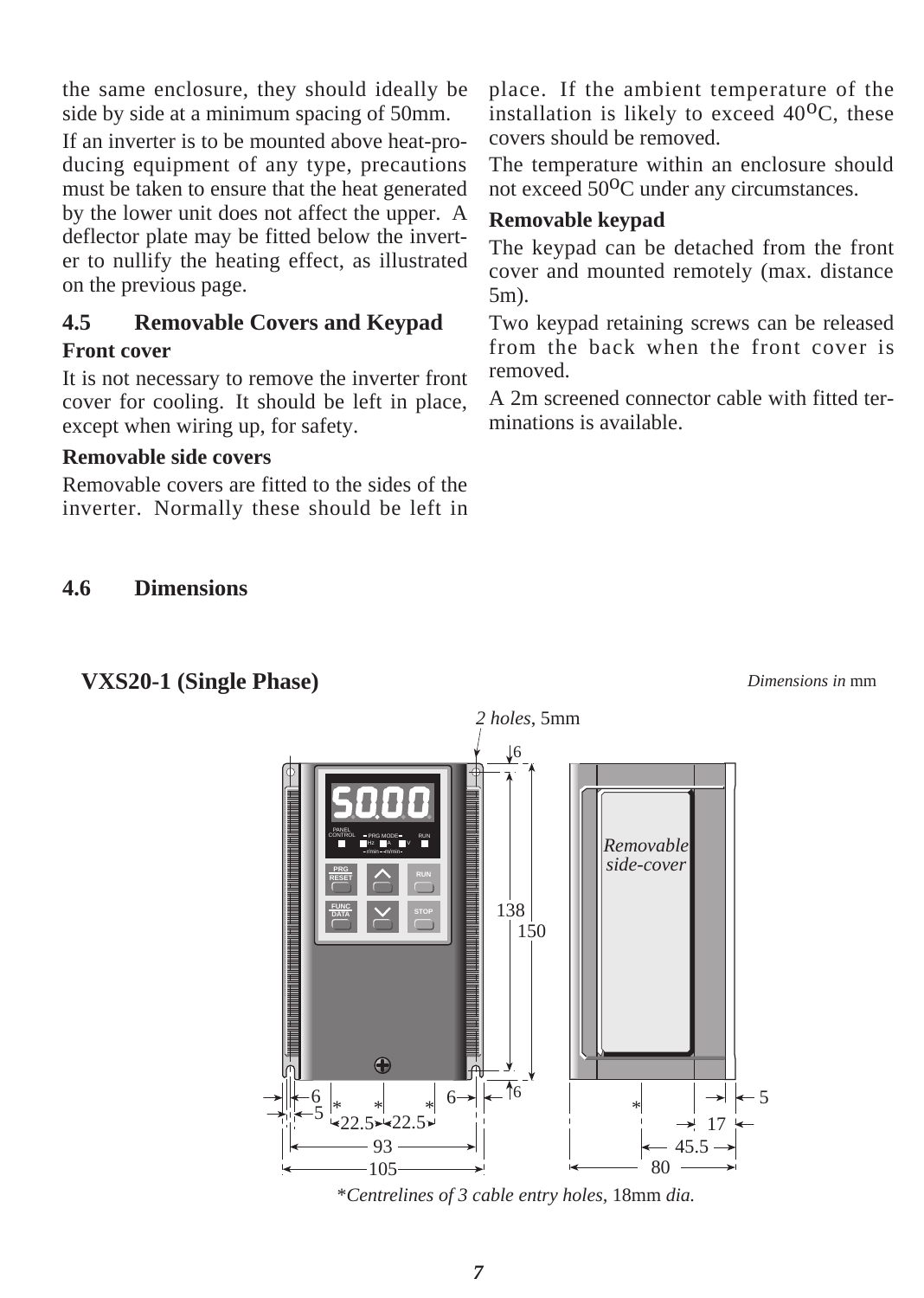

\**Centrelines of 3 cable entry holes,* 22mm *dia.*



*Dimensions in* mm



\**Centrelines of 3 cable entry holes,* 22mm *dia.*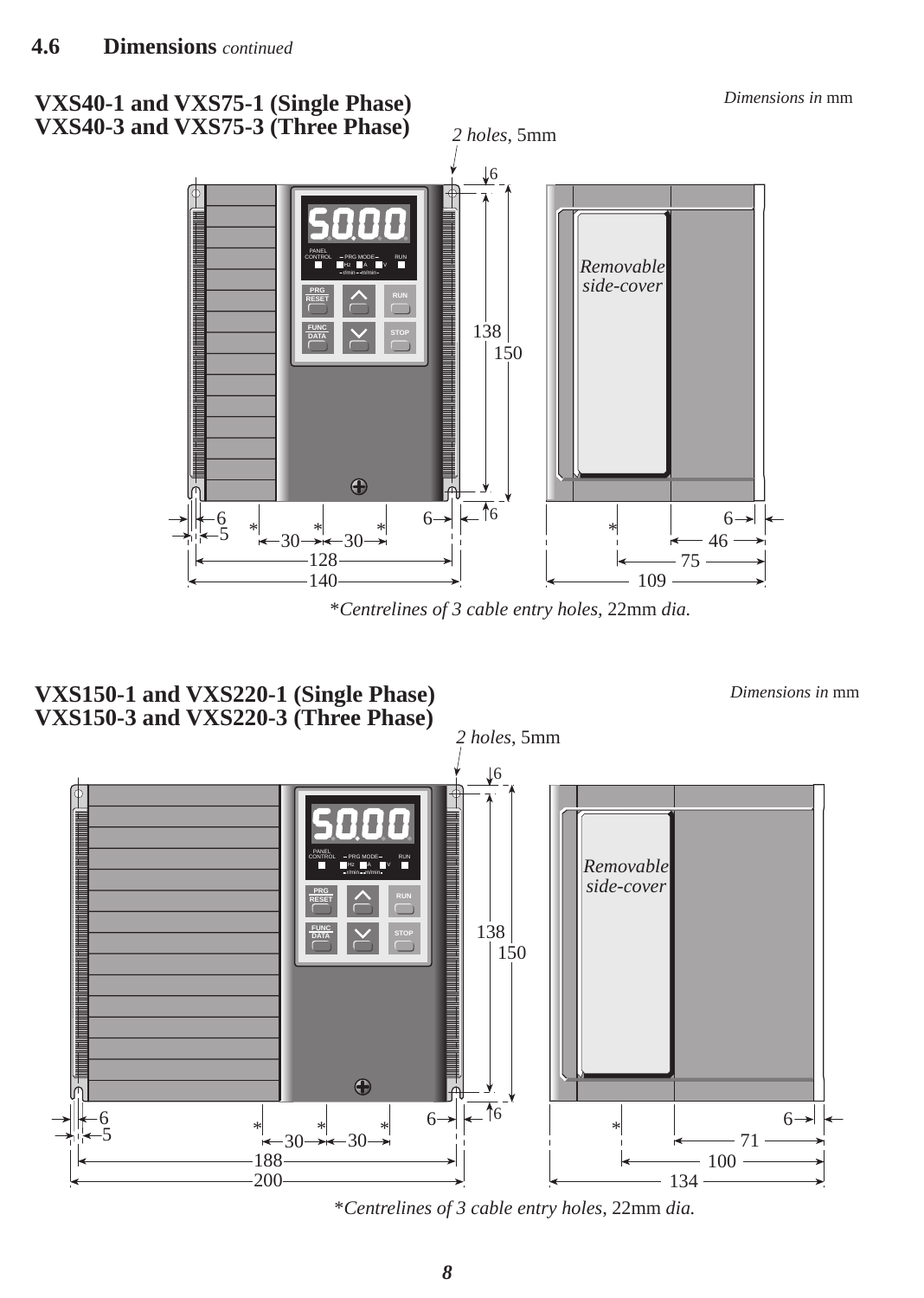### **VXS400-3 (Three Phase)**



\**Centrelines of 3 cable entry holes,* 22mm *dia.*

### **Keypad and Drilling Pattern for Remote Mounting** *Dimensions in* mm

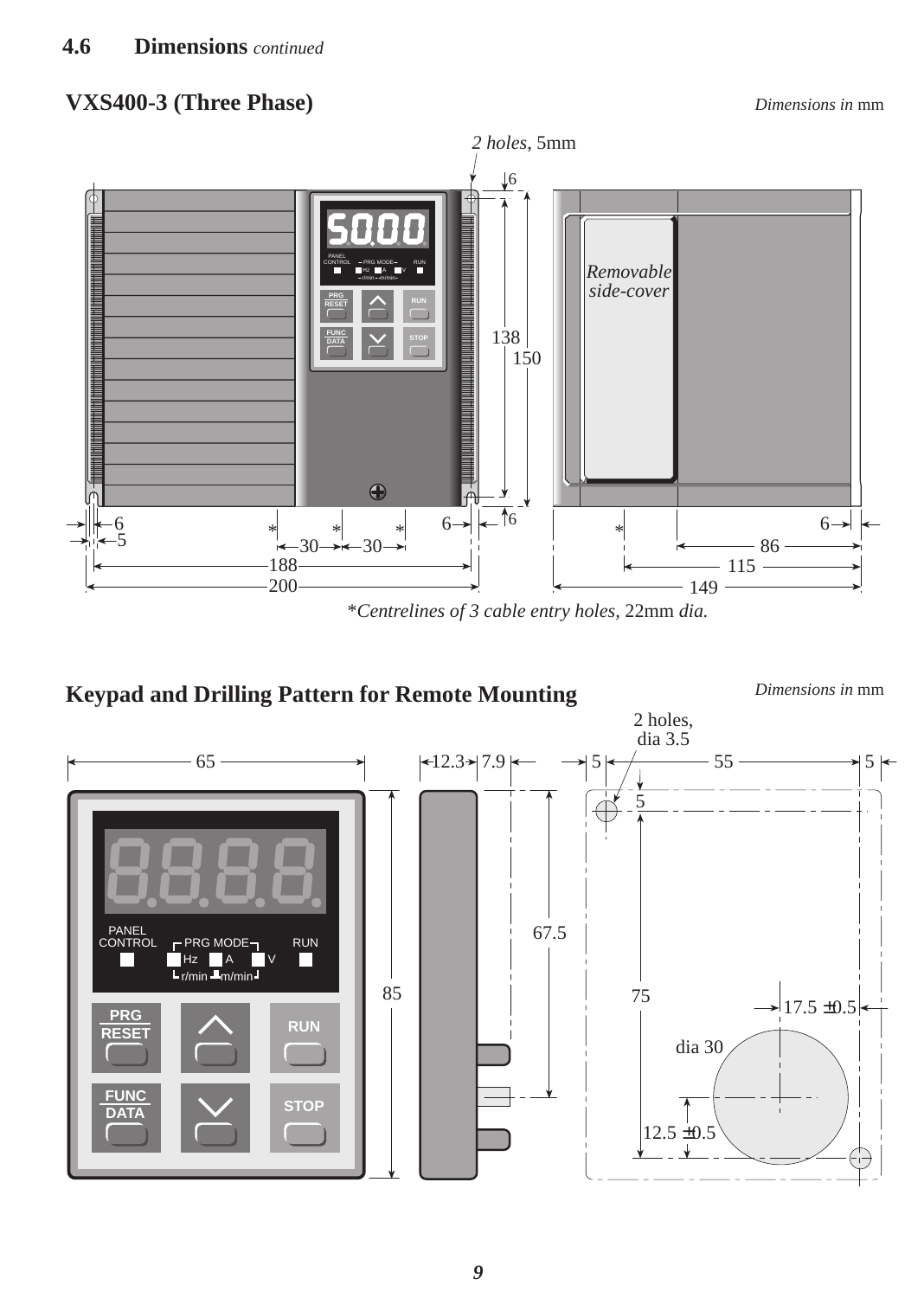### **WARNING**

### ELECTRICAL SHOCK HAZARD

Do not touch any electrical parts of the inverter when the power supply is connected, even if the inverter output is at STOP. After the power supply has been disconnected, the built-in smoothing capacitor will hold a residual charge. It takes up to 10 minutes for the capacitor to discharge completely. To avoid danger, wait until the charge indicator LED is extinguished.

**WARNING** — SAFETY EARTHING The inverter chassis, motor base and equipment enclosure structure should be earthed in accordance with the national and local safety specifications in force.

### CAUTION

Do not connect any supply voltage that exceeds the standard voltages and variations specified on page 3, or the inverter will be damaged and the Warranty will be invalidated.

### **5.1 Power Connection Block Diagrams**

**These diagrams are not suitable for Electromagnetic Compatibility (EMC), refer to page 58.** For the Table of Cable Sizes and Maximum Lengths, refer to page 63.

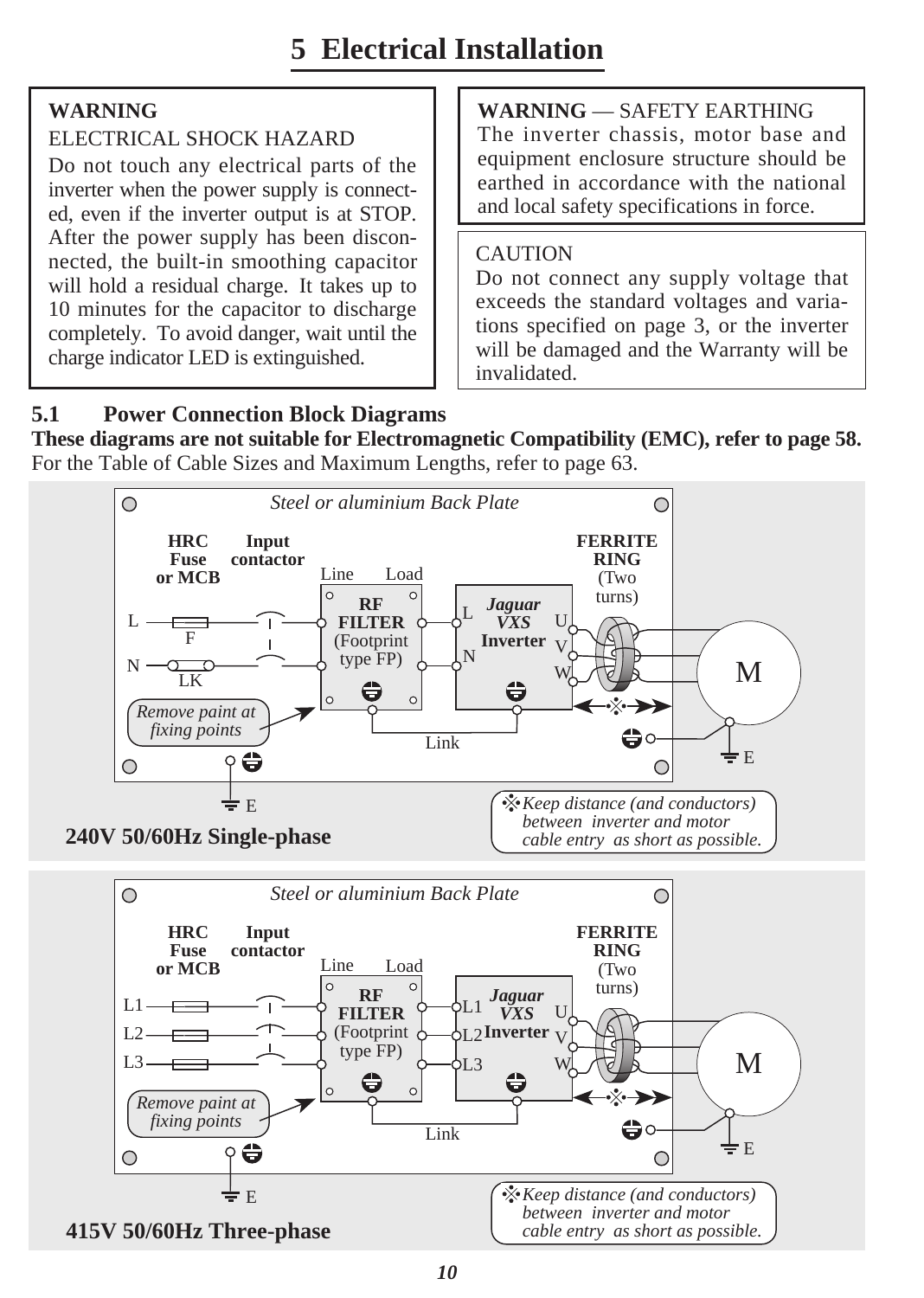## CAUTION

Do not overtighten terminal screws.

### **5.2 Power Circuits**

### **Access to Terminals**

Remove the front cover by releasing the single captive screw near the lower edge of the cover. Press firmly inwards on the sides of the cover near the lower edge and lift it away. Power terminals and control terminals are now accessible from the front.

### **Power Input/Output Terminal Blocks**



### **Single phase inverters VXS40-1 to 220-1**

|                         |  | $\mid L \mid N \mid P1 \mid (+)  DB \mid U \mid V \mid W$ |  |  |
|-------------------------|--|-----------------------------------------------------------|--|--|
| $\overline{\mathbf{e}}$ |  |                                                           |  |  |

—

### **Three phase inverters, all sizes**

| L1   L2   L3   P1   (+)   DB   U   V   W |  |  |  |  |
|------------------------------------------|--|--|--|--|
|                                          |  |  |  |  |

### CAUTION

Connect the power supply to the power terminals L, N (1-phase) or L1, L2, L3 (3 phase), NOT to the output terminals U, V, W, or to the control terminals.

### **Power Input Circuit**

### **It is essential that the incoming supply circuit to the inverter is properly protected against short-circuit and earth faults.**

The alternatives are a suitably-rated fused contactor, MCB or RCD to ensure that the line and neutral (or all three phases) are operated simultaneously.

For ratings refer to pages 3 or 63.

### **Power Output Circuit**

### **CAUTION**

Motor thermal overload protection is desirable. Use either the inverter electronic overload protection, or a motor thermistor and thermistor relay.

### CAUTION

Do not install filter capacitors, power factor correction capacitors, a surge absorber or any form of automatic switchgear on the output side of the inverter.

Connect a three-phase squirrel-cage motor to the output terminals U, V, W in the correct sequence, preferably using screened or armoured cable. If the operational commands FWD and REV do not match the desired direction of motor rotation, interchange any two of the U, V, W connections. It is not necessary to change the power input connections.

The motor circuit is protected by the inverter software against overload provided that Functions 15 & 16 (and Functions 66 & 67 if applicable) are correctly set. The inverter automatically protects the power output circuit against short circuit and earth faults.

The installation of any type of automatic or semi-automatic switchgear in the inverter output circuit is **not recommended** (see below) except for changeover switching when two motors are supplied from the one inverter.

### **Power Output Circuit Isolation**

An isolator may be installed in the inverter output circuit for reasons of operational safety. Auxiliary contacts (early break, late make), should interface with the inverter control terminals. **On no account should the isolator be used to control the start/stop operation of the motor.** Consult IMO Precision Controls Ltd if in any doubt.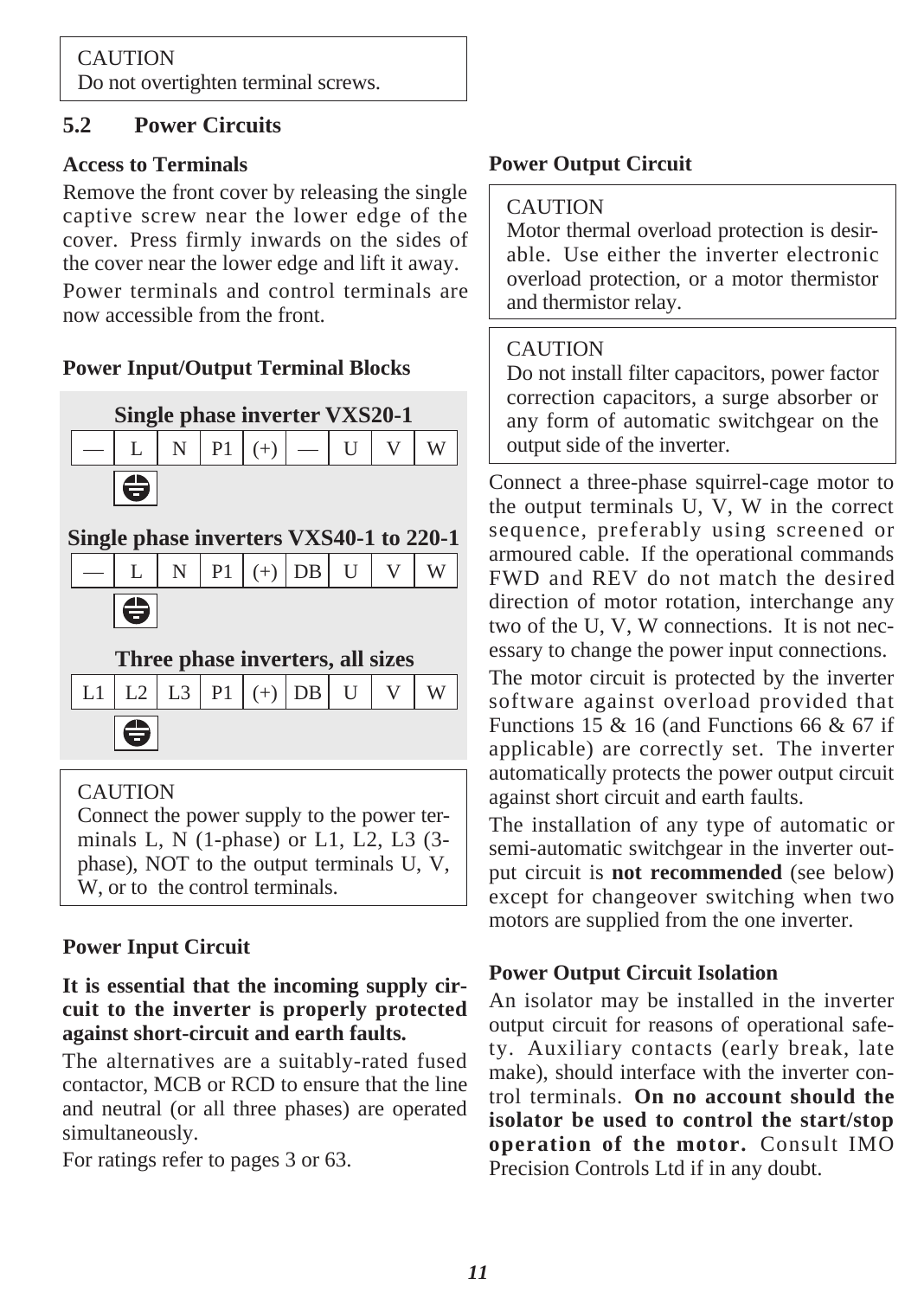#### **DC Bus Reactor**



NOTE If a reactor is not fitted to the inverter, it is **essential** that terminals (+) and P1 remain linked.

IMO Precision Controls Ltd recommend the use of a DC reactor to improve the overall power factor and to reduce the harmonics reflected into the supply network.

### **Braking Terminals**



*Jaguar VXS* inverters (except VXS20-1) are equipped with an internal resistor to apply dynamic braking as standard. If additional braking torque is required, an external braking resistor can be connected to terminals (+) and DB.

**A thermal overload sensor for the resistor is essential to protect the inverter. The thermal protection should be arranged to trip the main power supply switch and/or terminal THR,** page 15. For further information, refer to Chapter 9.

### **5.3 Control Circuits**

### **WARNING**

The STOP pushbutton on the keypad is effective ONLY when Function  $02 = 0$ . If Function 02 is set to 1, an external RUN/STOP control circuit may be required at terminals FWD or REV for safety. The factory-fitted link, shown below, should be *replaced by an external control contact. Jaguar VXS* replaced by an external control contact.

#### **WARNING**

The RUN and STOP inputs, whether at the keypad or terminals FWD or REV, should not be relied upon to ensure the safety of personnel. If a safety hazard could arise from the unexpected starting of the motor, an interlock mechanism should be provided to prevent the motor from starting except when it is safe for it to do so.

### **FWD/REV Input Terminals**



At the time of shipment, terminals FWD-P24 are connected by a solid link and Function 02 is set to the default value 0. This puts the inverter in keypad operating mode, in which the inverter is operated by the RUN and STOP keys.

### **NOTE Whilst terminal FWD or REV is connected to terminal P24, Function 02 cannot be changed.**

To reverse the direction of motor rotation in keypad mode, link terminal P24 to REV instead of FWD as shown in the diagram above.

|  |  | <b>Control Terminal Block — all models</b> |  |  |  |
|--|--|--------------------------------------------|--|--|--|
|--|--|--------------------------------------------|--|--|--|

|  |                                                                                               |  |  |  |  | $ 30A 30B $ Y1E FMA BX RST C1 13 12 11 CM CM |  |  |  |  |  |  |  |  |  |  |  |  |  |  |
|--|-----------------------------------------------------------------------------------------------|--|--|--|--|----------------------------------------------|--|--|--|--|--|--|--|--|--|--|--|--|--|--|
|  | $30C$ CMC FMP $\vert$ X1 $\vert$ X2 $\vert$ X3 $\vert$ X4 REV FWD THR $\vert$ P24 $\vert$ P24 |  |  |  |  |                                              |  |  |  |  |  |  |  |  |  |  |  |  |  |  |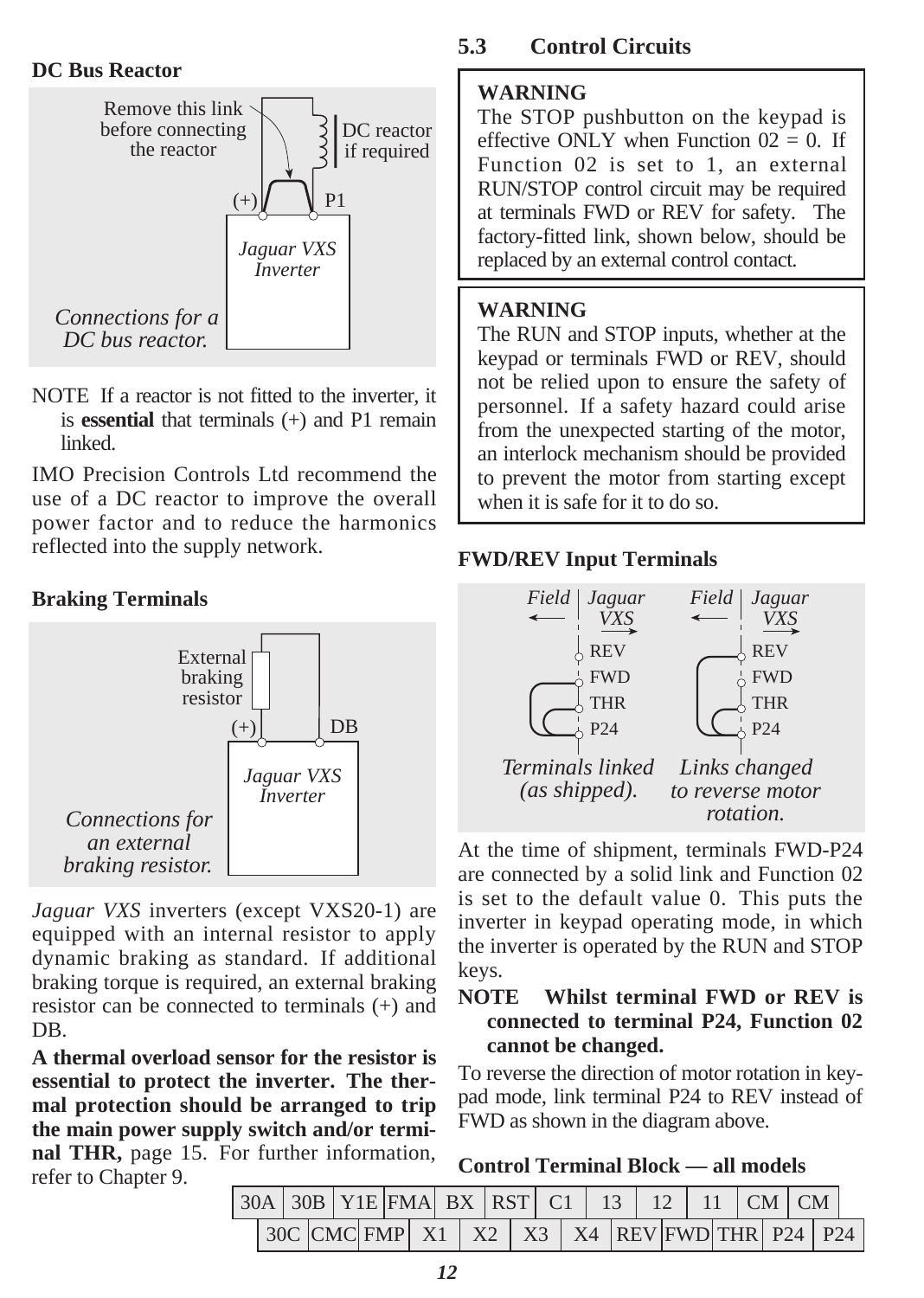### **Control Circuits**

Use 0.75mm2 wiring. All control circuits should be screened as shown in the illustration in the adjacent column.

NOTE If control signals originate from a process controller, it is recommended that the screening should be terminated at the source end rather than at the inverter as shown in all illustrations in this manual.

Control wiring should be installed at least 300mm distant from any power system cables, and if the two types of conductors must cross they should be arranged as nearly as possible at right angles to each other.

The function of each control terminal is given in the table on the following page.

### **Control Input Circuits**

Contactors or switch contacts should be carefully selected for high reliability and absence of closing defects.



### **Control Output Circuit**



### **Screening of Control Circuits**

Control screening should be connected to a 0V common terminal at the inverter end only, as shown below. If an external process controller or PLC is used, it is recommended that the screening should be connected at the end remote from the inverter.



### **Suppression of Control Circuits**

Sudden changes of flux in the operating coils of relays and magnetic contactors induce high transient EMFs which may cause 'noise' on the control circuits, resulting in possible malfunction of internal or external circuits. It is advisable to suppress these coils in the manner shown below.

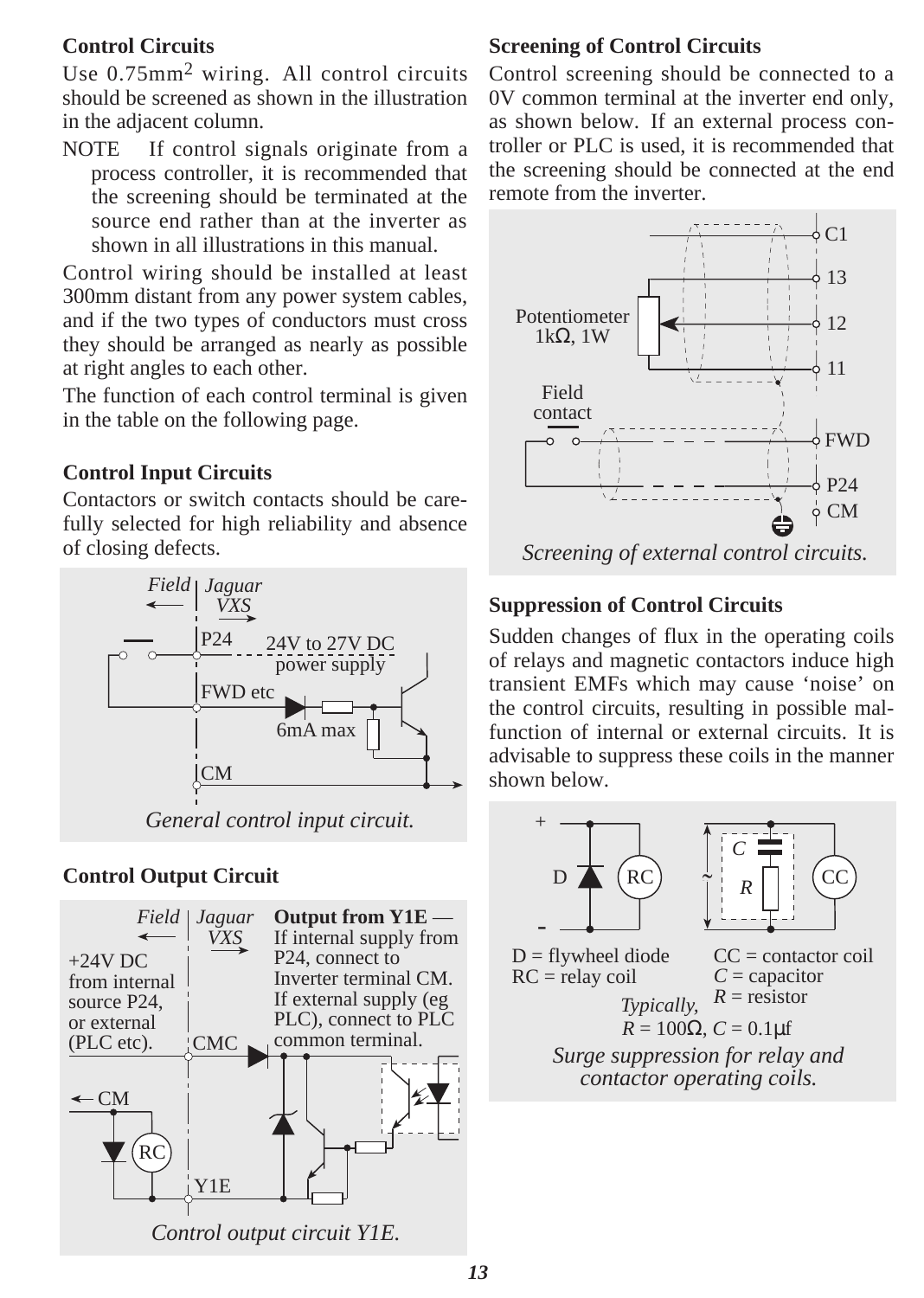### **5.4 Terminals Functions List**

| Terminal              | <b>Terminal Function</b>                  | Description                                    |
|-----------------------|-------------------------------------------|------------------------------------------------|
| <b>Power Circuits</b> |                                           |                                                |
| L.N                   | Power supply input to inverter            | Single phase AC power supply.                  |
|                       | L1, L2, L3 Power supply input to inverter | Three phase AC power supply.                   |
| U, V, W               | Power output to 3-phase motor             |                                                |
| $(+)$ , P1            | DC reactor                                | Optional. Improves p.f. and reduces harmonics. |
| $(+)$ , DB            | External dynamic braking resistor         | Optional (DB not available for VXS20-1).       |
| ⇔                     | Earth terminal                            | WARNING! Inverter must be earthed.             |

### **Frequency Input Reference**

| 11             | Common 0V                          | For terminals 12, 13, C1 and FMA.                  |
|----------------|------------------------------------|----------------------------------------------------|
| 12             | Reference input voltage            | 0 to +10V DC = 0Hz to max. freq. $Z = 22k\Omega$ . |
| 13             | Pot. $(1k\Omega, 1W)$ power supply | $+10V$ DC power supply; max output 10mA.           |
| C <sub>1</sub> | Reference input current            | 4 to 20mA DC = 0Hz to max. freq. $Z = 250\Omega$ . |

### **Control Inputs**

| <b>FWD</b>      | RUN/STOP command — forward                                                                   | $-P24$ closed = RUN forward; open = decel. & stop.                                 |  |
|-----------------|----------------------------------------------------------------------------------------------|------------------------------------------------------------------------------------|--|
| <b>REV</b>      | RUN/STOP command — reverse                                                                   | $-P24$ closed = RUN reverse; open = decel. & stop.                                 |  |
| BX.             | Coast-to-stop command                                                                        | $-P24$ closed = coast to stop.                                                     |  |
| <b>THR</b>      | External fault/alarm trip command                                                            | $-P24$ open = OH2 trip and coast.                                                  |  |
| <b>RST</b>      | Reset inverter after protective trip                                                         | -P24 closed momentarily $(>0.1s)$ = reset.                                         |  |
| X1, X2          | 'Motorised pot.'                                                                             | $X1-P24$ closed = accel. time 1 (Function 06).                                     |  |
|                 |                                                                                              | $X2-P24$ open = decel. time 1 (Function 07).                                       |  |
|                 | X1, X2, X3 Preset frequency select<br>Terminals enable 7 different frequencies to be preset. |                                                                                    |  |
| X4              |                                                                                              | Auxiliary control input Four functions according to data set in Function 43:       |  |
|                 |                                                                                              | When $F43 = 0$ , $X4-P24$ closed selects accel/decel time 2 (Functions 63 and 64). |  |
|                 |                                                                                              | When $F43 = 1$ , X4 functions as a fourth signal, allowing 15 preset frequencies.  |  |
|                 |                                                                                              | When $F43 = 2$ , X4-P24 closed selects base frequency 2 (Function 62).             |  |
|                 |                                                                                              | When $F43 = 3$ , X4 functions as a 'hold' (HLD) signal for 3-wire operation.       |  |
|                 | Control power supply (two)                                                                   | Internal 24V DC supply. Capacity is adequate to                                    |  |
| P <sub>24</sub> | <b>CAUTION</b> Do not short circuit                                                          | support all input control circuits plus Y1E output                                 |  |
|                 | to either terminal 11 or CM.                                                                 | provided that the load at Y1E is not >50mA.                                        |  |
| $CM^*$          | Common terminals (two)                                                                       | Common for FMP, Y1E and external control contacts.                                 |  |

### **Monitor Outputs**

| <b>FMA</b> | Analog monitor                   | 0 to 10V DC 1mA max. output, proportional to<br>the value of four parameters (refer to Functions<br>09, 40 and 41):<br>Output frequency; output current;<br>calculated torque %; load factor %. |
|------------|----------------------------------|-------------------------------------------------------------------------------------------------------------------------------------------------------------------------------------------------|
| <b>FMP</b> | Output frequency monitor (pulse) | O/P pulse rate = $O/P$ frequency x Function 42.<br>$O/P$ voltage = 15V peak-to-peak.                                                                                                            |

\* The two terminals CM are at the same potential as terminal 11.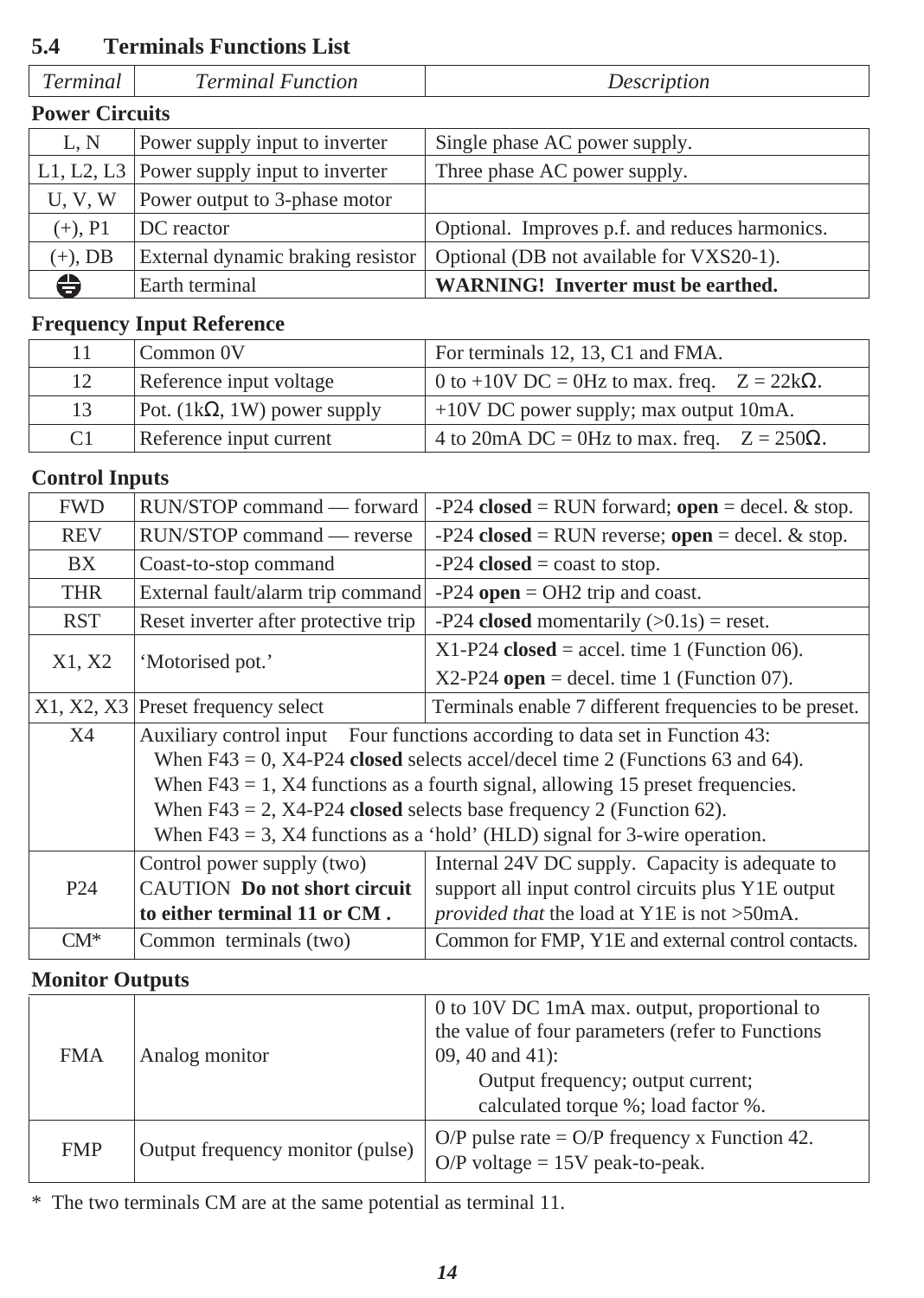| Terminal                     | <b>Terminal Function</b>       | Description                                                                                                             |  |
|------------------------------|--------------------------------|-------------------------------------------------------------------------------------------------------------------------|--|
| <b>Control Outputs</b>       |                                |                                                                                                                         |  |
| Y1E                          | Open emitter output; 50mA max. | Six different functions are available according to<br>preset selection; refer to Function 54.                           |  |
| <b>CMC</b>                   | Reserved for Y1E output only   | Refer to the illustration on page 13.                                                                                   |  |
| 30A, 30B,<br>30 <sup>C</sup> | Alarm output, all trips        | When no trip, N/O circuit 30A-30C; N/C circuit<br>30B-30C. When inverter trips, 30A-30C closes.<br>Rating 48V DC, 0.3A. |  |

### **5.4 Terminals Functions List** *continued*

### **5.5 Control Circuits and Terminals**



#### **NOTES**

- 1 Terminal DB not available for VXS20-1.
- 2 Input to terminal THR, (N/C contact) from external protection relay.

### TRIP/ALARM RELAY

Relay is shown with the inverter in either the power-off or power-on state, condition 'healthy'.

**CAUTION** Do not short-circuit terminal P24 to either 11 or CM. Damage may result.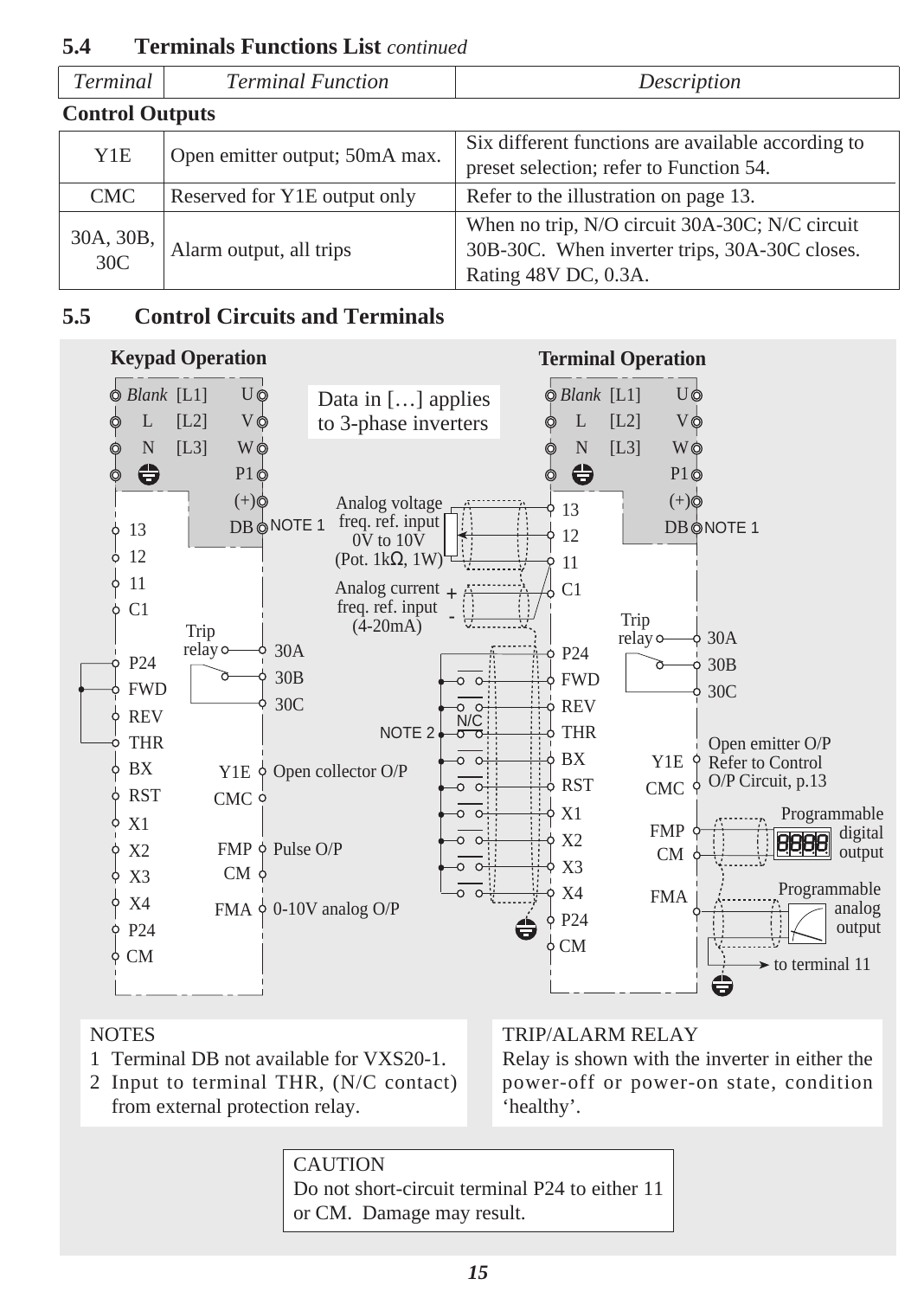### **6 Keypad Functions**



### **At Power-on**

When power is switched on, the 7-segment LEDs display flashes together with the (red) 'Hz' LED below it if the inverter is in the asdelivered condition, and the (green) Panel Control LED also illuminates, not flashing.

The 7-segment LEDs display normally shows the value set in Function 03 (max. output frequency). The frequency output can be changed to current, voltage, speed (rpm) or line speed (m/min). Refer to 'Changing the Inverter Output Display' in the next column.

When one of these has been selected and the inverter switched off, that same output will appear at the next power-on.

### **Keypad Mode**

The inverter is factory-set in Keypad Mode (Functions  $01 = 0$  and  $02 = 0$ ) and is locked into that mode by the standard link applied to terminal P24-FWD. **If it is desired to operate the inverter in Terminal Mode, this link must first be removed before either Function 01 or Function 02 can be changed.**

Functions 01 and 02 can be changed independently of each other.

### **6.1 Keypad 6.2 Keypad Procedures**

**Changing the Inverter Output Display**

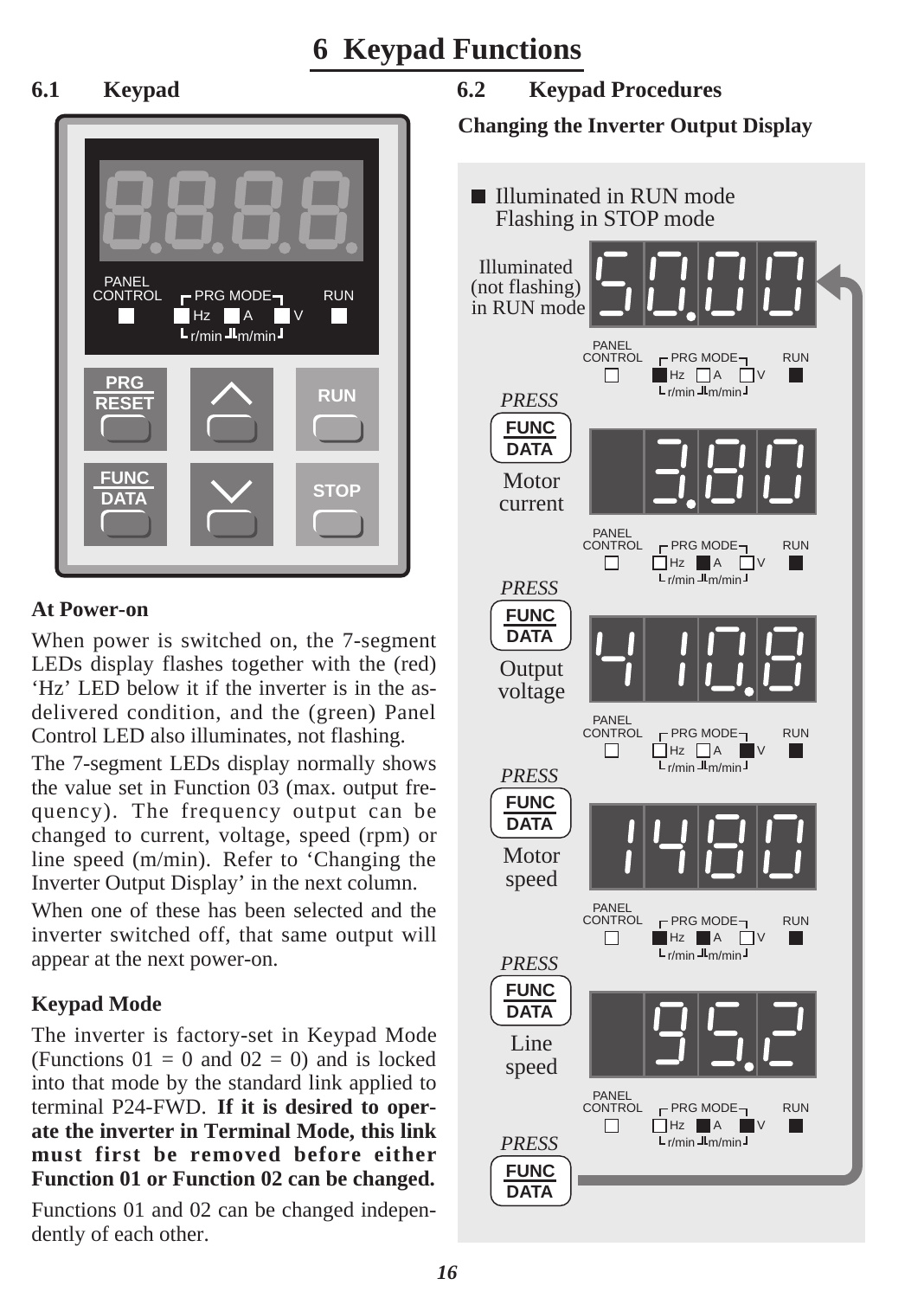### **WARNING**

The STOP pushbutton on the keypad is effective ONLY when Function  $02 = 0$ . If Function 02 is set to 1, an external RUN/STOP control circuit may be required at terminals FWD and REV for safety.

### **WARNING**

If a RESET is performed while a RUN command is present, the inverter **will start**. To avoid danger, check that a RUN signal is not present before performing a RESET.

### **STOP Mode Display**

7-segment LEDs display flashing. Three output data LEDs flashing.

The 7-segment LEDs display normally shows the maximum output frequency data set in Function 03 or whichever other inverter output value has been selected for display (refer to Changing the Inverter Output Display, page 16). When a keypad or a terminal STOP command is given, the following will be observed:

The RUN (green) LED is extinguished;

The motor decelerates;

The 7-segment LEDs display shows the decreasing speed (or other output, as selected);

When the output stops, the LEDs flash;

The 7-segment LEDs display shows whichever output value has been selected.

### **RUN Mode Display**

7-segment LEDs display and three output data LEDs are illuminated, not flashing.

The 7-segment LEDs display normally shows the actual output frequency, or whichever other inverter output value has been selected for display (refer to Changing the Inverter Output Display, page 16).

When a keypad or a terminal RUN command is given, the following will be observed:

The LEDs stop flashing, become steady;

The RUN (green) LED illuminates;

The motor accelerates;

The 7-segment LEDs display shows the increasing frequency (or other output, as selected).

### **RUN/STOP keys**

*• Keypad Mode (Function 02 = 0)* 'Panel Control' LED *ON*

Start and stop commands. Inverter will accelerate and decelerate in the time set in Functions 06 and 07. It will decelerate when the STOP key is pressed whether it has reached full speed or not, and re-accelerate when the RUN key is pressed, whether it has reached zero speed or not.

*• Terminal Mode (Function 02 = 1)* 'Panel Control' LED *OFF*

No effect. Use terminals FWD/REV-P24.

### **UP and DOWN keys** (∧ and ∨)

*• Keypad Mode (Function 01 = 0)*

Change the maximum output frequency data value set in Function 03.

*• Terminal Mode (Function 01 = 1)*

No effect. Use terminals 12/C1-11.

*• Programming Mode* Refer to the following page.

### **RUN/STOP terminals** FWD/REV-P24

*• Keypad Mode (Function 02 = 0)* 'Panel Control' LED *ON*

Terminal control is disabled.

*• Terminal Mode (Function 02 = 1)* 'Panel Control' LED *OFF*

### *RUN Mode*

Close the external contact in the control circuit connecting P24-FWD or P24-REV.

### *STOP Mode*

Open the external contact in the control circuit connecting P24-FWD or P24-REV. Refer also to Function  $43 = 3$ .

### **INPUT REFERENCE terminals** 12-11 and/or C1-11

*• Keypad Mode (Function 01 = 0)*

Terminal control is disabled.

*• Terminal Mode (Function 01 = 1)*

### **Analog frequency control inputs. If both inputs 12-11 and C1-11 are used, the resulting reference is the sum of the two.**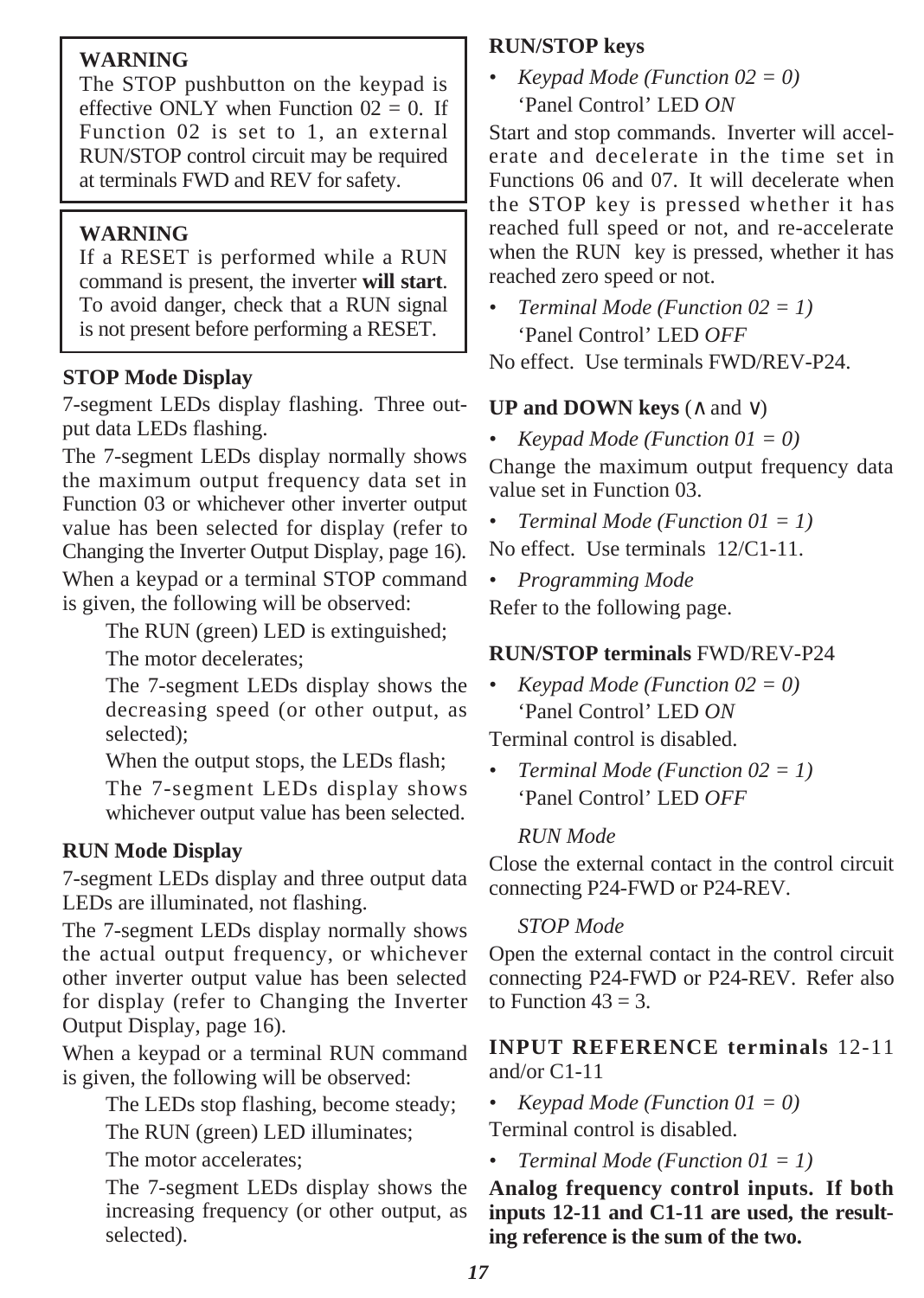### **PRG/RESET key**

#### *• RUN mode or STOP mode*

In either keypad mode or terminal mode, and provided that the inverter is not in a TRIP condition, the PRG/RESET key sets the inverter into PROGRAM mode, allowing the operator to select the menu of Inverter Functions (Chapter 7).

When PRG mode is selected, the LED display shows the Function available, *eg* F 00, and all three red LEDs below it illuminate in RUN mode or flash in STOP mode.

For the explanation of procedures and the use of the ∧ and ∨ keys, refer to the diagrams on the following pages.

*• TRIP Mode*

In TRIP mode, the PRG/RESET key resets the inverter. Refer to Chapter 8.

### **FUNC/DATA key**

*• RUN mode or STOP mode*

The Function/Data key calls up the Data of the Function selected in PROGRAM mode.

For the explanation of procedures and the use of the ∧ and ∨ keys, refer to the diagrams on the following pages.

*• STOP Mode*

The FUNC/DATA key permits the selection of one of the 5 different inverter output parameters for display on the 7-segment LEDs.

Refer to Changing the Inverter Output Display, page 16.

#### NOTES

- 1 All Functions can be read in both RUN and STOP modes, and all Functions can be adjusted in STOP mode. In RUN mode, some Functions are 'read only'. Refer to Chapter 7.
- 2 If Function Data is protected, adjustment is not possible. Refer to Function 00 page 26, and Function 57 page 37.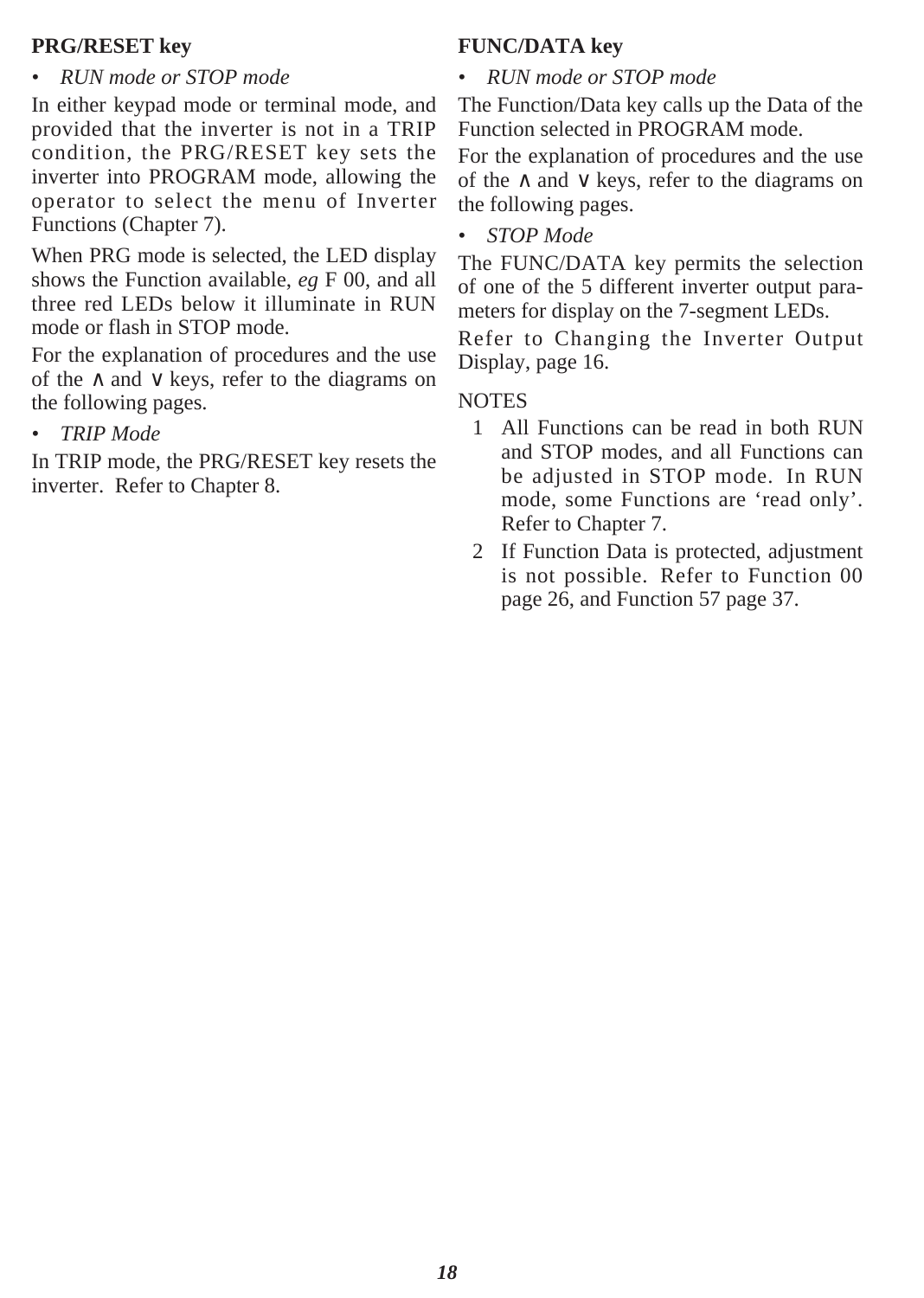### **To SELECT a Function**



### **To READ Function data**

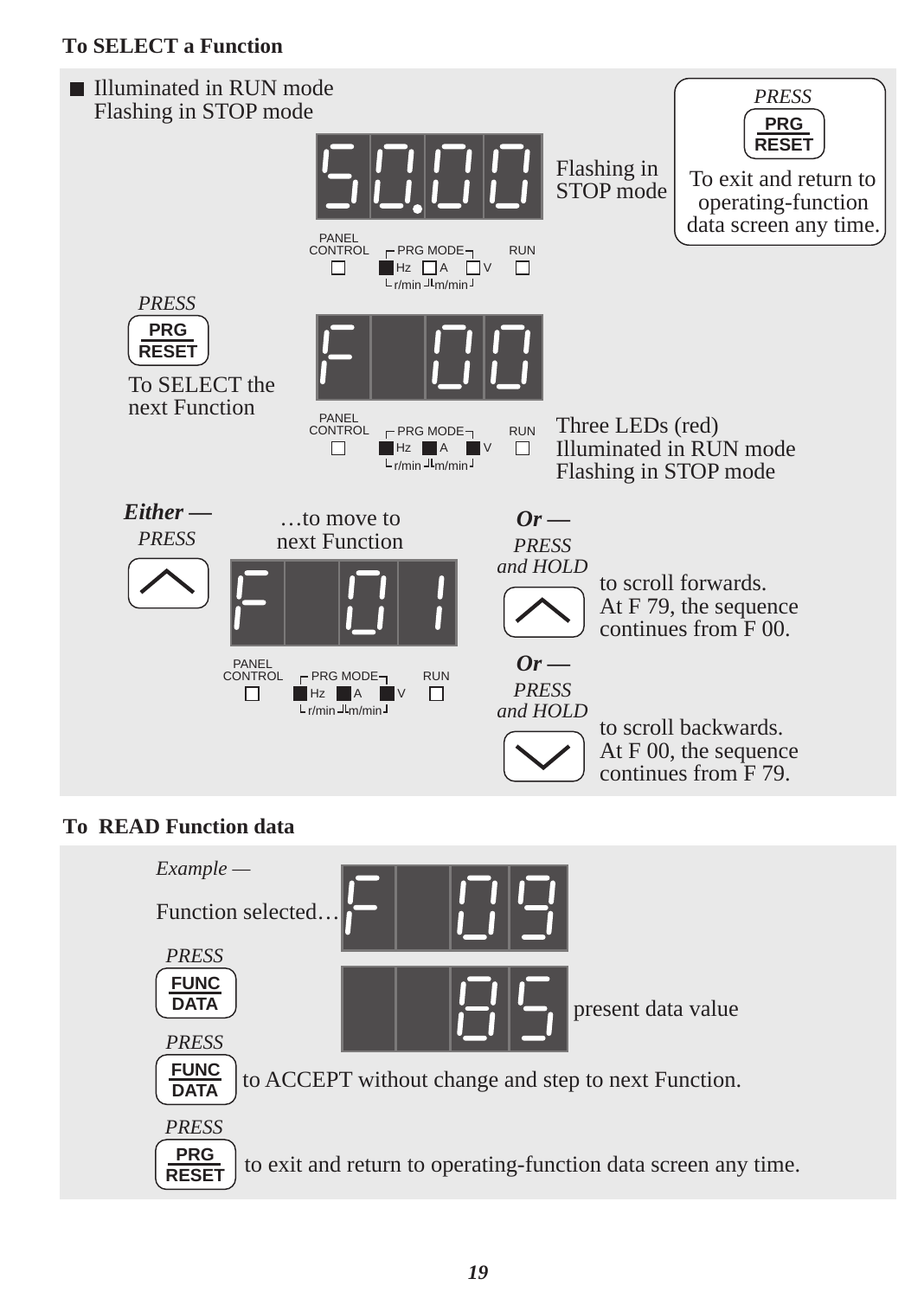### **To ADJUST Function data**



**To RESTORE Function Data to Default**

 $\frac{FUNC}{DATE}$  To resume custom settings

NOTE If Function Data is protected, neither of the procedures shown on this page is possible. Refer to Function 00 page 26, and Function 57 page 37.

**DATA** *PRESS*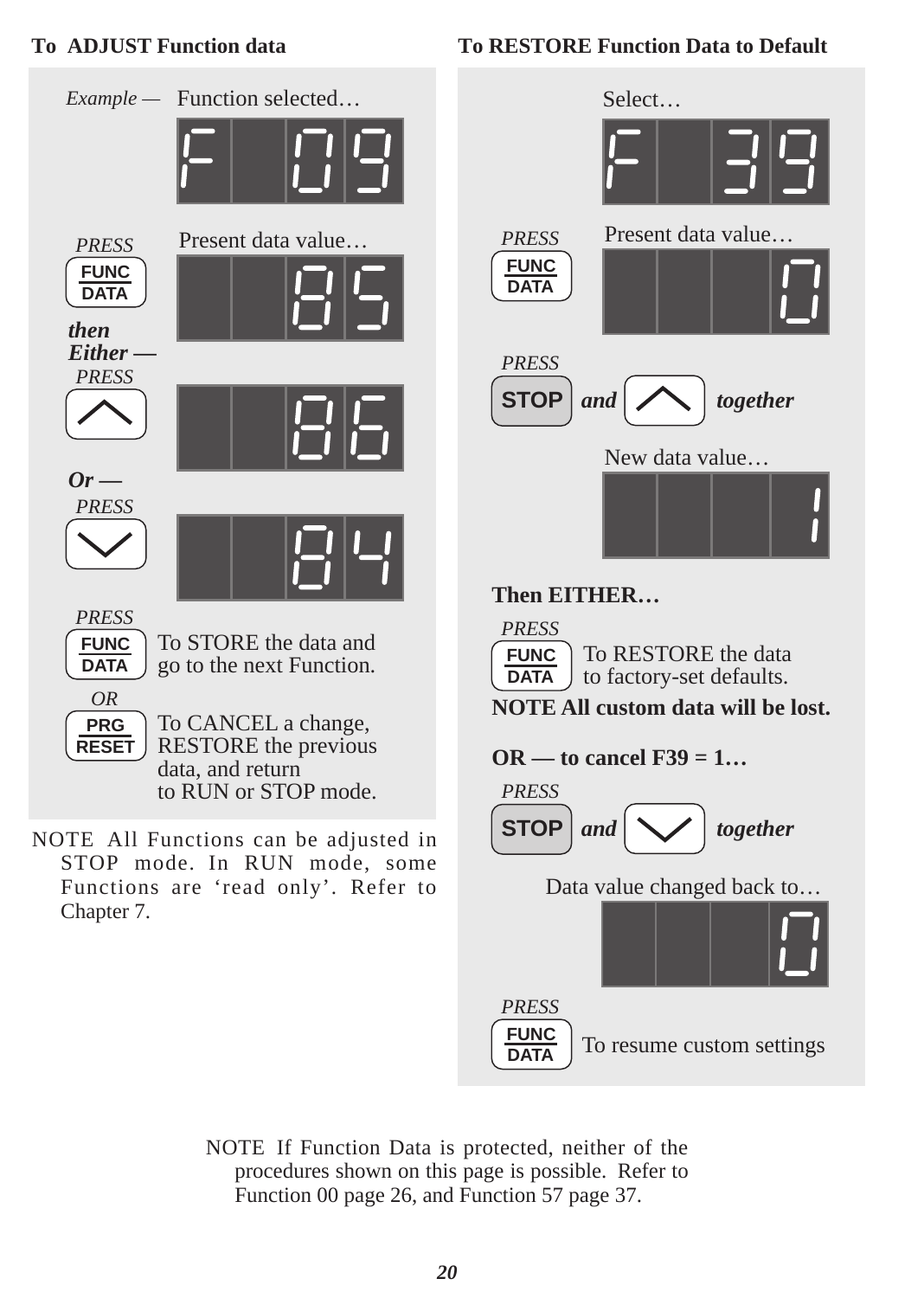## **7 Inverter Functions**

### **7.1 Functions Data**

|        | <b>Function</b>                                           | <b>Setting Range</b>                                                                                                                                                                                           |                         | Unit Resol.                       | Def.         |  |
|--------|-----------------------------------------------------------|----------------------------------------------------------------------------------------------------------------------------------------------------------------------------------------------------------------|-------------------------|-----------------------------------|--------------|--|
| No.    | Name                                                      |                                                                                                                                                                                                                |                         |                                   |              |  |
| $00\,$ | Data protection<br>(See also Function 57)                 | $0 = No$ protection<br>$1 = Data$ protected (read only)                                                                                                                                                        |                         |                                   | $\Omega$     |  |
| 01     | Input frequency reference<br>$\rule{0.15cm}{0.15mm}$ mode | $0 =$ Keypad mode, $\wedge$ and $\vee$ keys<br>$1 = Terminal mode, 12/C1-11$<br>$2 =$ Motorised pot.<br>$\frac{3 = \text{Motorised pot.}}{3 = \text{Motorised pot.}}$ refer to diagrams, p.26                  |                         |                                   | $\Omega$     |  |
| 02     | Control mode                                              | $0 =$ Keypad mode, RUN, STOP<br>$1 = Terminal mode, P24-FWD/REV$                                                                                                                                               |                         |                                   | $\Omega$     |  |
| 03     | Max. output frequency                                     | 50 to 400                                                                                                                                                                                                      | Hz                      | 1                                 | 50           |  |
| 04     | Base frequency 1<br>(for Base freq. 2 see $F62$ )         | (Motor 1) 15 to 400                                                                                                                                                                                            | Hz                      | $\mathbf{1}$                      | 60           |  |
| 05     | Max. output voltage                                       | $0 = V \propto f (V \le V_L \text{ max.})$<br>0, 80 to 240 [0, 160 to 480]<br>- selectable V 'shelving'                                                                                                        | V                       | $\mathbf{1}$<br>$\lceil 2 \rceil$ | 230<br>[400] |  |
| 06     | Acceleration time 1                                       | 0 to 3600<br>0.00 to 9.99                                                                                                                                                                                      | S                       | 0.01                              | 6.00         |  |
| 07     | Deceleration time 1                                       | 0 to 3600<br>10.0 to 99.9                                                                                                                                                                                      | $\overline{\mathbf{s}}$ | 0.1                               | 6.00         |  |
|        | (for Acc,/Dec. 2 see $F63/64$ )                           | 100 to 999<br>1000 to 3600                                                                                                                                                                                     |                         | 1<br>10                           |              |  |
| 08     | Torque boost 1<br>(for Torque boost 2 see F65)            | $0 =$ Automatic torque boost<br>$1 =$ Squared characteristic (for pumps<br>and fans)<br>$2$ = Proportional characteristic<br>$3 =$ Low linear boost<br>increasing in unit steps to<br>$31$ = High linear boost |                         | $\mathbf{1}$                      | $\Omega$     |  |
| 09     | FMA voltage                                               | $0 = 6.5V$ approx.<br>increasing in units steps to<br>$99 = 10.5V$ approx.                                                                                                                                     |                         | $\mathbf{1}$                      | 85           |  |
| 10     | Motor poles                                               | $2 = 2-pole$<br>increasing in steps of 2 to<br>$12 = 12$ -pole<br><i>Example:</i> When a 4-pole motor is<br>running at 50Hz, display will read:<br>$120 \times 50 \div 4 = 1500$ rpm                           |                         | 2                                 | 4            |  |
| 11     | Line speed coefficient                                    | 0 to 200<br>0.01 to 9.99<br>10.0 to 200.0<br><i>Example:</i> Display value in $m/min =$<br>$O/P$ freq. (Hz) x coefficient                                                                                      |                         | 0.01<br>0.1                       | 0.01         |  |
| 12     | PWM carrier frequency                                     | $0 = 0.75kHz$<br>$1 = 1$ kHz, to $15 = 15.6$ kHz                                                                                                                                                               | kHz                     | 1                                 | 5            |  |

Functions in can be adjusted while the inverter is running. Data in [...] applies to three phase inverters. *Resol.* = resolution; *Def.* = Factory-set defaults — refer to Function 39.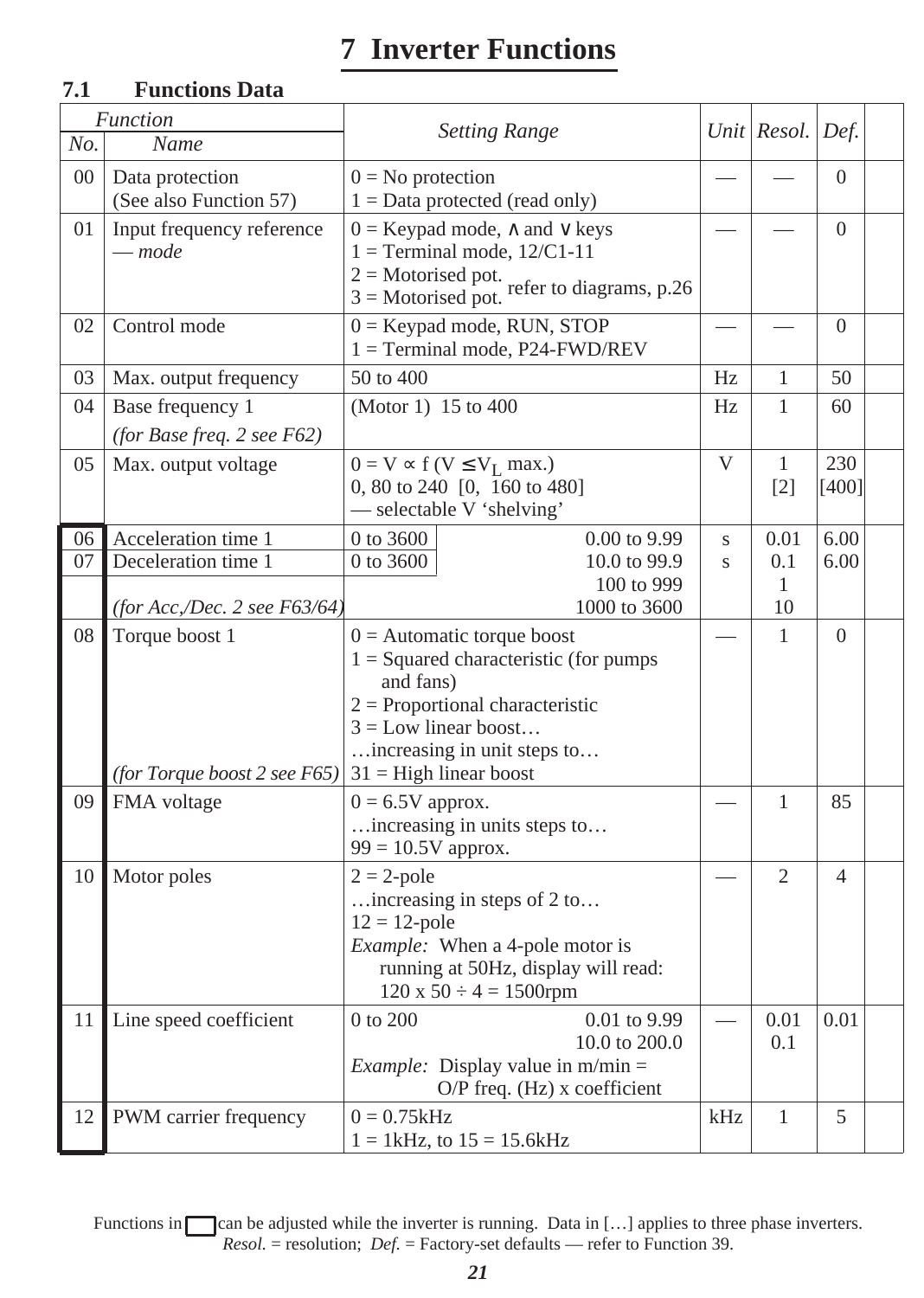|     | Function                                                                                  | <b>Setting Range</b>                                                                                                                                                                                                                   |                          | Unit   $Resol.$ | Def.           |  |
|-----|-------------------------------------------------------------------------------------------|----------------------------------------------------------------------------------------------------------------------------------------------------------------------------------------------------------------------------------------|--------------------------|-----------------|----------------|--|
| No. | Name                                                                                      |                                                                                                                                                                                                                                        |                          |                 |                |  |
| 13  | Restart attempts                                                                          | $0$ to $10$                                                                                                                                                                                                                            | $\overline{\phantom{0}}$ | $\mathbf{1}$    | $\Omega$       |  |
| 14  | Restart mode                                                                              | $0 = Inactive; no restart$<br>LU indication on V loss<br>$1 = Inactive$ ; no restart<br>LU indication on I/P voltage recovery<br>$2 =$ Active; restart at same O/P frequency<br>as when trip occurred.<br>$3 =$ Active; restart at OHz |                          |                 | $\Omega$       |  |
| 15  | Electronic thermal<br>overload $1$ – mode<br>(for Electronic thermal o/l 2<br>see F66/67) | (Motor 1)<br>$0 = Inactive$<br>1 or $3$ = Active (standard 4-pole motors)<br>$2$ or $4 =$ Active (inverter-rated motors)                                                                                                               |                          |                 | $\overline{2}$ |  |
| 16  | Electronic thermal<br>overload $1 - level$                                                | (Motor 1) 0.01 to 99.9<br>0.01 to 9.99<br>10.0 to 99.9                                                                                                                                                                                 | A                        | 0.01<br>0.1     | sk.            |  |
|     |                                                                                           | $0.01$ to $99.9 = 20\%$ to 105% of inverter rated current                                                                                                                                                                              |                          |                 |                |  |
|     |                                                                                           | * Default factory-set at rated current for a 4-pole standard motor for each inverter frame size.                                                                                                                                       |                          |                 |                |  |
| 17  | DC injection braking<br>$-$ mode                                                          | $0 = Inactive$<br>$1 =$ Active                                                                                                                                                                                                         |                          |                 | $\overline{0}$ |  |
| 18  | DC injection braking<br>- starting frequency                                              | $0$ to 60<br>NOTE $0 = 0.2$ Hz                                                                                                                                                                                                         | Hz.                      | $\mathbf{1}$    | $\Omega$       |  |
| 19  | DC injection braking<br>- level                                                           | $0$ to $100$<br>Percent of inverter rated current                                                                                                                                                                                      | $\%$                     | $\mathbf{1}$    | 50             |  |
| 20  | DC injection braking<br>$-time$                                                           | 0 to 30<br>0.00 to 9.99<br>10.0 to 30                                                                                                                                                                                                  | $\mathbf{s}$             | 0.01<br>0.1     | 0.5            |  |
| 21  | Preset speed 1                                                                            | 0 to 400<br>0.00 to 99.99<br>100 to 400                                                                                                                                                                                                | Hz                       | 0.01<br>0.1     | 0.00           |  |
| 22  | Preset speed 2                                                                            | $0$ to $400$<br>$0.00$ to 99.99<br>100 to 400                                                                                                                                                                                          | Hz                       | 0.01<br>0.1     | 0.00           |  |
| 23  | Preset speed 3                                                                            | 0 to 400<br>0.00 to 99.99<br>100 to 400                                                                                                                                                                                                | Hz                       | 0.01<br>0.1     | 0.00           |  |
| 24  | Preset speed 4                                                                            | 0.00 to 99.99<br>0 to 400<br>100 to 400                                                                                                                                                                                                | Hz                       | 0.01<br>0.1     | 0.00           |  |
| 25  | Preset speed 5                                                                            | $0$ to 400<br>$0.00$ to 99.99<br>100 to 400                                                                                                                                                                                            | Hz                       | 0.01<br>0.1     | 0.00           |  |
| 26  | Preset speed 6                                                                            | 0 to 400<br>0.00 to 99.99<br>100 to 400                                                                                                                                                                                                | Hz                       | 0.01<br>0.1     | 0.00           |  |
| 27  | Preset speed 7                                                                            | 0 to 400<br>0.00 to 99.99<br>100 to 400                                                                                                                                                                                                | Hz                       | 0.01<br>0.1     | 0.00           |  |
| 28  | S-ramp accel./decel.<br>$- selector$                                                      | $0 =$ Inactive: linear accel, and decel.<br>$1 =$ Active; quick S-ramp<br>$2 =$ Active; slow S-ramp                                                                                                                                    |                          |                 | $\Omega$       |  |

Functions in can be adjusted while the inverter is running. Data in [...] applies to three phase inverters. *Resol.* = resolution; *Def.* = Factory-set default — refer to Function 39.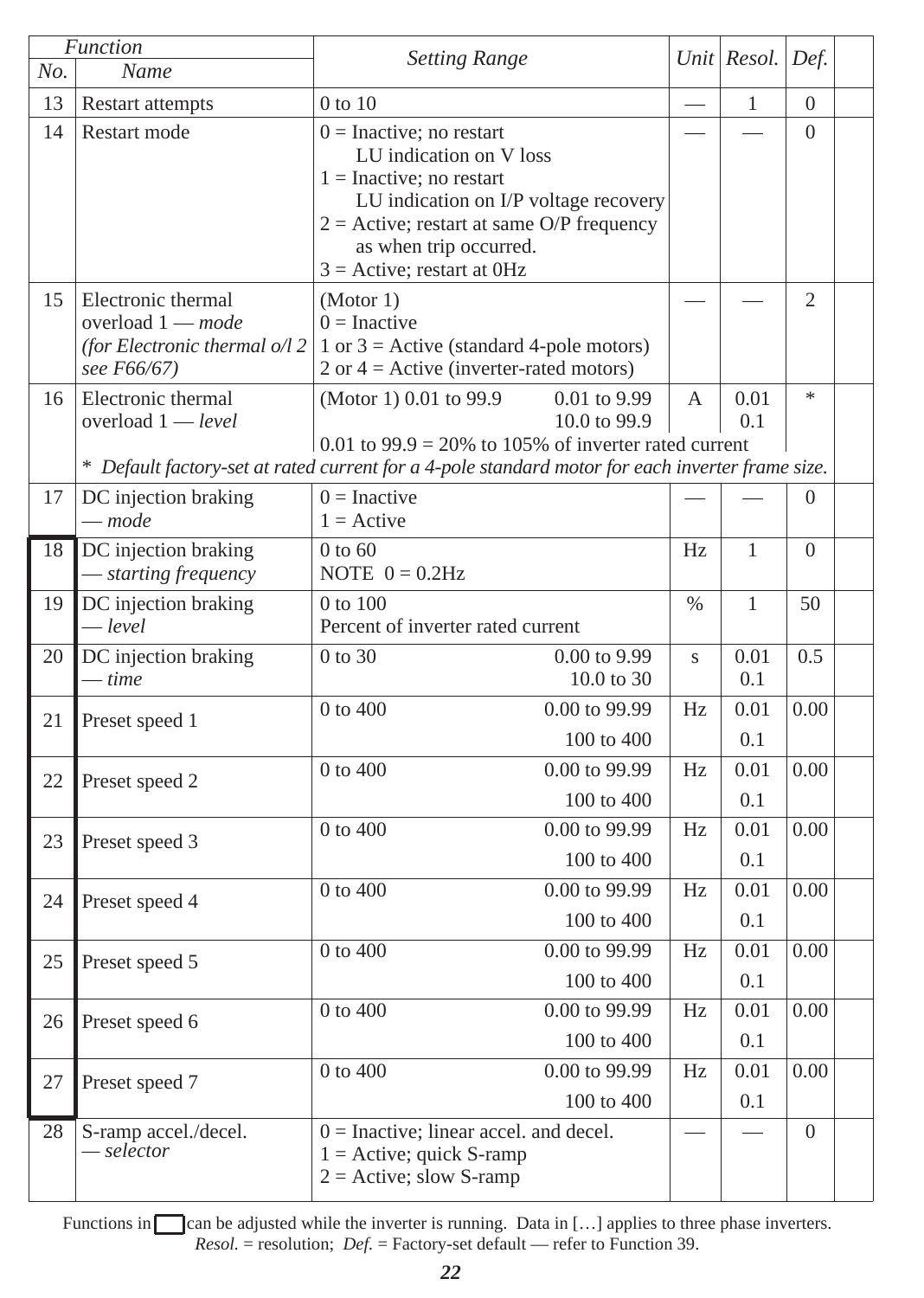| No.             | <b>Function</b><br>Name                      | <b>Setting Range</b>                                                                                                                                                    |               | Unit Resol.  | Def.           |
|-----------------|----------------------------------------------|-------------------------------------------------------------------------------------------------------------------------------------------------------------------------|---------------|--------------|----------------|
| 29              | Protection history                           | Last 4 protection trips, last trip first                                                                                                                                |               |              |                |
| 30              | Starting frequency                           | $0$ to 15<br>NOTE $0 = 0.2$ Hz                                                                                                                                          | Hz            | $\mathbf{1}$ | $\mathbf{1}$   |
| 31              | Torque limit<br>- accel./decel.              | $0 = No$ limit<br>20 to $180 =$ Limit active                                                                                                                            | $\frac{0}{0}$ | $\mathbf{1}$ | $\overline{0}$ |
| 32              | Torque limit<br>- constant speed             | $0 = No$ limit<br>20 to $180 =$ Limit active                                                                                                                            | $\frac{0}{0}$ | $\mathbf{1}$ | $\Omega$       |
| 33              | <b>Braking</b> torque<br>$-$ selector        | $0 = Low$ (when no dynamic brake resistor)<br>$1 =$ High (with dynamic brake resistor)                                                                                  |               |              | $\Omega$       |
| $\overline{34}$ | Bias frequency                               | $-400$ to $+400$                                                                                                                                                        | Hz            | $\mathbf{1}$ | $\Omega$       |
| 35              | Input frequency reference<br>$-$ gain        | $0$ to $250$<br>0.00 to 9.99<br>10.0 to 250.0                                                                                                                           | $\%$          | 0.01<br>0.1  | 100.0          |
| 36              | Frequency limiter - high                     | $0$ to $400$                                                                                                                                                            | Hz            | 1            | 70             |
| 37              | Frequency limiter — low                      | 0 to 400                                                                                                                                                                | Hz            | 1            | $\Omega$       |
| 38              | O/P current stability                        | $0$ to $10$                                                                                                                                                             |               | $\mathbf{1}$ | 5              |
| 39              | Data initialisation                          | $0 =$ Hold custom settings<br>$1 =$ Reinstate factory-set default values                                                                                                |               |              | $\Omega$       |
| 40              | Terminals FMA/FMP<br>$-$ selector            | $0 = FMA$ output (analog signal)<br>$1 = FMP$ output (digital pulse signal)                                                                                             |               |              | $\theta$       |
| 41              | <b>Terminal FMA</b><br>$-$ function          | $0 =$ Output frequency<br>$1 =$ Output current<br>$2 =$ Output torque<br>$3 =$ Load factor                                                                              |               |              | $\Omega$       |
| 42              | <b>Terminal FMP</b><br>pulse rate multiplier | 10 to 100                                                                                                                                                               |               | $\mathbf{1}$ | 24             |
| 43              | Terminal X4<br>$-$ functions                 | $0 =$ Command I/P for accel./decel. 2<br>$1 =$ Fourth I/P allowing 15 Preset speeds<br>$2 =$ Command I/P for base freq. 2<br>$3 = 'Hold'$ signal (latch for 3-wire I/P) |               |              | $\Omega$       |
| 44              | Preset speed 8                               | $0$ to $400$<br>$0.00$ to 99.99<br>100 to 400                                                                                                                           | Hz            | 0.01<br>0.1  | 0.00           |
| 45              | Preset speed 9                               | 0 to 400<br>0.00 to 99.99                                                                                                                                               | Hz            | 0.01         | 0.00           |
|                 |                                              | 100 to 400                                                                                                                                                              |               | 0.1          |                |
| 46              | Preset speed 10                              | 0 to 400<br>0.00 to 99.99<br>100 to 400                                                                                                                                 | Hz            | 0.01<br>0.1  | 0.00           |
|                 |                                              | 0 to 400<br>0.00 to 99.99                                                                                                                                               | Hz            | 0.01         | 0.00           |
| 47              | Preset speed 11                              | 100 to 400                                                                                                                                                              |               | 0.1          |                |
|                 |                                              | 0 to 400<br>0.00 to 99.99                                                                                                                                               | Hz            | 0.01         | 0.00           |
| 48              | Preset speed 12                              | 100 to 400                                                                                                                                                              |               | 0.1          |                |

*Preset Speeds 13, 14, 15 overleaf*

Functions in can be adjusted while the inverter is running. Data in [...] applies to three phase inverters. *Resol.* = resolution; *Def.* = Factory-set defaults — refer to Function 39.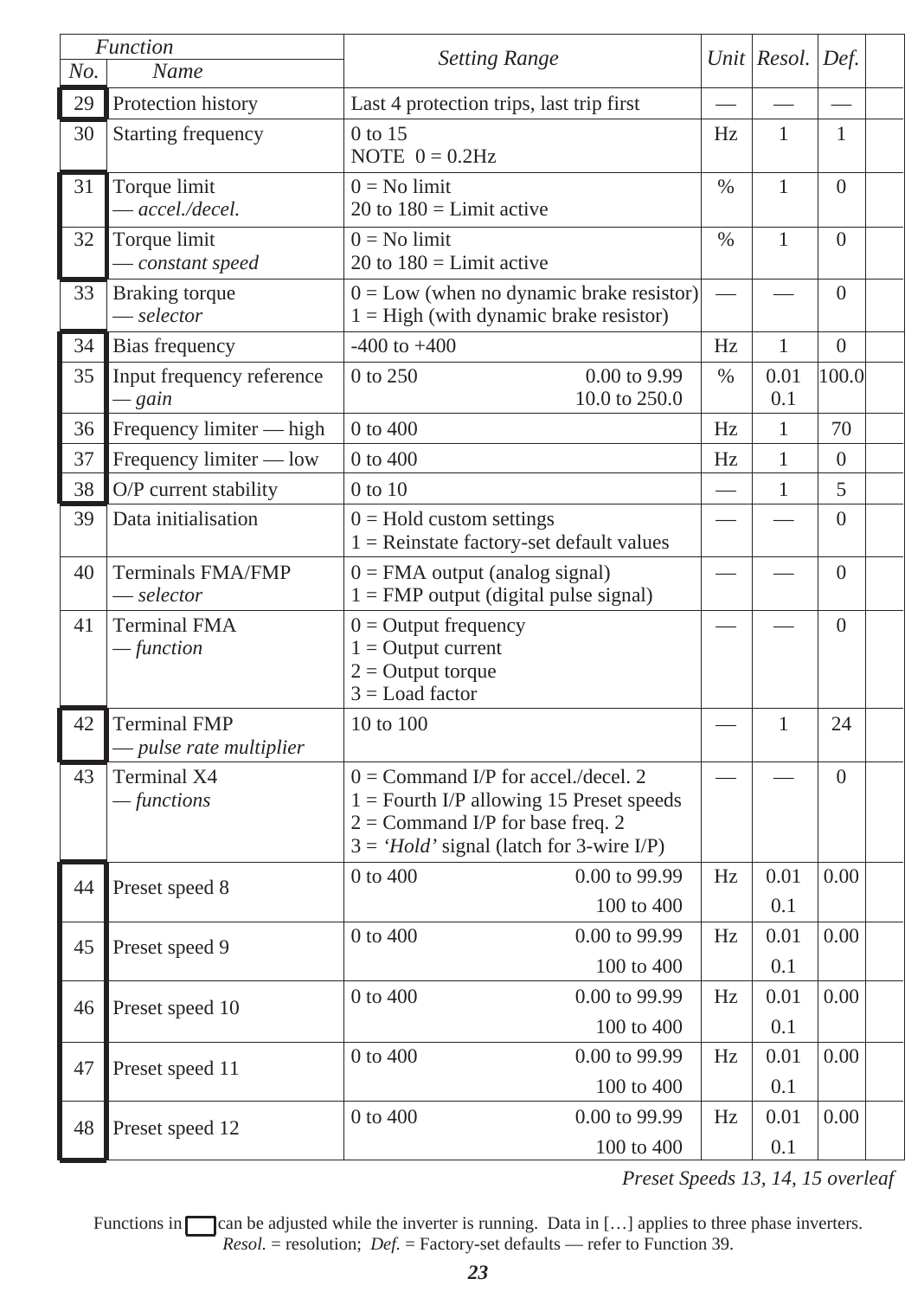|     | Function                                   | <b>Setting Range</b>   |                                                                               |                         | Unit Resol.         | Def.     |  |
|-----|--------------------------------------------|------------------------|-------------------------------------------------------------------------------|-------------------------|---------------------|----------|--|
| No. | Name                                       |                        |                                                                               |                         |                     |          |  |
| 49  | Preset speed 13                            | 0 to 400               | 0.00 to 99.99                                                                 | Hz                      | 0.01                | 0.00     |  |
|     |                                            |                        | 100 to 400                                                                    |                         | 0.1                 |          |  |
| 50  | Preset speed 14                            | 0 to 400               | 0.00 to 99.99                                                                 | Hz                      | 0.01                | 0.00     |  |
|     |                                            |                        | 100 to 400                                                                    |                         | 0.1                 |          |  |
| 51  | Preset speed 15                            | 0 to 400               | 0.00 to 99.99                                                                 | Hz                      | 0.01                | 0.00     |  |
|     |                                            |                        | 100 to 400                                                                    |                         | 0.1                 |          |  |
| 52  | Frequency reference filter                 | $0.02$ to $5.00$       |                                                                               | $\mathbf S$             | 0.02                | 0.06     |  |
| 53  | Operation timer                            | $0.00$ = Inactive      |                                                                               |                         |                     | 0.00     |  |
|     |                                            | 0.01 to 3600           | 0.01 to 9.99                                                                  | $\mathbf{s}$            | 0.01                |          |  |
|     |                                            |                        | 10.0 to 99.9<br>100 to 999                                                    |                         | 0.1<br>1            |          |  |
|     |                                            |                        | 1000 to 3600                                                                  |                         | 10                  |          |  |
| 54  | <b>Terminal Y1E</b>                        | $0 =$ Inverter running |                                                                               |                         |                     | 1        |  |
|     | —functions                                 |                        | $1 =$ Freq. level (FDT) detection                                             |                         |                     |          |  |
|     |                                            |                        | $2 = 'At Speed' signal (FAR)$                                                 |                         |                     |          |  |
|     |                                            |                        | $3 =$ Undervoltage trip activated (LU)                                        |                         |                     |          |  |
|     |                                            |                        | $4 = Torque limit activated (TL)$<br>$5 =$ Auto-restart after power loss (IP) |                         |                     |          |  |
| 55  | Frequency detection                        | 0 to 400               | 0.00 to 99.99                                                                 | Hz                      | 0.01                | 50.00    |  |
|     | $-FDT$ level                               |                        | 100 to 400                                                                    |                         | 0.1                 |          |  |
| 56  | Hysteresis bandwidth                       | 0 to 30                |                                                                               | Hz                      | $\mathbf{1}$        | 10       |  |
|     | $-$ for FDT & FAR                          |                        |                                                                               |                         |                     |          |  |
| 57  | <b>Terminal THR</b>                        |                        | $0 = THR$ external trip function                                              |                         |                     | $\Omega$ |  |
|     | — function                                 |                        | $1 = Data$ protection lock                                                    |                         |                     |          |  |
| 58  | Skip frequency                             | 0 to 30                |                                                                               | Hz                      | $\mathbf{1}$        | 3        |  |
|     | - hysteresis                               |                        |                                                                               |                         |                     |          |  |
| 59  | Skip frequency 1                           | 0 to 400               |                                                                               | Hz                      | $\mathbf{1}$        | $\Omega$ |  |
| 60  | Skip frequency 2                           | 0 to 400               |                                                                               | Hz                      | $\mathbf{1}$        | $\Omega$ |  |
| 61  | Skip frequency 3                           | 0 to 400               |                                                                               | Hz                      | $\mathbf{1}$        | $\Omega$ |  |
| 62  | Base frequency 2                           | (Motor 2) 15 to 400    |                                                                               | Hz                      | $\mathbf{1}$        | 50       |  |
|     | (for Base freq. 1 see F04)                 |                        |                                                                               |                         |                     |          |  |
| 63  | Acceleration time 2<br>Deceleration time 2 | 0 to 3600              | $0.00$ to 9.99                                                                | S                       | 0.01                | 10.0     |  |
| 64  |                                            | 0 to 3600              | 10.0 to 99.9<br>100 to 999                                                    | $\overline{\mathbf{s}}$ | 0.1<br>$\mathbf{1}$ | 10.0     |  |
|     | (for Acc,/Dec. 1 see F06/07)               |                        | 1000 to 3600                                                                  |                         | 10                  |          |  |
| 65  | Torque boost 2 (non-auto)                  |                        | $1 =$ Squared characteristic (for pumps                                       |                         | $\mathbf{1}$        | 13       |  |
|     | NOTE Only if                               | and fans)              |                                                                               |                         |                     |          |  |
|     | Function $43 = 2$                          |                        | $2$ = Proportional characteristic                                             |                         |                     |          |  |
|     |                                            |                        | $3 =$ Low linear boost                                                        |                         |                     |          |  |
|     | (for Torque boost 1 see F08)               |                        | increasing in units steps to                                                  |                         |                     |          |  |
|     |                                            |                        | $31$ = High linear boost                                                      |                         |                     |          |  |

Functions in can be adjusted while the inverter is running. Data in [...] applies to three phase inverters. *Resol.* = resolution; *Def.* = Factory-set default — refer to Function 39.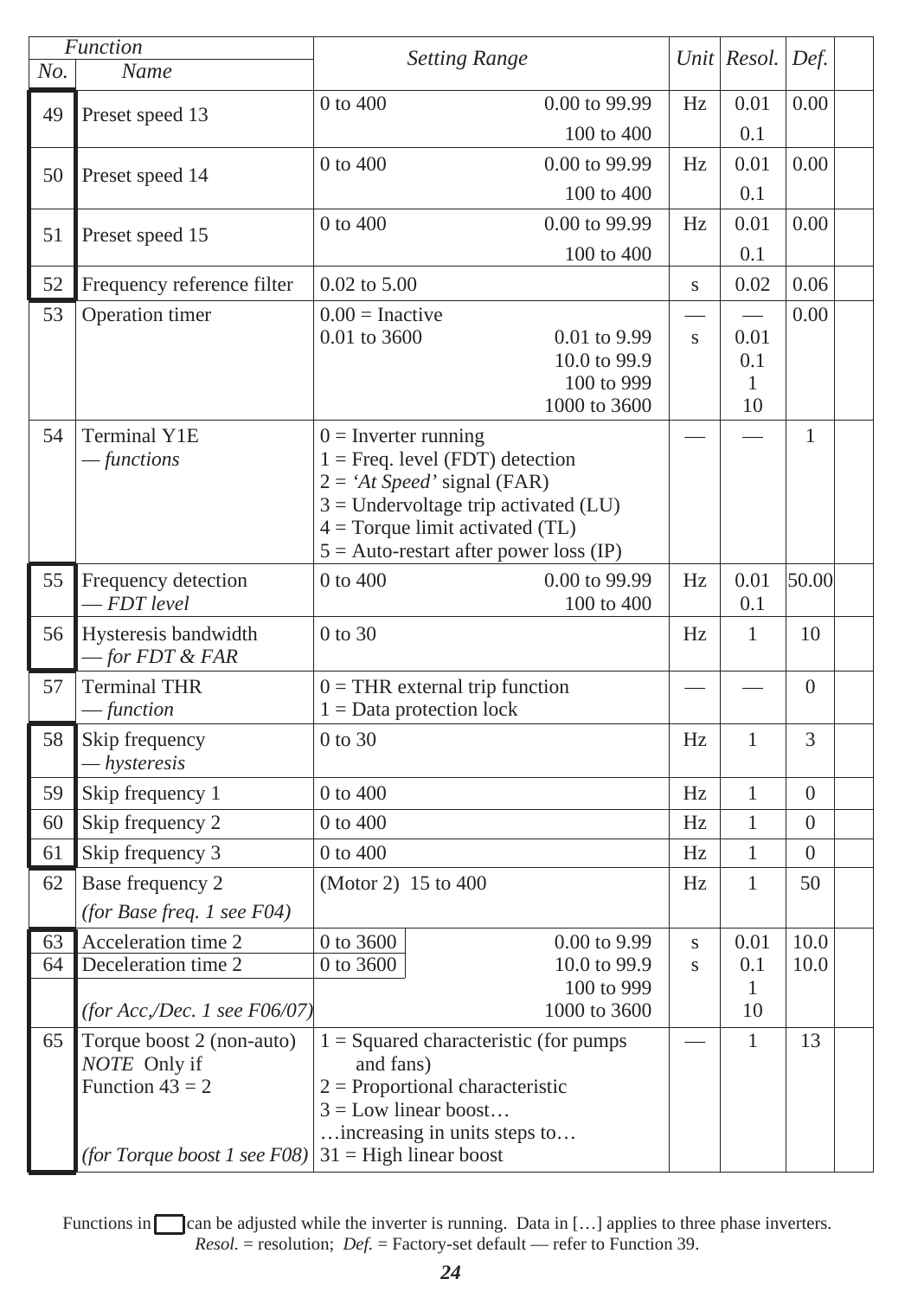| No. | <b>Function</b><br>Name                                                                    | <b>Setting Range</b>                                                                                                                                       |               | Unit Resol. | Def.           |  |
|-----|--------------------------------------------------------------------------------------------|------------------------------------------------------------------------------------------------------------------------------------------------------------|---------------|-------------|----------------|--|
| 66  | Electronic thermal<br>overload $2$ – mode<br>(for Electronic thermal $o/11$<br>see F15/16) | (Motor 2)<br>$0 = Inactive$<br>1 or $3$ = Active (standard 4-pole motors)<br>$2$ or $4 =$ Active (inverter-rated motors)                                   |               |             | $\overline{0}$ |  |
| 67  | Electronic thermal<br>overload $2 - level$                                                 | $0.01$ to 9.99<br>(Motor 2) 0.01 to 99.9<br>10.0 to 99.9<br>$0.01$ to 99.9 = 20% to 105% of inverter rated current                                         | A             | 0.01<br>0.1 | $\frac{1}{26}$ |  |
| 68  | Slip compensation                                                                          | * Default factory-set at rated current for a 4-pole standard motor for each inverter frame size.<br>$0 = Inactive$<br>$0.1$ to $5.0$ = Active              | Hz            | 0.1         | 0.0            |  |
| 69  | Torque vector control                                                                      | $0 = Inactive$<br>$1 =$ Active                                                                                                                             |               |             | $\Omega$       |  |
| 70  | Motor 1 capacity<br>(frame size)                                                           | $0 =$ One size larger than standard<br>$1 =$ Standard frame size for the inverter<br>$2 =$ One size below<br>$3 = Two$ sizes below                         |               |             | 1              |  |
| 71  | Rated current 1                                                                            | 0.01 to 9.99<br>(Motor 1) 0.01 to 99.9<br>10.0 to 99.9                                                                                                     | A             | 0.01<br>0.1 | *              |  |
| 72  | No-load current 1                                                                          | 0.01 to 9.99<br>(Motor 1) 0.01 to 99.9<br>10.0 to 99.9                                                                                                     | А             | 0.01<br>0.1 | $\ast$         |  |
| 73  | Rated current 2                                                                            | (Motor 2) 0.01 to 99.9<br>0.01 to 9.99<br>10.0 to 99.9<br>* Default factory-set at rated current for a 4-pole standard motor for each inverter frame size. | А             | 0.01<br>0.1 | ×.             |  |
| 74  | Automatic tuning                                                                           | $0 = Inactive$<br>$1 =$ Active                                                                                                                             |               |             | $\Omega$       |  |
| 75  | Tuning %R value                                                                            | $0.00$ to $50.00$                                                                                                                                          | $\%$          | 0.01        | $\ast$         |  |
| 76  | Tuning %X value                                                                            | 0.00 to 50.00<br>* Default factory-set at rated value for a 4-pole standard motor for each inverter frame size.                                            | $\frac{0}{0}$ | 0.01        | $\frac{1}{2}$  |  |
| 77  | Torque limiter response<br>constant speed                                                  | 000 to 999                                                                                                                                                 |               |             | 369            |  |
| 78  | Torque limiter response<br>during accel./decel.                                            | 000 to 999                                                                                                                                                 |               |             | 394            |  |
| 79  | Option selector                                                                            | $0 = No$ options installed<br>$1 = DI$ option card<br>$2 = DI/O$ option card<br>$3 = RS$ option card                                                       |               |             | $\overline{0}$ |  |

*Please consult IMO Precision Controls Ltd for details of options.*

Functions in can be adjusted while the inverter is running. Data in [...] applies to three phase inverters. *Resol.* = resolution; *Def.* = Factory-set defaults — refer to Function 39.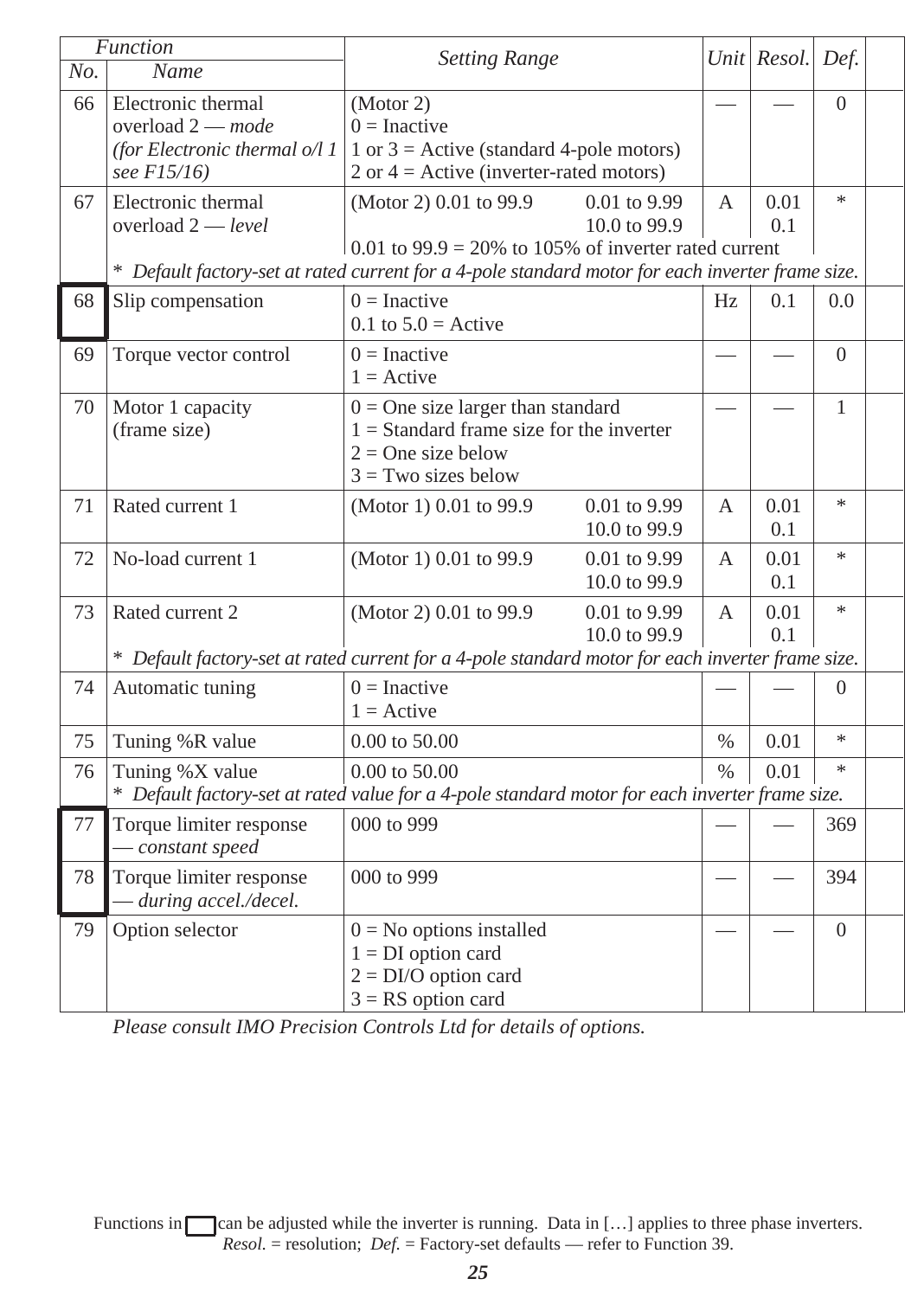### **7.2 Descriptions of Functions**

Title boxes with a **heavy type and border** indicate Functions which can be adjusted while the inverter is in RUN mode. Otherwise, the inverter must be in STOP mode. Data shown in […] applies to 3-phase inverters. **XX Function**

### 00 Data protection

When Function  $00 = 1$ , all data becomes 'read-only'. To change Function 00, simultaneously press the STOP key and either ∧ or ∨.

Refer also to Function 57 — special use of terminal THR to protect Function data.

### 01 Input frequency reference

*Jaguar VXS* inverters can be controlled entirely at the keypad, or by inputs to control terminals only, or by a combination of keypad inputs and terminal inputs. (Refer to Function 02.)

As delivered from the factory, Function  $01 = 0$ . It cannot be changed while the link at terminals FWD-P24 is in place. If the link has been removed and replaced by an external FWD and/or REV control circuit, the contacts must be of the normally-open type.

When Function  $01 = 0$ , the frequency reference input is provided at the keypad, using the ∧ and ∨ keys.

When Function  $01 = 1$ , the  $\land$  and  $\lor$  keys are disabled and the frequency input reference is provided by voltage and/or current input reference signals at terminals 12 and C1. (Refer to pages 14 and 15).

NOTE If both a voltage and a current input reference signal are applied, the input reference is the sum of the two.

#### **Motorised pot. mode**

When Function  $01 = 2$  or 3, the inverter responds to commands at terminals FWD/REV-P24, X1-P24 and X2-P24 as shown in the example diagrams below. When FWD/REV-P24 is OFF (STOP command), the next initial frequency is either zero  $(F01 = 2)$ or is the last previous frequency  $(F01 = 3)$ .

Accel/decel 2 can be applied by X4-P24. Refer to Function 43.

NOTE Output frequency may be further modified by Functions 34 and 35.

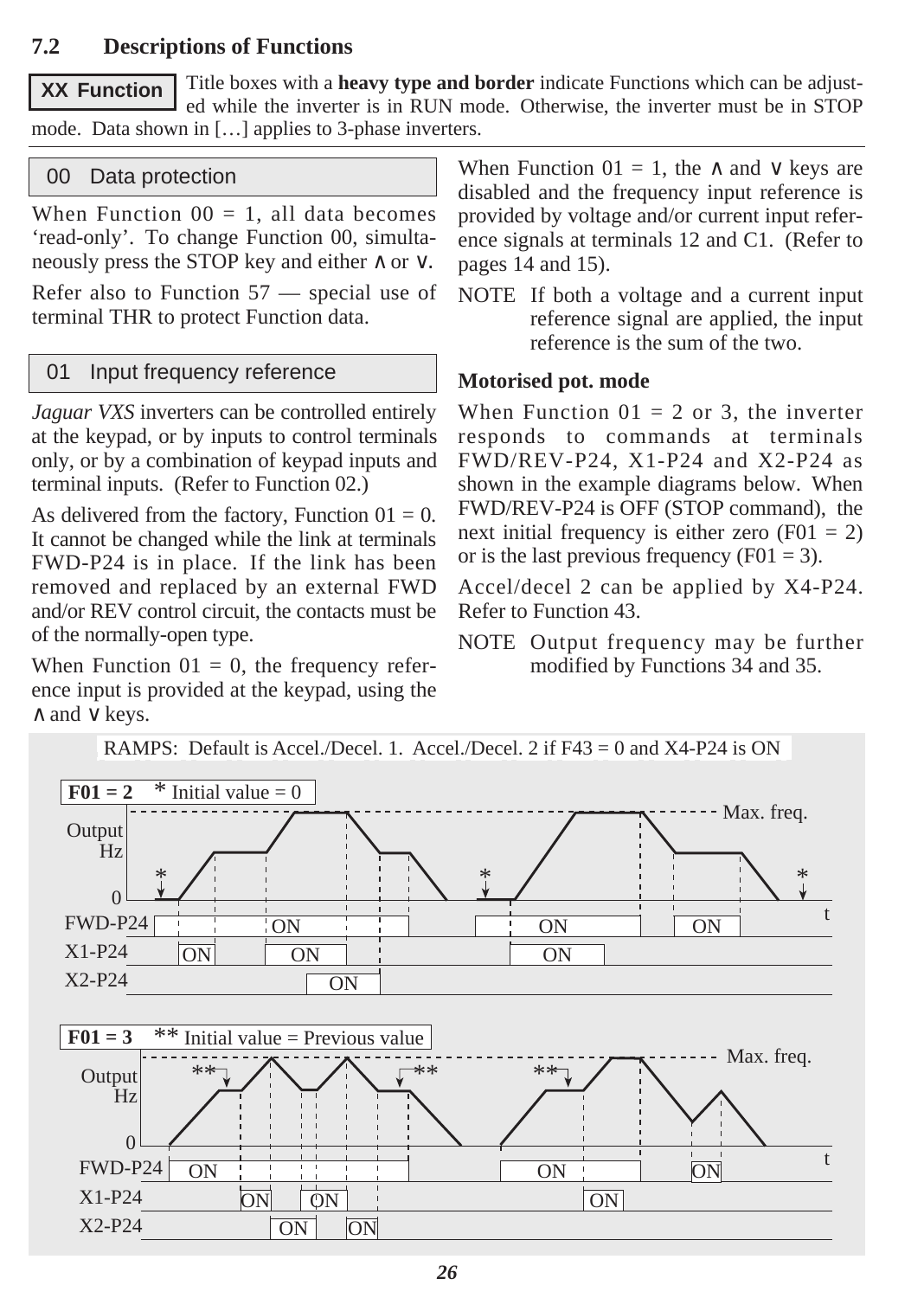### 02 Control mode

*Jaguar VXS* inverters can be controlled entirely at the keypad, or by inputs to control terminals only, or by a combination of keypad inputs and terminal inputs. (Refer also to Function 01.)

As delivered from the factory, Function  $02 = 0$ . It cannot be changed while the link at terminals FWD-P24 is in place. If the link has been removed and replaced by external RUN/STOP control circuits, the contacts must be open.

### **Keypad control mode**

When Function  $02 = 0$ , start/stop commands can be given only by the RUN and STOP keys at the keypad.

When terminals FWD and P24 are linked (as delivered), the inverter will run in a forward direction only. To reverse the motor direction, remove the link from FWD-P24 and link terminals REV-P24 instead.

### **Terminal control mode**

When Function  $02 = 1$ , the RUN and STOP keys are disabled and start/stop commands can be given only at terminals FWD and REV.



The maximum frequency function limits the inverter output frequency, regardless of input

frequency reference. Maximum frequency can be set from 50Hz to 400Hz in steps of 1Hz.

Frequency output may also be controlled by the Frequency limiter — high, Function 36.

### 04 Base frequency 1

For Motor 1 only. Refer also to Function 62.



The output voltage and frequency of the inverter are proportional up to base frequency, giving a theoretically constant torque output.

NOTE If base frequency is set higher than maximum frequency (Function 03), the output voltage cannot rise to rated voltage.

### 05 Rated voltage

The value set in Function 05 is common to both Motor 1 and Motor 2.



 $0 \quad V \propto f (V \le V_L)$ <br>80 to 240 for single-phase for single-phase inverters 160 to 480 for three-phase inverters

When Function  $05 = 0$ , output voltage is allowed to increase up to actual supply  $V_L$ . Inverter output voltage cannot exceed supply voltage  $V_L$ .

If Function  $05 \neq 0$ , output voltage will be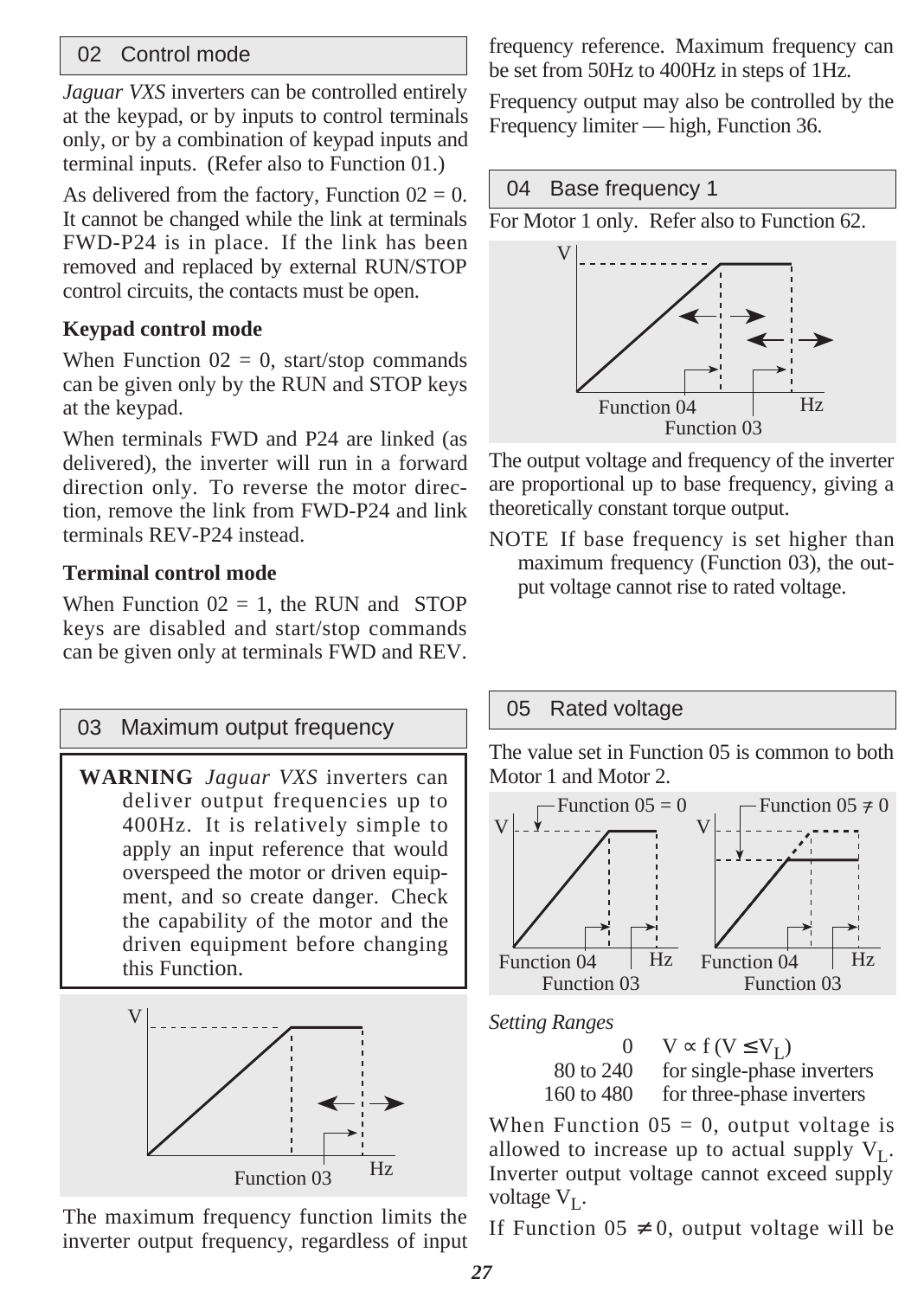'shelved', *ie* limited to the value set in Function 05 regardless of increasing output frequency.

The factory-set default value of Function 05 is 230 [400].

### **06 Acceleration time 1**

#### **07 Deceleration time 1**

For Motor 1 only. Refer also to Functions 63 and 64.

Factory-set default values are 6 seconds for both acceleration and deceleration. Accel. time 1 and Decel. time 1 can be set independently in the range from 0.1 (F06/07 = 0.00) to 3600s.

When Function 06 or 07 setting  $= 0.00$ , the acceleration or deceleration time is 0.01 sec.

#### **08 Torque boost 1**

For Motor 1 only. Refer also to Function 65.



The factory-set default value of Function 08 is 0, giving an automatic increase of voltage output  $\propto I_{load}$  at starting speed to overcome the mechanical 'stiction' of a typical installation. (The diagram is not to scale.)

When Function 08 is set to 1, the boost applied is proportional to the square of the speed (frequency) — a suitable characteristic for fans and centrifugal pumps.

When Function 08 is set to 2, the boost is proportional to the torque demand.

Linear boost, inversely proportional to speed, is applied when Function  $08 = 3$  (low boost) increasing in unit steps to high boost when Function  $08 = 31$ .

- $0 =$  Automatic torque boost
- $1 =$  Squared characteristic (for pumps and fans)
- 2 = Proportional characteristic
- $3 =$ Low linear boost...

…increasing in unit steps to…

 $31$  = High linear boost

#### **09 FMA voltage (analog monitor)**

Adjusts the DC analog maximum voltage output at terminal FMA in the range from approx. 6.5V to approx. 10.5V so that the full scale of the analog instrument can be used.

The setting range is  $0 (= 6.5V$  approx.) to 99  $(=$ 10.5V approx.), giving very fine adjustment.

NOTE Function 09 is active only when Function  $40 = 0$ . Refer also to Function 41.

#### **10 Motor poles**

Adjusts the inverter for the pole-number of the applied motor so that the LED display shows the correct motor field speed in rpm.

The adjustment range is from 2 to 12 poles in steps of 2 poles. Factory-set default is for 4 pole motors.

*Example:* If a 4-pole motor is running at 50Hz the LED display will show

 $120 \times 50Hz \div 4poles = 1500$ rpm

#### **11 Line speed coefficient**

The 7-segment LEDs display can be set to display 'line speed' *ie* the related speed of the driven machine, if required (refer to page 16). Function 11 permits a coefficient or factor to be applied to the inverter output frequency to convert the display value to an equivalent in metres per minute.

*Setting ranges* from 0.01 to 9.99 in steps of 0.01

from 10.0 to 200.0 in steps of 0.1

*Example:*

(Function 11)  $x (O/P Hz) =$ Display m/min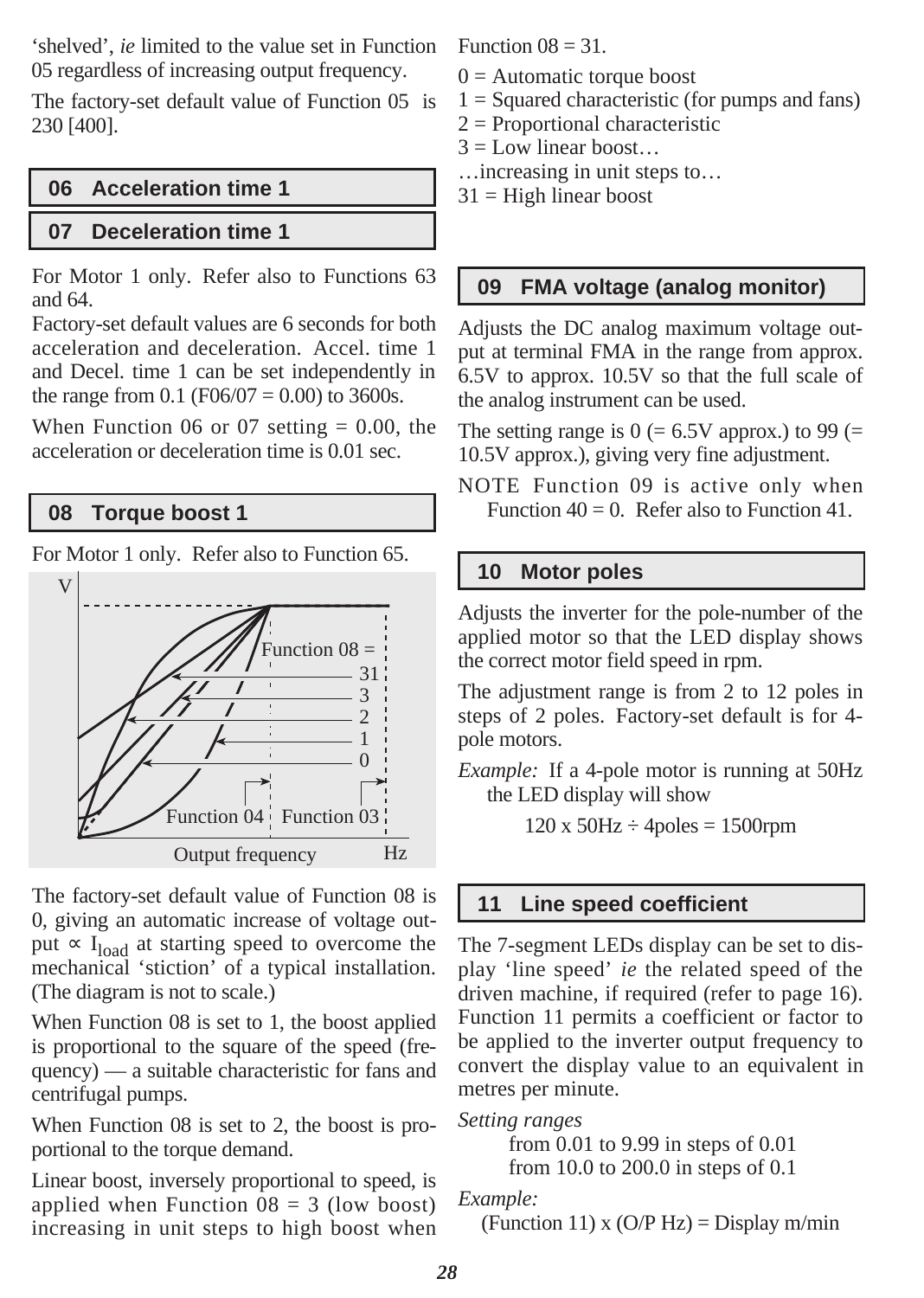### **12 PWM carrier frequency**

The PWM carrier frequency is adjustable from 0.75kHz to 15.6kHz.

*Setting Ranges*

 $0 = 0.75kHz$ and  $1 = 1kHz$ …in unit steps to…  $15 = 15.6kHz$ 

The higher the PWM frequency, the more closely the output current wave approximates to a pure sine wave. Audible noise at the motor is lower at the higher PWM frequencies, but care should be taken to allow for higher losses within the inverter and increased RF emissions from the motor cables.

Refer also to Chapter 10.

#### 13 Restart attempts

**WARNING** Automatic restarting may be a hazard to personnel working in the vicinity of the motor or the driven machine. It is recommended that appropriate notices are displayed to prevent danger.

Function 13 controls the number of times the inverter will automatically attempt to restart after a trip caused by overcurrent or overvoltage, not by any other cause.

The maximum number of attempts is 10.

Factory-set default value is  $0$  — no restart.

#### 14 Restart mode

**WARNING** If Function 14 is set to the value 2 or 3, the inverter **will restart immediately** when power is restored.

There are four modes of Function 14:

- 0 **Inactive.** The motor does **not** restart. The LED display will indicate an LU (undervoltage trip) when the voltage falls below the trip level. This is the factory-set default.
- 1 **Inactive.** The motor does **not** restart. The LED display will indicate an LU

(undervoltage trip) when the voltage is restored.

- 2 **Active.** The motor restarts at the same output frequency as when the trip occurred.
- 3 **Active.** The motor restarts at starting frequency, Function 30.

#### 15 Thermal overload 1 — mode





There are five modes of the Function 15:

- 0 **Inactive.**
- 1 or 3 **Active.** The factory-set default suitable for 'standard' 4-pole induction motors.
- 2 or 4 **Active.** For inverter-rated motors.

Characteristic curves for the settings of Function  $15 = 1, 2, 3, 4$  are shown above.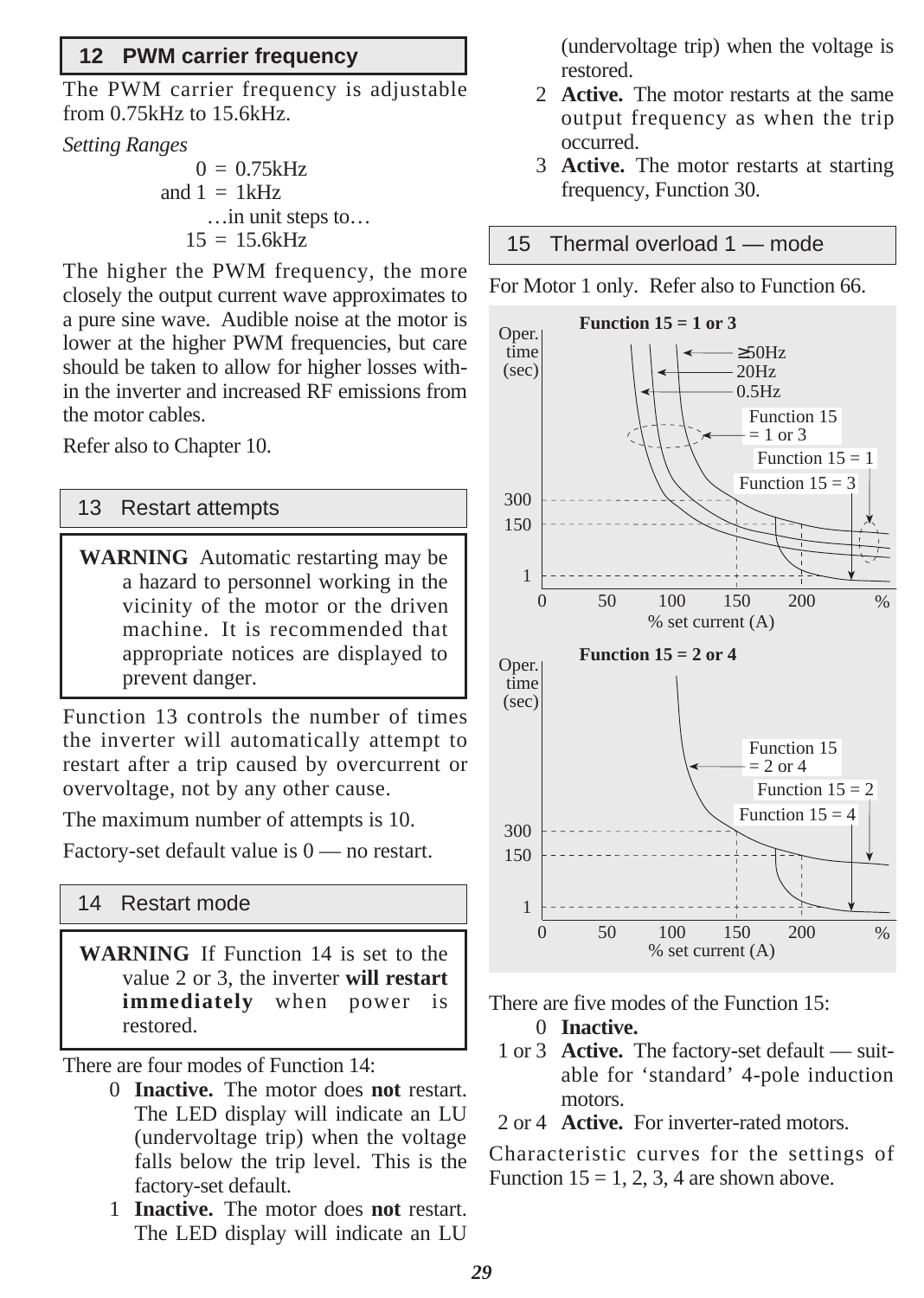### 16 Thermal overload 1 — level

For Motor 1 only. Refer also to Function 67. Factory-set default level is at 105% of the current rating of a standard 4-pole induction motor appropriate to the capacity of the inverter. If it is intended to use the inverter to drive a motor of a different frame size, refer to Function 70.

*Example 1:* For a *VXS400-3* 4kW inverter driving a 4-pole 2.2kW motor at 415V: Inverter FLC = 9A Typical 2.2kW motor FLC = 4.8A Setting for Function  $16 = 4.8$ *Check:*  $\frac{\text{Motor FLC}}{\text{Inverter FLC}} = \frac{4.8}{9.0} = 0.533 \text{ or } \frac{53.3\%}{2.0}$ which is within the range of 20-105% of **inverter** FLC and the motor is protected. *Example 2:* For a *VXS400-3* 4kW inverter driving a 4-pole 0.37kW motor at 415V: Inverter  $FLC = 9A$ Typical 0.37kW motor FLC = 1.08A Setting for Function  $16 = 1.08$ *Check:*  $\frac{\text{Motor FLC}}{\text{Inverter FLC}} = \frac{1.08}{9.0} = 0.12$  or  $\frac{12\%}{9.0}$ This is outside the 20-105% range and the motor **is not protected** by the inverter. A stand-alone thermal protection relay should be wired to the motor thermistor. Then set

Function  $15 = 0$  to disable Function 16.

#### 17 Injection braking — mode

**WARNING** Inverter braking functions are not a substitute for mechanical braking devices designed to ensure safety.

Makes DC injection braking active or inactive.

- $0 =$  Braking inactive (factory-set default). This setting may be required for regenerative braking with an external braking resistor.
- $1 = DC$  braking active in accordance with the settings of Functions 18, 19 and 20.

### **18 Injection braking — start freq.** The factory-set default value is 0.5s.

Sets the frequency, in terms of inverter output frequency, at which DC injection braking will be applied. Function  $18 = 0$  starts braking at 0.2Hz (default). Function  $18 = 60 = 60$ Hz.

### **19 Injection braking — level**

Sets the braking level at a selected percentage of motor rated current in relation to the calculated current in the DC bus. The braking torque will be dependent on the motor characteristics.

 $0 =$  No braking current applied

…increasing in steps of 1% to…

100 = 100% of motor equivalent rated current. The factory-set default value is 50%.



#### **20 Injection braking — time**

Sets the time (max. 30s) during which braking will be applied to bring the motor to rest. Note that if the load inertia is high, it is possible that the inverter cannot absorb the rate of energy dissipation if a low time value is set. In such a case, the driven machine may continue to rotate after the braking cycle is complete.

**WARNING** Inverter braking functions are not a substitute for mechanical braking devices designed to ensure safety.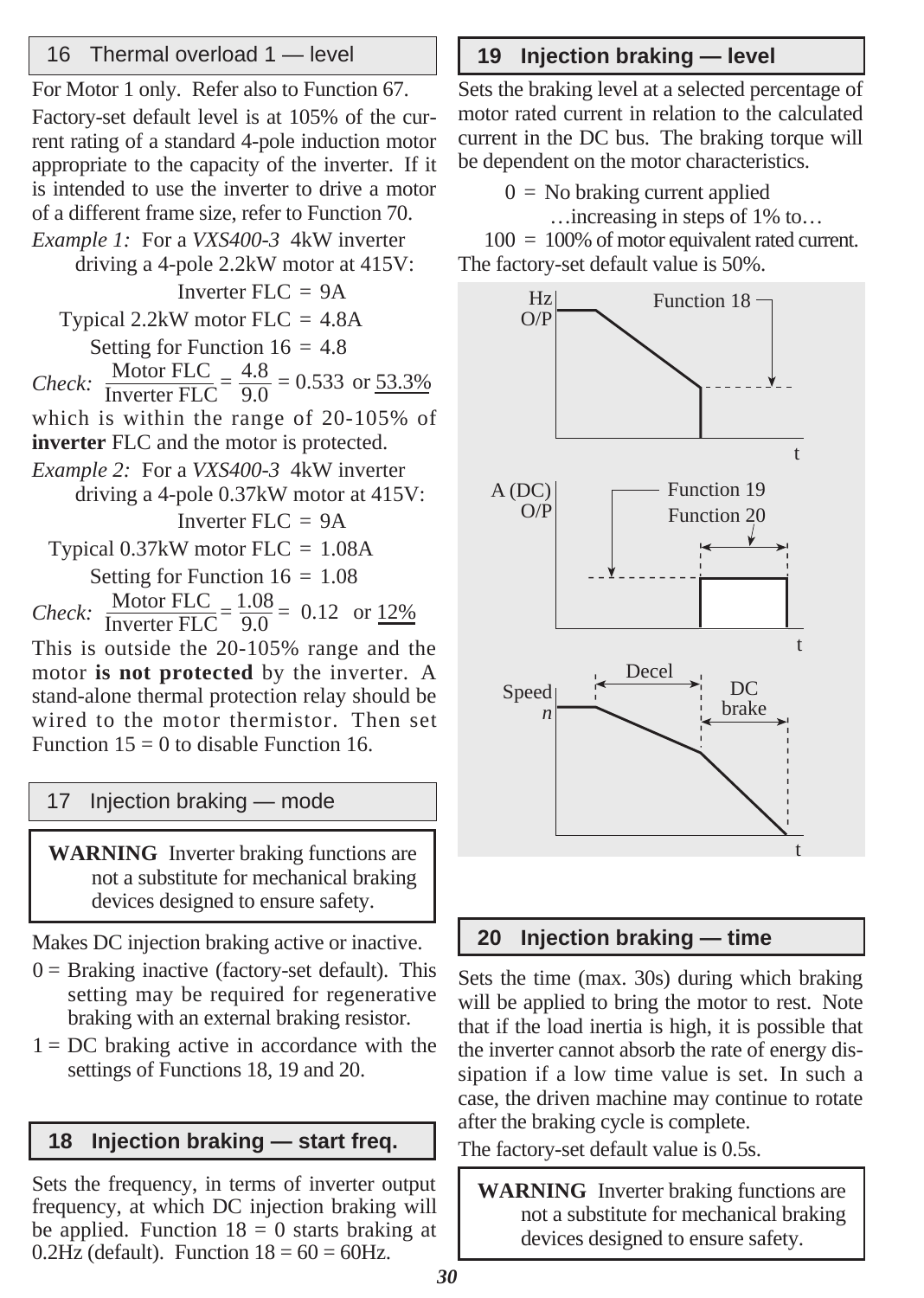

Preset speeds can be used to form an operation pattern of up to eight steps. The desired pattern is activated in the desired sequence by input signals at terminals X1, X2 and X3, as shown in the diagram on page 31.

Each preset speed can be allotted any value from zero to 400Hz:

### *Setting Ranges*

0.00 to 99.99 in steps of  $0.01 = 0$ Hz to 99.99Hz 100.0 to 400.0 in steps of  $0.01 = 100$ Hz to 400Hz

The first frequency step is always the input value of Function 01. This will normally, for pattern operation, be the input at terminals 12 or C1, although it could be set at the keypad if Function  $01 = 0$ .

All frequencies are subject to any limits imposed by Functions 03, 36 and 37.

The accelerations and decelerations between steps are set by Functions 06 and 07 (Acc./Dec. 1), but may alternatively be set by Functions 63 and 64 (Acc./Dec. 2), if Function  $43 = 0$ . Refer to Function 43, configuration of terminal X4.



Some applications operate more effectively if abrupt beginnings and ends of accelerations and decelerations are smoothed off to eliminate shocks to loads. *Jaguar VXS* inverters offer linear acceleration and two versions of an S-ramp, as shown in the diagram above.

- $0 = S$ -ramp inactive (factory-set default). Acceleration and deceleration are linear.
- $1 = S$ -ramp active. Quick transition to or from zero or maximum speed to linear rate of change.
- $2 =$  S-ramp active. Slower transition to or from zero or maximum speed to linear rate of change.

The maximum gradient of either S-ramp is the same as that of the linear acceleration/deceleration, Functions 06 and 07 (and 63 or 64)\*.

Acceleration and deceleration times set by Functions  $06$  and  $07$  (and  $63$  or  $64$ )\* are

Refer to Function 43, setting  $= 0$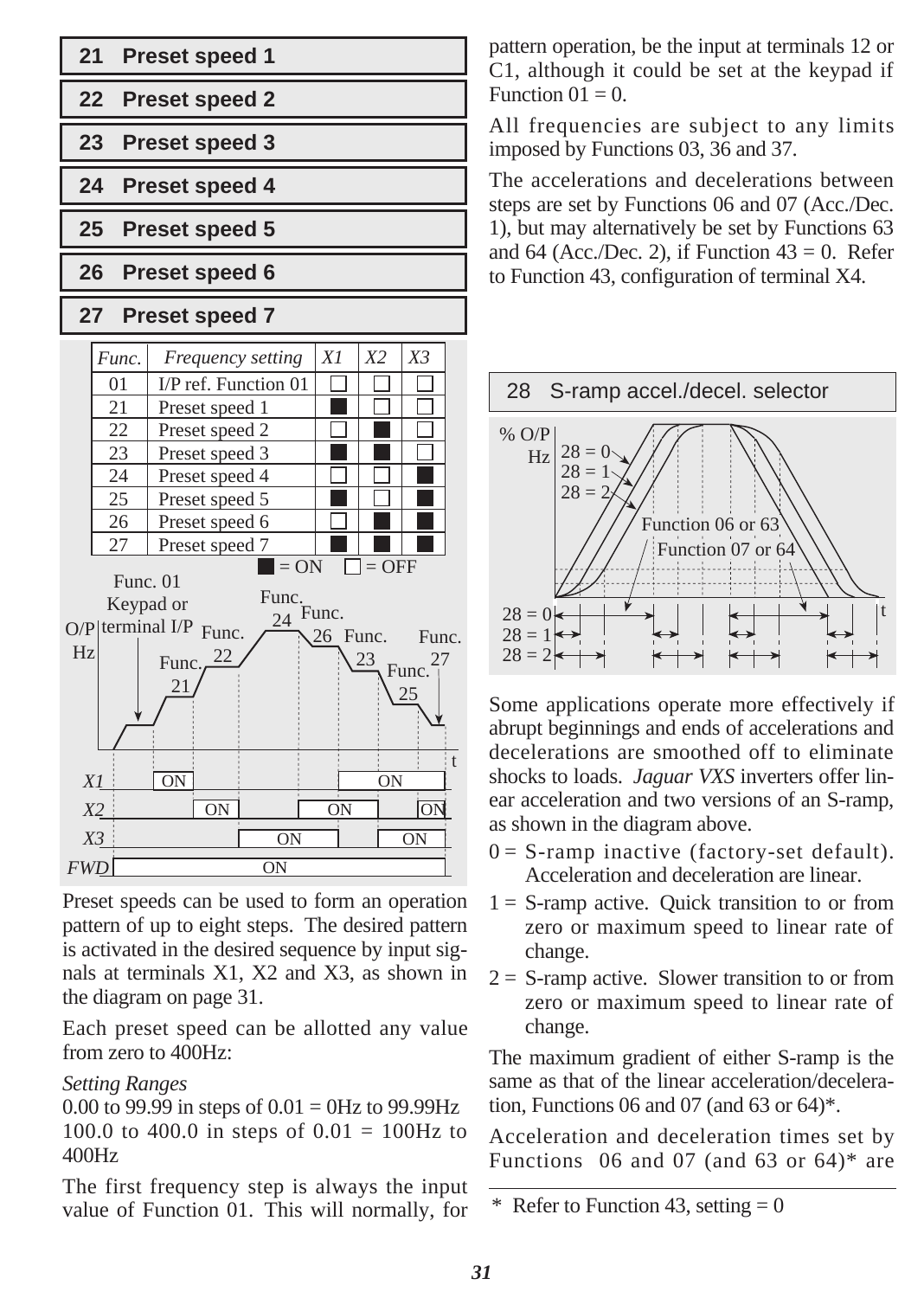extended by selection of either of the S-ramps:

- $1 =$  Accel./decel. time extended by 10% approx.
- $2 =$  Accel./decel. time extended by 20% approx.



The inverter holds the trip codes of the last four trips in memory. These are accessed as shown in the diagram above. When a new trip occurs, the previous last (fourth) trip is deleted.

For trip codes refer to page 44.

### 30 Starting frequency

Starting frequency can be set at any value from 0 up to 15Hz in steps of 1Hz.

NOTE Function  $30 = 0$  gives 0.2Hz.

Factory-set default is 1.

### **31 Torque limit during accel./decel.**

### **32 Torque limit at constant speed**

Torque limitation is set as a percentage of rated torque computed from Functions 70, 71 and 72.

#### *Setting ranges*

- $0 =$  No limit (except overcurrent protection)
	- $20 = 20\%$  increasing in steps of 1% to...

 $180 = 180%$ 

**WARNING** Accel./decel. times and speed settings may be altered by inappropriate settings of the torque limits. Ensure that the inverter is commissioned with care if torque limits are set.

If in any doubt, consult IMO Precision Controls Ltd.

### 33 Braking torque selector

The purpose of this Function is to prevent overloading of the braking circuit. Set as follows:

- $0 =$  When an external braking circuit is not used or is not available.
- $1 =$  Set to this value when installing an external braking circuit.
- NOTE External braking is not available with the VXS20-1 inverter.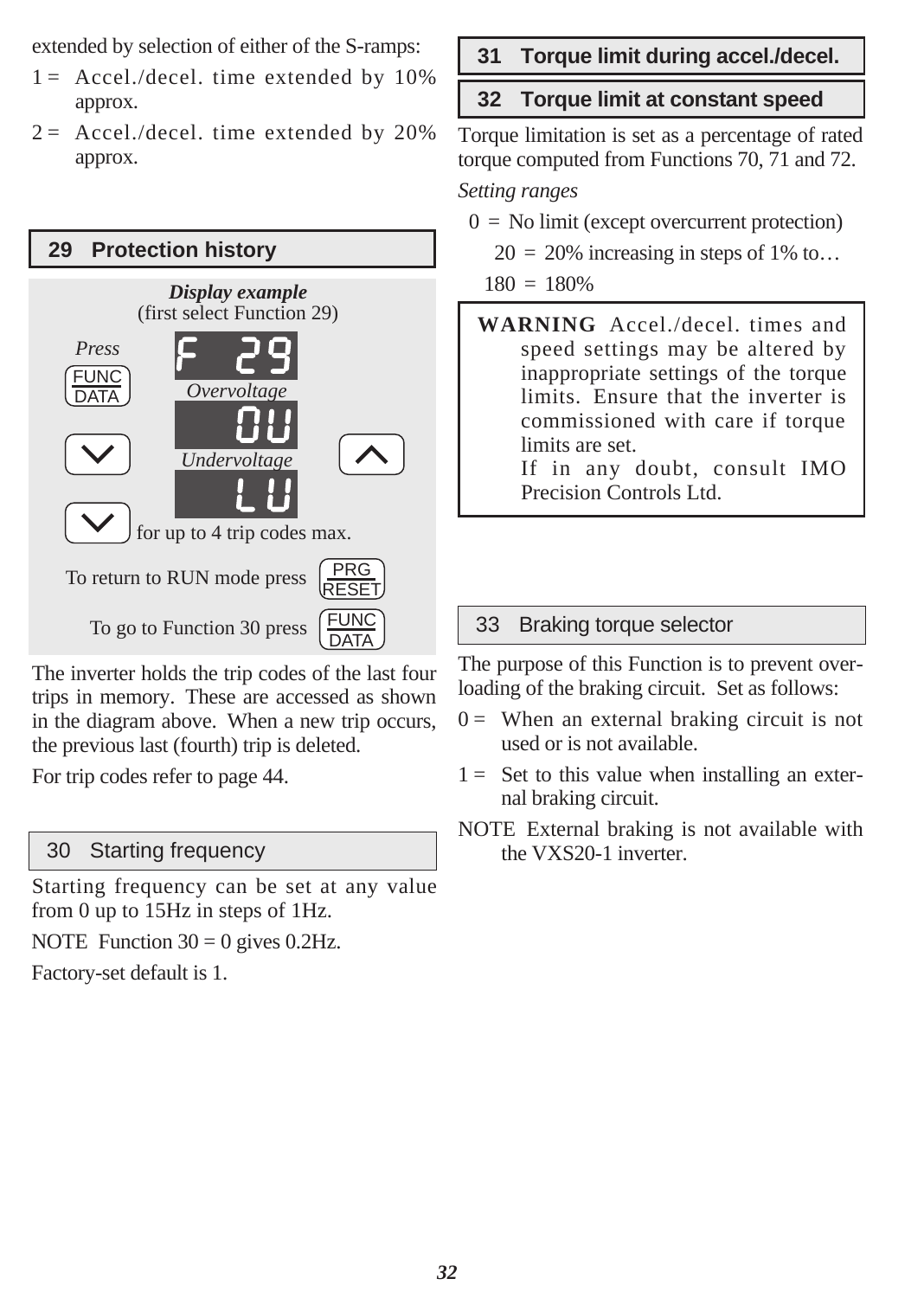

This function adds a positive or negative bias to the frequency reference input, whether the inverter is in keypad mode (Function  $01 = 0$ ) or terminal mode (Function  $01 = 1$ ). The input reference can be biased from -400Hz to +400Hz (output) in steps of 1Hz.

**WARNING** If a bias has been set, the motor may rotate when any operating command is given, keypad or terminal **even if the input reference is zero**.



### **35 Frequency reference gain**

Function 35 is active only if Function  $01 = 1$ .

Sets the gradient of the change of output frequency corresponding to the analog input frequency reference as a percentage of maximum frequency (Function 03).

The range of the gain setting is from zero to 9.99 in steps of 0.01, and from 10.0 to 250.0 in steps of 0.1 — percent of Function 03.

NOTE If a setting is applied to both Functions 35 and 34 then Function 35, the gain, has priority and the bias, Function 34, is applied to the reference after the gain.

The bias frequency  $f_{bias}$  and gain  $f_{gain}$  are calculated from the following expressions, where  $V_1$ ,  $V_2$ ,  $f_1$ ,  $f_2$  are as shown in the diagram:

$$
f_{bias} = f_1 - \frac{V_1(f_1 - f_2)}{V_1 - V_2}
$$

$$
f_{gain} = \frac{1000 (f_1 - f_2)}{100 (V_1 - V_2) + (f_1 V_2) - (f_2 V_1)}
$$

#### *Example:*

If the analog frequency reference is 1V to 5V DC and the output frequency is weighted to 0 to 100% then:

$$
(V_1, f_1) = (1V, 0\%)
$$
  

$$
(V_2, f_2) = (5V, 100\%).
$$

Applying these values to the above formulae gives:

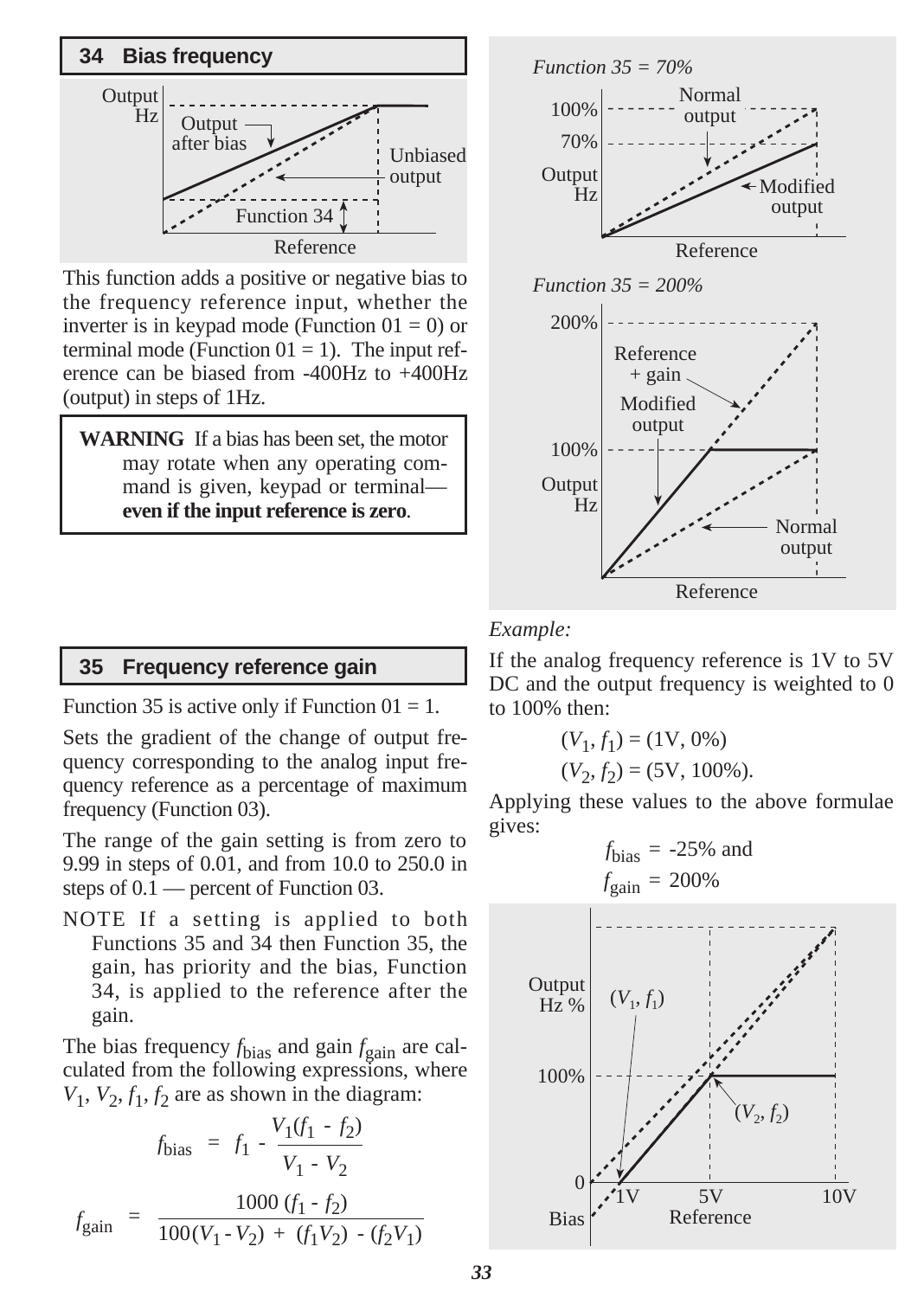### **36 Frequency limiter — high**

#### **37 Frequency limiter — low**



Output frequency can be restricted by setting high and low limits.

If the low limit is set to a value above that of the high limit, the high limit has priority and the low limit is ignored.

If the high limit is set higher than the maximum frequency Function 03, the maximum frequency has priority.

The setting range is 0 to 400Hz in steps of 1Hz.

#### **38 Output current stability**

When induction motors are lightly-loaded, instability can occur due to torque pulses corresponding to the 'dead time' of the inverter IGBTs. Output current can be controlled to compensate for this effect by modifying the gain of an internal damping factor. This has the effect of altering the overall motor characteristics computed and recorded by the inverter.

To compensate for instability, set Function 38 lower if the motor has more than 4 poles, higher if the loading is low.

The factory-set default is 5.

| Motor<br>characteristic | <b>Poles</b><br>12 | $\mathcal{L}$    |
|-------------------------|--------------------|------------------|
|                         |                    |                  |
| Function $38 =$         |                    | $\rightarrow 10$ |
|                         |                    |                  |
| Motor                   | Load               |                  |
| load                    | High               | Low              |

#### 39 Data initialisation

Function data settings can be restored to their original factory-set defaults.

To change the setting, select Function 39. The display will show 0. Press the STOP and  $\land$ keys simultaneously; the display will change to 1. The press the FUNC/DATA key to activate the initialisation.

### ΝΟΤΕ **All custom data will be lost.** Refer to page 20.

#### 40 Terminals FMA/FMP selector

An output can be taken from either terminal FMA or terminal FMP, but not both simultaneously.

- $0 =$  FMA terminal selected (analog output). Factory-set default. Refer to Function 41.
- 1 = FMP terminal selected (digital output). Refer to Function 42.

Refer also to Function 09.

### 41 Terminal FMA function

0 = **Inverter output frequency**. Factoryset default.

$$
FMA V\% = \frac{Output frequency}{Function 03 (max. freq.)} \times 100
$$

$$
1 =
$$
 Motor current

$$
FMA I\% = \frac{Output \ current}{Inverter \ rated current \ x \ 2} \ x \ 100
$$

#### 2 = **Motor torque**

FMA M% = 
$$
\frac{\text{Output torque}}{\text{Inverter rated torque x 2}} \times 100
$$

#### 3 = **Load factor**

If output frequency 
$$
\leq
$$
 base frequency:  
Display 100% = Output torque x 100  
Inverseer rated torque x 2

If output frequency > base frequency: Display 100% =  $\frac{\text{Output (A) x 100}}{\text{Inverter rated output (A) x 2}}$ Refer also to Function 09.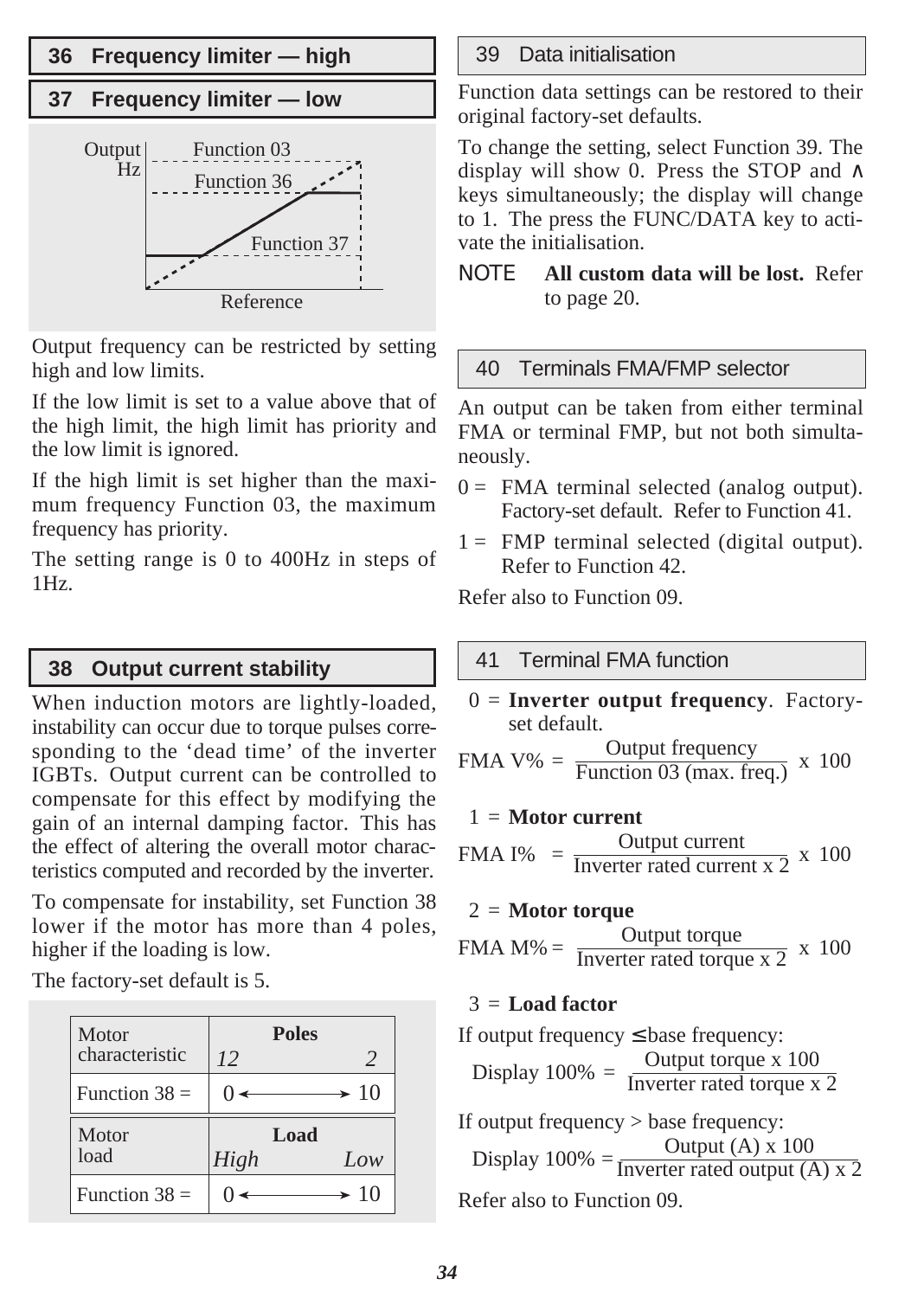### **42 Terminal FMP pulse rate**

*Setting range* 10 to 100 in unit steps Factory-set default  $= 24$ 

FMP pulse frequency =

Inverter O/P frequency x Function 42.

The multiplier should be chosen so that the output from terminal FMP is not greater than 6kHz.

### 43 Terminal X4 functions

- $0 =$  Terminal X4-P24 acts as a command to select accel./decel. time 2, Functions 63 and 64. Factory-set default.
- $1 =$  Terminal X4-P24 acts as a command to extend the available number of preset speeds to 15. Refer to Functions 06, 07, 21 to 27 and 44 to 51.
- $2 =$  Terminal X4-P24 acts as a command to select base frequency 2 (Function 62) when using a second motor. When base frequency 2 is selected in this way, accel./decel. time 2 (Functions 63 and 64), torque boost 2 (Function 65) and electronic thermal overload relay 2 (Functions 66 and 67) are also selected simultaneously.
- $3 =$  Terminal X4-P24 functions as a 'hold' (HLD) signal for operating commands, *ie* RUN inputs are latched when a pulsed signal is given at FWD/REV-P24.



*Example:* Function 43 = 3. Pulse FWD/REV-P24 to RUN. Open X4-P24 to STOP.

| 44 Preset speed 8  |
|--------------------|
| 45 Preset speed 9  |
| 46 Preset speed 10 |
| 47 Preset speed 11 |
| 48 Preset speed 12 |
| 49 Preset speed 13 |
|                    |
| 50 Preset speed 14 |

These Functions can be activated only if Function  $43 = 1$ .

All selections using terminals X1, X2, and X3 remain available, with the additional selections shown in the table below.

| Func. | Frequency setting | X1 | X <sub>2</sub> | X <sub>3</sub> | X4 |
|-------|-------------------|----|----------------|----------------|----|
| 44    | Preset speed 8    |    |                |                |    |
| 45    | Preset speed 9    |    |                |                |    |
| 46    | Preset speed 10   |    |                |                |    |
| 47    | Preset speed 11   |    |                |                |    |
| 48    | Preset speed 12   |    |                |                |    |
| 49    | Preset speed 13   |    |                |                |    |
| 50    | Preset speed 14   |    |                |                |    |
| 51    | Preset speed 15   |    |                |                |    |
|       |                   |    | OFF            |                |    |

### **52 Frequency reference filter**

*Setting range* 0.0s to 5.00s in steps of 0.02s.

Function 52 sets the time constant for the digital input filters to eliminate the effect of electronic 'noise' on the analog signals and control inputs.

If the time constant is too long, the system lag may become unacceptable.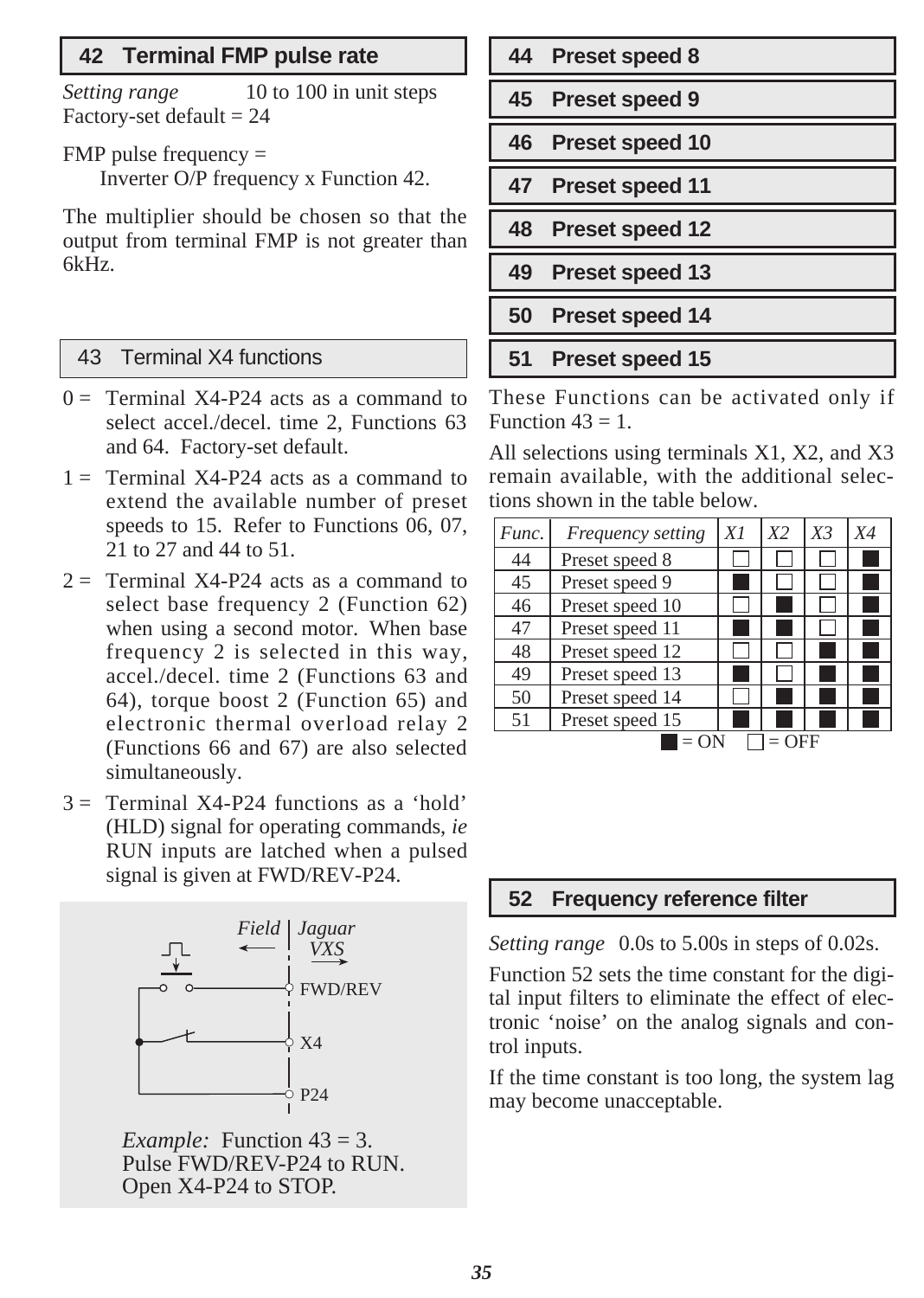

Sets the duration of an operation in seconds from the time it it is initiated. At the end of the period, the inverter will stop and wait for a RUN command (FWD/REV-P24  $=$  ON). If a RUN command is removed before the timer has timed out, the inverter output will stop, see left-hand side of diagram above.

#### *Setting ranges*

 $0.00$  = Inactive (Factory-set default) from 0.01 to 9.99 in steps of 0.01 from 10.0 to 99.9in steps of 0.1 from 100 to 999in steps of 1 from 1000 to 3600 in steps of 10

### 54 Terminal Y1E functions

Selects the type of output signal provided at terminal Y1E from the following:

 $0 = RUN$  signal. Inverter active.

- $1 =$  Output frequency level detection (FDT, refer to Function 55). Terminal output is ON when the output frequency is identical to the frequency set in Function 55. Factory-set default.
- 2= Output frequency equivalence signal (FAR, refer to Function 56). Terminal output is ON when the frequency reaches the frequency set by the keypad panel, the analog input, or a preset speed, plus or minus the hysteresis, Function 56.
- 3= Inverter undervoltage trip operated (LU).
- $4 =$  Inverter torque limiting mode (TL).
- 5= Auto-restart mode after momentary power loss (IP).



Sets the frequency level in Hz at which the FDT signal is activated during acceleration. During deceleration the signal deactivates at the FDT level minus the hysteresis set in Function 56, as shown in the diagram above.

Factory-set default value is 50.00. Refer also to Function 54, data setting 1.

#### *Setting ranges*

from 0.00 to 99.99 in steps of 0.01 from 100.0 to 400.0 steps of 0.1



Sets the hysteresis bandwidth for both the FDT and the FAR Functions as shown in the diagrams above. Setting range is 0 to 30Hz in steps of 1Hz. Factory-set default 10Hz. The frequency equivalence is at the mid-range of the hysteresis setting.

Refer also to Function 54 data  $= 1$  or 2.

**WARNING** For certain applications, *eg* lifts, hoists etc, Functions 55 & 56 may be used to de-energise a fail-safe electro-mechanical brake system *via* output terminal Y1E. **It is essential** that Function 56 is set correctly with respect to the required FDT level, Function 55, prior to operation.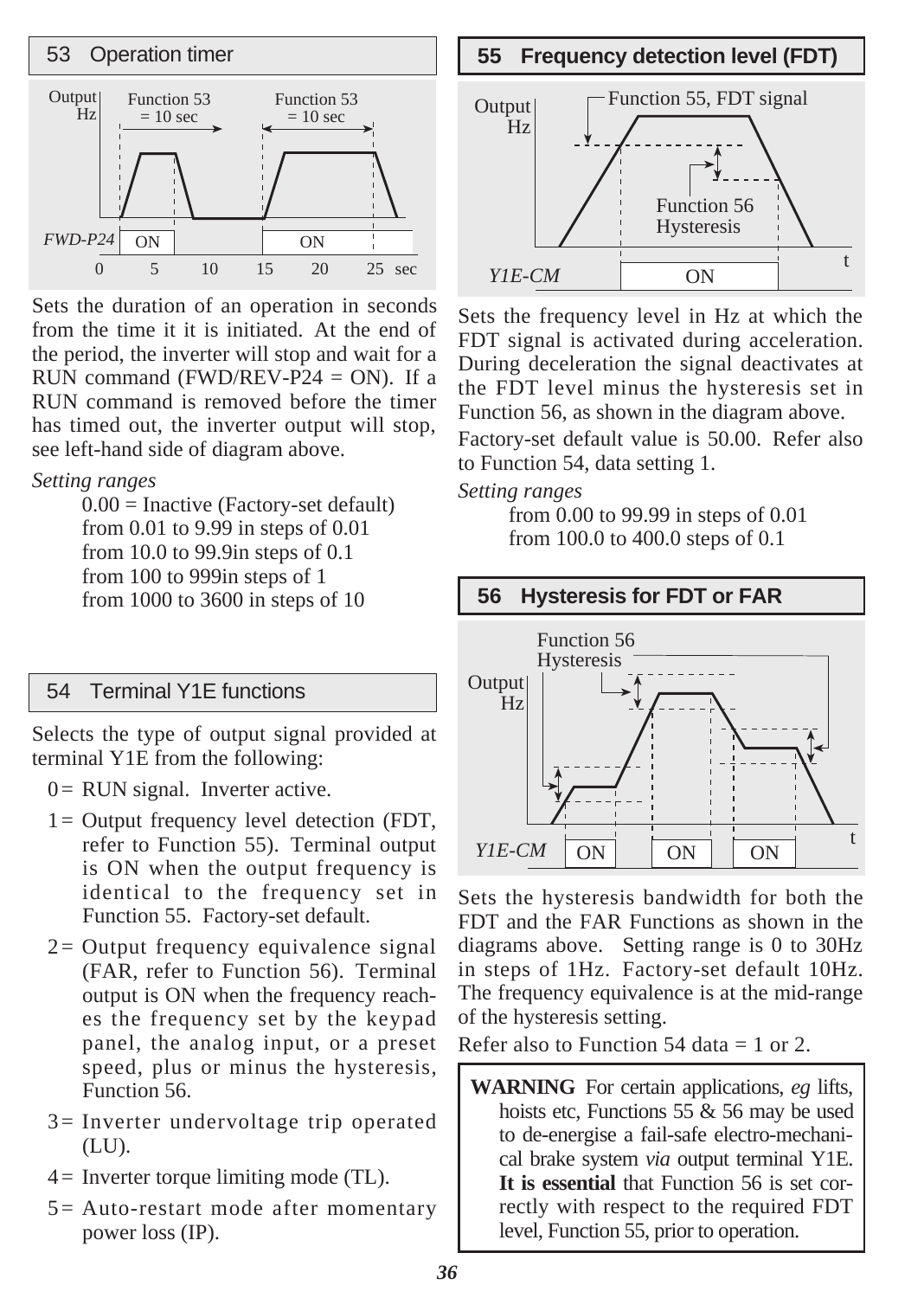Terminal THR is normally used as an external trip. In addition, Function 57 permits the use of this external circuit to give increased data security in conjunction with Function 00 as shown in the table below. The circuit could, for example, be equipped with a key-switch contact.

#### *Setting range*

- $0 = THR$  (external trip circuit) function
- $1 =$  Additional data protection function

The relationship of Function 57 and Function 00 is shown in the table below.

When Function  $57 = 1$ :

| THR-<br>P24   | <b>Function</b><br>00 | Data<br>adjustable? |
|---------------|-----------------------|---------------------|
| <b>OPEN</b>   | $= 0$                 | N <sub>O</sub>      |
| <b>OPEN</b>   | $=1$                  | N <sub>O</sub>      |
| <b>CLOSED</b> | $= 0$                 | <b>YES</b>          |
| <b>CLOSED</b> | $=1$                  | N <sub>O</sub>      |



Up to 3 frequencies can be set so that during acceleration and deceleration the inverter output jumps from one level to another to avoid any frequencies that give rise to mechanical resonance. The hysteresis bandwidth is the same for all. The skip frequencies are at the mid-point of the hysteresis band.

*Setting ranges*

| Hysteresis:       | 0Hz to 30Hz<br>in steps of 1Hz  |
|-------------------|---------------------------------|
| Skip frequencies: | 0Hz to 400Hz<br>in steps of 1Hz |

Factory-set defaults are:

hysteresis 3Hz, skip frequencies 0Hz.

NOTE Skip frequency 1 may be lower or higher than skip frequency 2 and/or 3. Values need not correspond to the numerical sequence.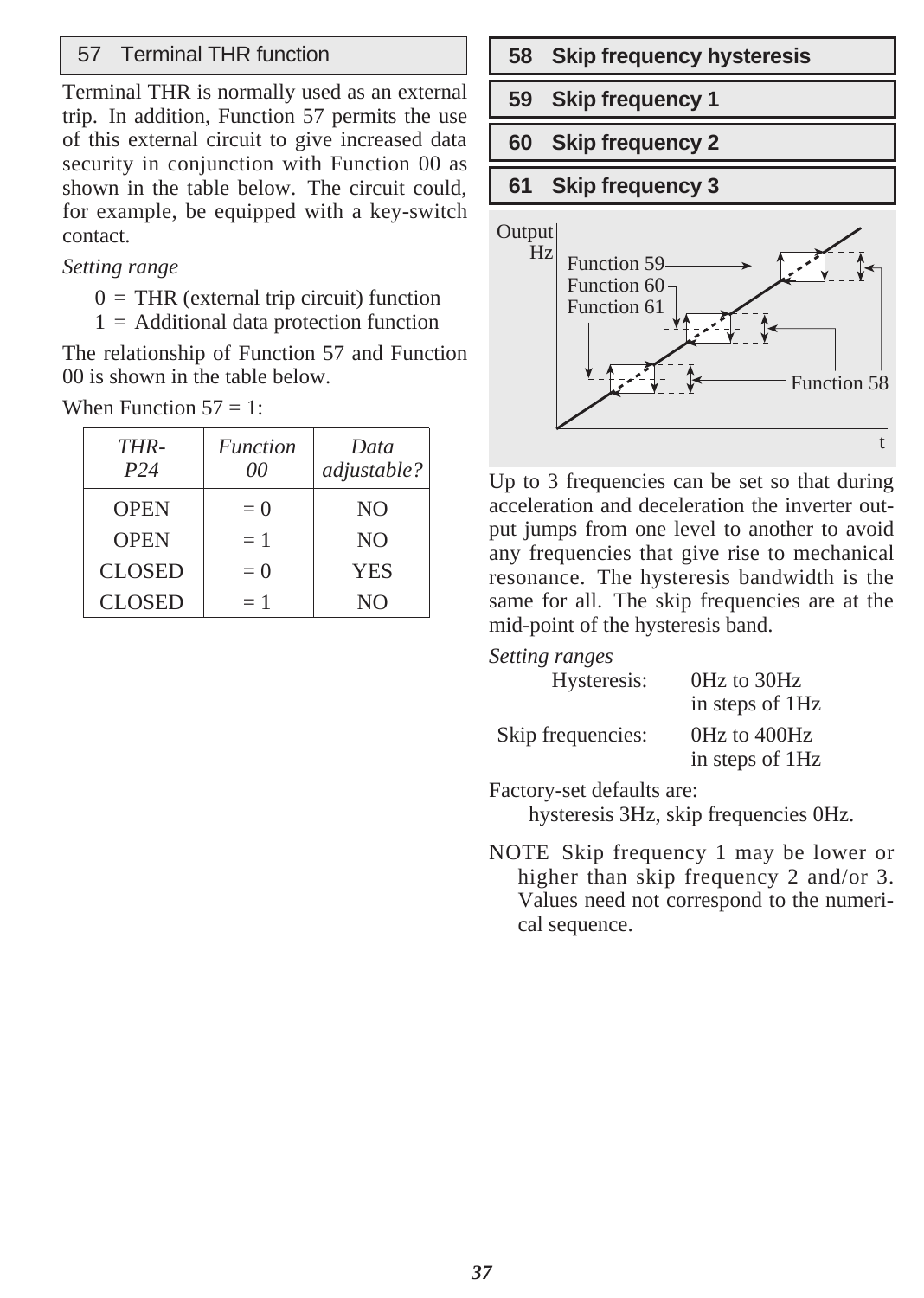For Motor 2 only. Refer also to Function 04.



The output voltage and frequency of the inverter are proportional up to base frequency, giving a theoretically constant torque output.

#### **NOTES**

- 1 If base frequency is set higher than maximum frequency (Function 03), the output voltage cannot rise to rated voltage.
- 2 When Function  $43 = 2$ , activating terminal X4-P24 selects Base frequency 2 **and also Functions 63, 64, 65, 66 and 67 automatically.**

### **63 Acceleration time 2**

### **64 Deceleration time 2**

For Motor 2 only. Refer also to Functions 06. 07 and 43. Accel. time 2 and Decel. time 2 are selected by activating terminal X4-P24 when Function  $43 = 0$  or 2.

Factory-set default values are 10 seconds for both acceleration and deceleration. Accel. time 2 and Decel. time 2 can be set independently in the range from 0.1 (F63/64 = 0.00) to 3600s.

When Function 63 or 64 setting  $= 0.00$ , the acceleration or deceleration time is 0.01 sec.

NOTE When Function  $43 = 2$ , activating terminal X4-P24 selects Accel. time 2 and Decel. time 2 **and also Functions 62, 65, 66 and 67 automatically.**

### 62 Base frequency 2 **65 Torque boost 2 (non-auto)**

For Motor 2 only. Refer also to Function 08.



The factory-set default value of Function 65 is 13.

Automatic boost (equivalent to Function  $08 = 0$ ) is not available.

When Function 65 is set to 1, the boost applied is proportional to the square of the speed (frequency) — a suitable characteristic for fans and centrifugal pumps.

When Function 65 is set to 2, the boost is proportional to the torque demand.

Linear boost, inversely proportional to speed, is applied when Function  $65 = 3$  (low boost) increasing in unit steps to high boost when Function  $65 = 31$ .

- 1 = Squared characteristic (for pumps and fans)
- $2$  = Proportional characteristic
- $3 =$ Low linear boost...
- …increasing in unit steps to…
- $31$  = High linear boost
- NOTE When Function  $43 = 2$ , activating terminal X4-P24 selects Torque boost 2 **and also Functions 62, 63, 64, 66 and 67 automatically.**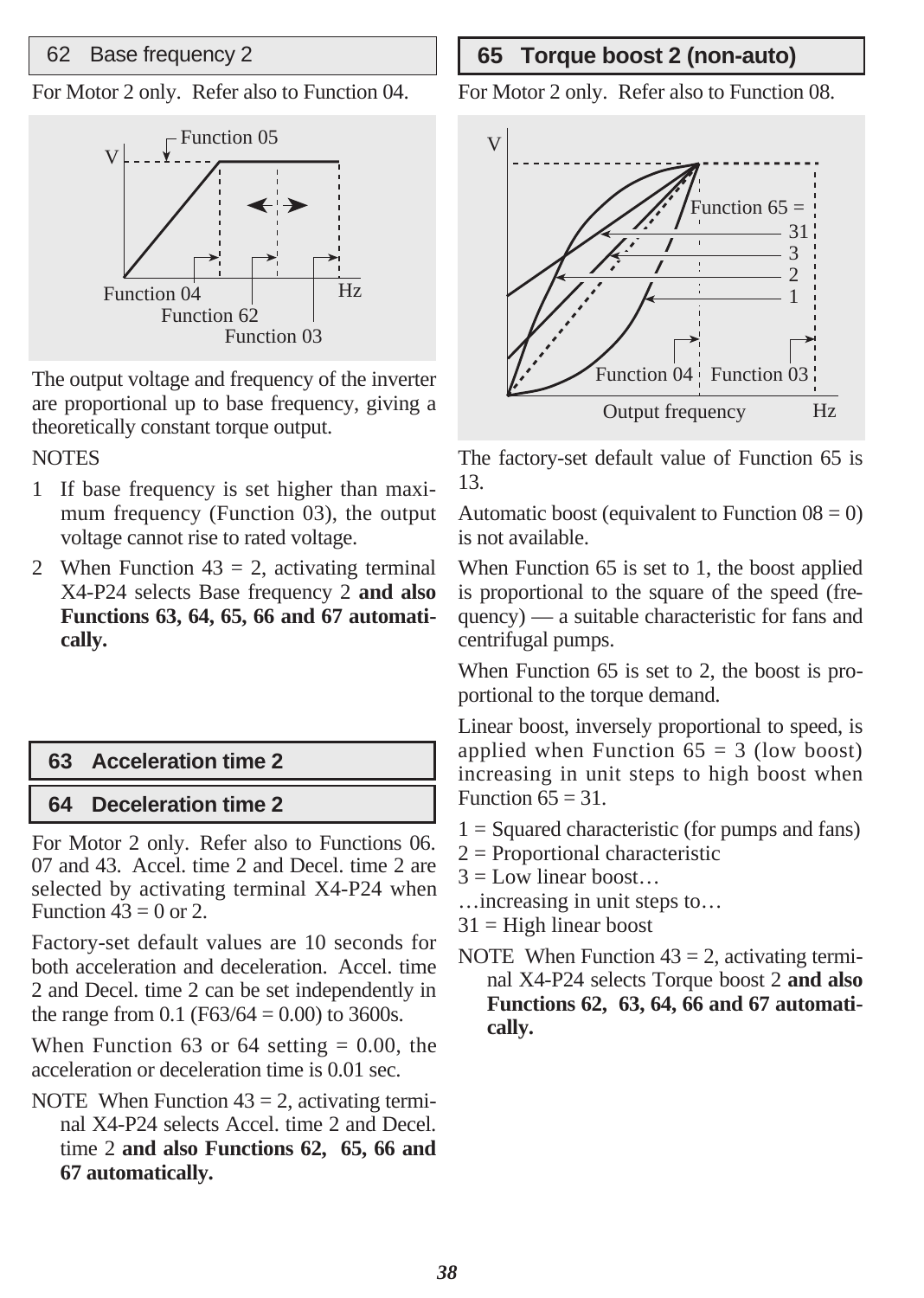### 66 Thermal overload  $2$  — mode  $\vert$  67 Thermal overload  $2$  — level





There are five modes of the Function 66:

- 0 **Inactive.**
- 1 or 3 **Active.** The factory-set default suitable for 'standard' 4-pole induction motors.
- 2 or 4 **Active.** For inverter-rated motors.

Characteristic curves for the settings of Function  $66 = 1, 2, 3, 4$  are shown above.

NOTE When Function  $43 = 2$ , activating terminal X4-P24 selects Thermal overload 2 **and also Functions 62, 63, 64, 65 and 67 automatically.**

For Motor 2 only. Refer also to Function 16. Factory-set default level is at 105% of the current rating of a standard 4-pole induction motor appropriate to the capacity of the inverter. If it is intended to use the inverter to drive a motor of a different frame size, refer to Function 70. *Example 1:* For a *VXS400-3* 4kW inverter driving a 4-pole 2.2kW motor at 415V: Inverter  $FLC = 9A$ Typical  $2.2$ kW motor FLC =  $4.8$ A Setting for Function  $67 = 4.8$ *Check:*  $\frac{\text{Motor FLC}}{\text{Inverse FLC}} = \frac{4.8}{9.0} = 0.533 \text{ or } \frac{53.3\%}{2.0}$ which is within the range of 20-105% of **inverter** FLC and the motor is protected. *Example 2:* For a *VXS400-3* 4kW inverter driving a 4-pole 0.37kW motor at 415V: Inverter  $FI.C = 9A$ Typical 0.37kW motor FLC = 1.08A Setting for Function  $67 = 1.08$ *Check:*  $\frac{\text{Motor FLC}}{\text{Inverter FLC}} = \frac{1.08}{9.0} = 0.12$  or  $\frac{12\%}{9.0}$ 

This is outside the 20-105% range and the motor **is not protected** by the inverter. A stand-alone thermal protection relay should be wired to the motor thermistor. Then set Function  $66 = 0$  to disable Function 67.

NOTE When Function  $43 = 2$ , activating terminal X4-P24 selects Thermal overload 2 **and also Functions 62, 63, 64, 65 and 66 automatically.**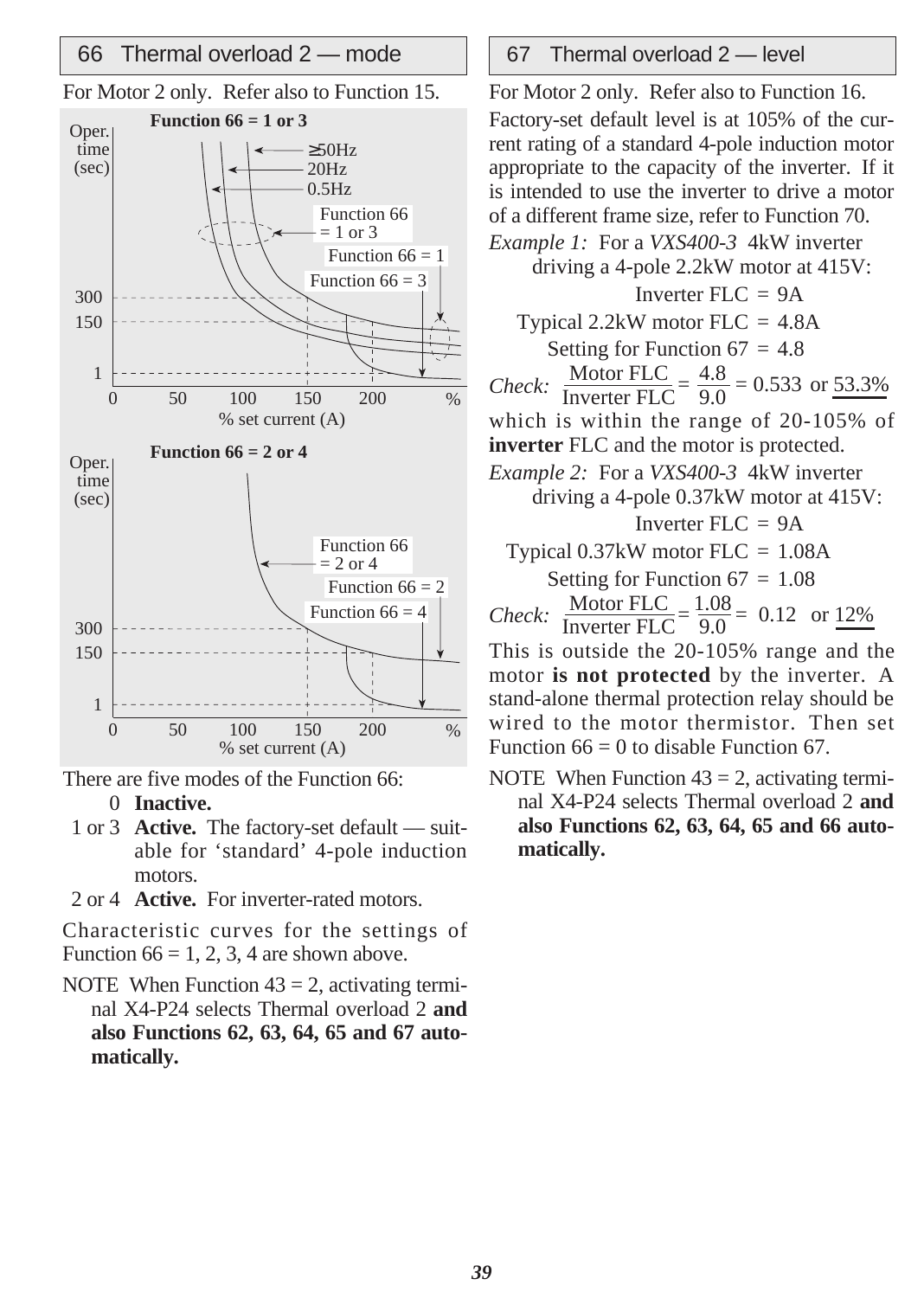



When the motor loading increases, the motor slows down. Conversely, if load reduces, speed increases. The object of slip compensation is to keep the motor speed constant under varying load.

As illustrated above, slip compensation raises the motor speed to compensate for a load torque increase. Function 68 sets the 'compensation frequency'  $C_f$  for slip compensation. The exact value for the % slip at full load will vary from one motor to another.

*Example:* Typical rating plate data:

Number of poles  $p = 4$ ;

Base frequency  $f = 50$ Hz;

Shaft rotational speed at full load,  $N_L$  = 1420 rpm. Calculated synchronous speed (*ie* the speed of the rotating field in rpm),  $N<sub>S</sub>$ :

$$
N_S = \frac{f \times 120}{p} = \frac{50 \times 120}{4} = 1500 \text{rpm}
$$

Set Function 68 =  $(N_S - N_L) x f$ 

$$
= \frac{N_S}{\frac{(1500 - 1420) \times 50}{1500}} = \frac{2.7 \text{Hz}}{}
$$

#### 69 Torque vector control

Motor 1 only.

*Setting range*

- $0 =$  Torque vector control inactive,
	- and standard V/f control applies.
- $1 =$  Torque vector control active.

To obtain the maximum amount of motor torque under a variety of operating conditions, the output torque is accurately calculated by the inverter software in accordance with load conditions. The voltage vector is controlled to the optimum value based on the result of the calculation. Torque vector control can only be used for Motor 1. The motor capacity must be within the vector control range for the inverter. Refer to Function 70.

### **NOTES**

1 If torque vector control is selected it is advisable to use the Automatic Tuning facility, Function 74, wherever possible, for optimum control of the driven load.

2 If Function  $43 = 2$  (X4 terminal VF2 function), torque vector control is inactive. Torque boost 2 is applied.

### 70 Motor 1 capacity

Motor 1 only.

Compensates for a motor of capacity different from that of the inverter.

*Setting range*s

- $0 =$ Motor capacity one frame size above inverter capacity.
- $1 =$  Equal ratings.
- $2 =$ Motor capacity one frame size below inverter capacity.
- $3 =$ Motor capacity two frame sizes below inverter capacity.

71 Motor 1 rated current

### 72 Motor 1 no-load current

Motor 1 only.

*Setting range*

#### 0.01 to 99.9 amps

Functions 71 and 72 are preset for a motor of nominal rating equal to the inverter rating, but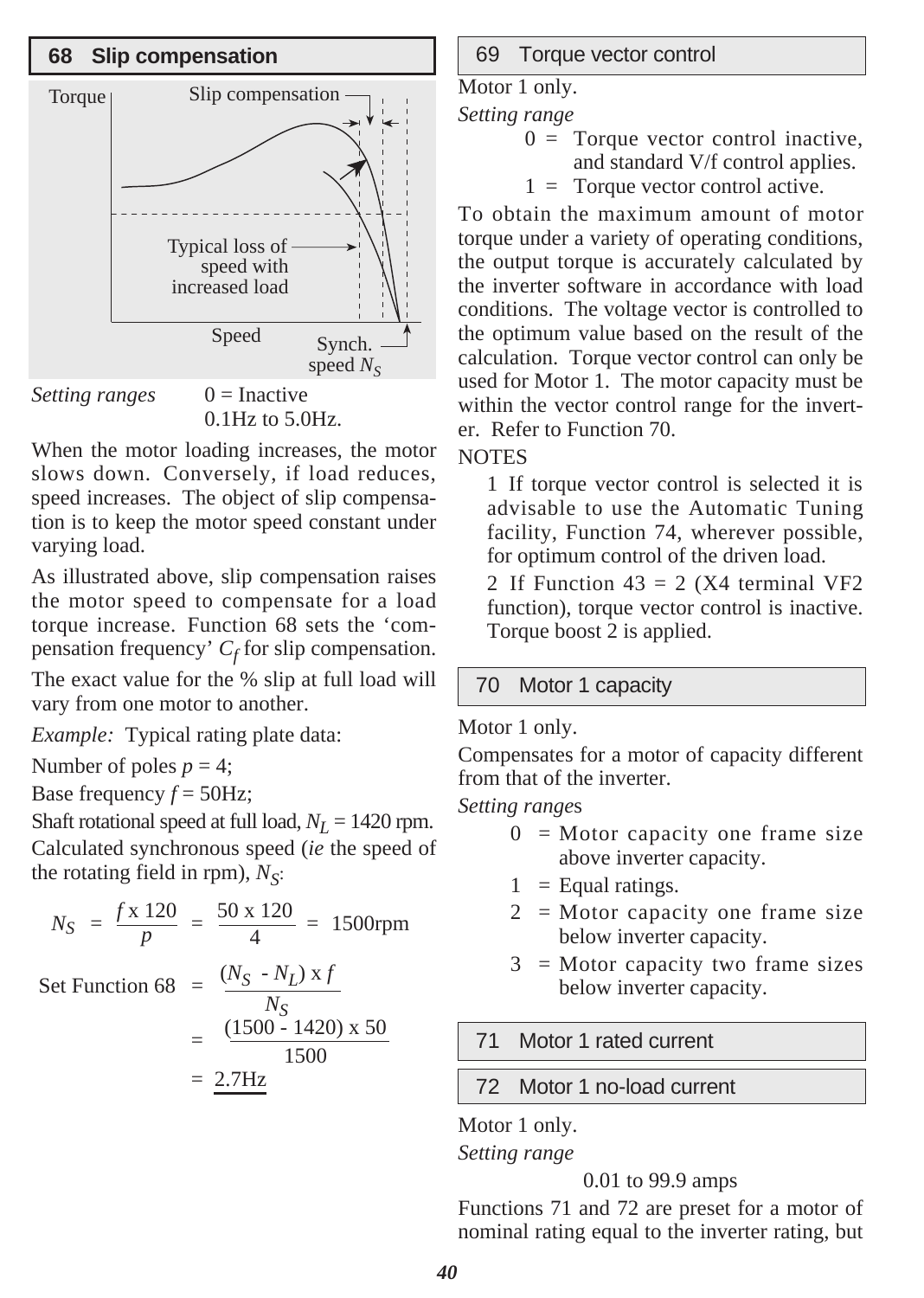may require fine tuning. For a motor of frame size different to that of the inverter, Functions 71 and 72 will require adjustment.

For Function 71, use the rating plate data. Function 72 can be approximated from:

 $I<sub>O</sub> = I<sub>r</sub>$  x  $\sqrt{1-(cos\phi)^2}$ ]

### 73 Motor 2 rated current

Motor 2 only.

*Setting range* 0.01 to 99.9 amps For a standard 4-pole motor. Selected when Function 62, base frequency 2, is active.

### 74 Automatic tuning

Motor 1 only.

*Setting range*  $0 = \text{Inactive}$  $1 =$ Active

Provides for auto-tuning the inverter to the primary resistance and the leakage reactance of a motor and its cable. The motor must be correctly connected to the inverter, and the inverter must be in STOP mode. Set Function 74 = 1 and press the FUNC/DATA key. Tuning will be completed in about 10 seconds. The display reads 'F 75' when tuning is complete.

The results of the auto-tuning can be inspected and changed in Functions 75 and 76 if desired. NOTES

- 1 **It is essential that motor 1 capacity, Function 70, is correctly set prior to tuning.**
- 2 If BX-P24 is closed, auto-tuning is not possible.
- 3 If the auto-tuning procedure is not successful (may happen with non-standard motors), code Er7 will be displayed on the keypad. In this event, tune manually using Functions 75 and 76.
- 4 The *Jaguar VXS* does not measure motor magnetising current (entered manually, Function 72), therefore the motor does not rotate during tuning.
- 5 Auto-tuning may be unsuccessful, and manual tuning will be required if:
	- a) the motor line is open-circuited;
	- b) the motor line length is  $>50$ m;
	- c) output inductors are fitted.

75 Impedance %R setting

76 Impedance %X setting

CAUTION %R and %X should be set to values appropriate for the motor to be used, otherwise the motor may not operate correctly and there may be a risk of damage.

Motor 1 only.

Function 
$$
75 - %R
$$

*Setting range*

0.00 to 50.0% in steps of 0.01%

NOTE The  $R_1$  and  $R_{cable}$  values for a motor and its supply cable can be directly measured (star or delta) using a multimeter.

This Function allows the manual insertion of a value for the percentage resistive impedance of the motor. If Function 74, auto-tuning, is used first and is successful the %R value will be shown in Function 75.

To calculate %R, the following expression may be used (for star-connected motors):

$$
\% \, R = \frac{\sqrt{3} \cdot I \cdot (R_1 + R_{\text{cable}})}{V} \times 100
$$

where I is the rated full load current of a star-connected motor,

> V is the motor rated voltage, Function 05, (= line voltage  $V_I$ )

and  $R_1$  and  $R_{\text{cable}}$  values are in ohms.

**Function 76 — %X**

*Setting range*

0.00 to 50.0% in steps of 0.01%

NOTE The results of tuning to the primary reactance are stored in Function 76 and can be examined after the auto-tune function. However, if necessary, the %X value can be calculated and entered manually into Function 76.

Users are advised to consult the manufacturer of the motor to obtain the motor 'equivalent circuit' parameters to use as shown in the example on the following page.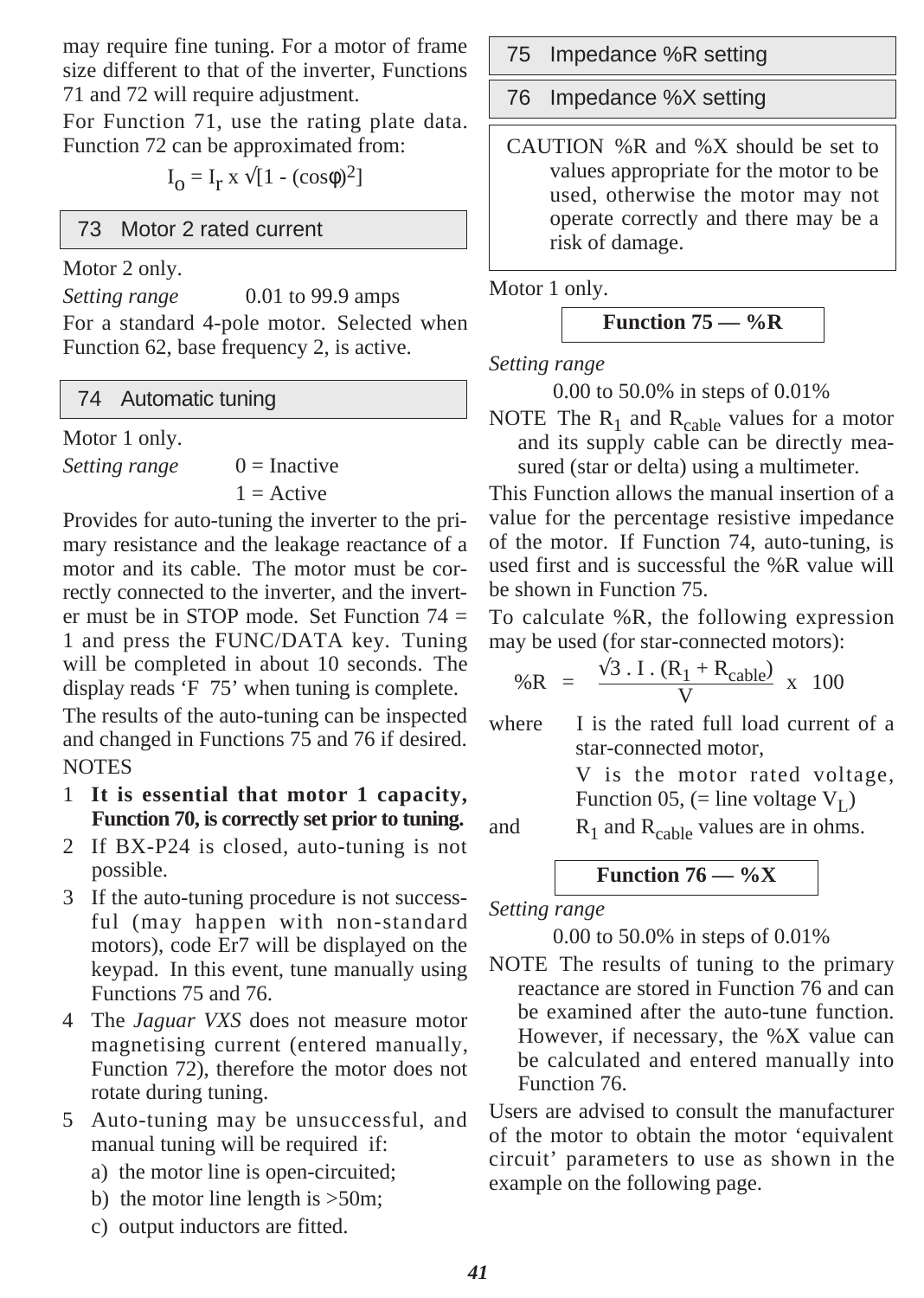### **To calculate the value of motor circuit reactance, %X**

*The data necessary for the calculations:*

### **Motor rating plate data:**

 $V =$  Rated voltage (Function 05) = 415V

 $I =$  Rated FLC of the motor  $= 1.93A$ 

**Manufacturer's data for the equivalent circuit:**

 $X_1$  = Stator reactance = 8.161 $\Omega$  $X<sub>2</sub>$  = Rotor reactance (referred to stator)  $= 8.913\Omega$  $X_M$  = Magnetising reactance = 171.3 $\Omega$ 

### **The working**

*Data for the cable chosen for this example:*

4-core, cross-sectional area 4mm2, distance between conductors 3mm, length 30m.

Distance between conductors should be obtained from the cable manufacturer.

To calculate  $X_{\text{cable}}$ :

first determine cable inductance L in Henries per metre (H/m) from:

$$
L = 10^{-7} \cdot 4 \log_e \cdot \frac{d}{r}
$$

where *d* is the distance between the conductors

and *r* is the radius of a conductor, from: radius *r* =

 $\sqrt{[{\rm (conductor cross-sectional area)} \div \pi]}$  $= 1.13$ mm

*Dimensions must be in consistent units.*

So, 
$$
L = 10^{-7} \cdot 4 \cdot \log_e \frac{3}{1.13}
$$

 $= 10^{-7}$  . 3.905 H/m

To convert to  $\Omega/m$ , multiply by  $100\pi$ 

$$
\therefore X_{\text{cable}} = 100\pi (10^{-7} \cdot 3.905) \quad Ω/m
$$
  
= 1.23 \cdot 10^{-4} \quad Ω/m

For a 30m cable,

$$
X_{\text{cable}} = 30 . 1.23 . 10^{-4} \qquad \Omega/m
$$
  
= 0.0037  $\Omega$ 

*Motor Equivalent Circuit (one phase only)*



NOTE It is **essential** to check that the data provided by the manufacturer is for a starconnected motor.

The calculated value of  $X_{\text{cable}}$  is insignificant in relation to the other values (in this example) and could be ignored.

*Calculation of motor %X*

In the following expression:

$$
\%X = \frac{[((X_2 \cdot X_M) / (X_2 + X_M)) + (X_1 + X_{cable})]}{V / (\sqrt{3} \cdot I)} \times 100
$$

Substitute the values for  $X_1, X_2, X_{\text{cable}}$ .

$$
\%X = 100 \text{ x}
$$

$$
\frac{[(8.913\ .\ 171.3)\ / \ (8.913+171.3)]+(8.161+0.0037)}{415\ / \ (\sqrt{3}\ .\ 1.93)}
$$

$$
= 13.4
$$

Set Function 
$$
76 = 13.4
$$

 $H/m$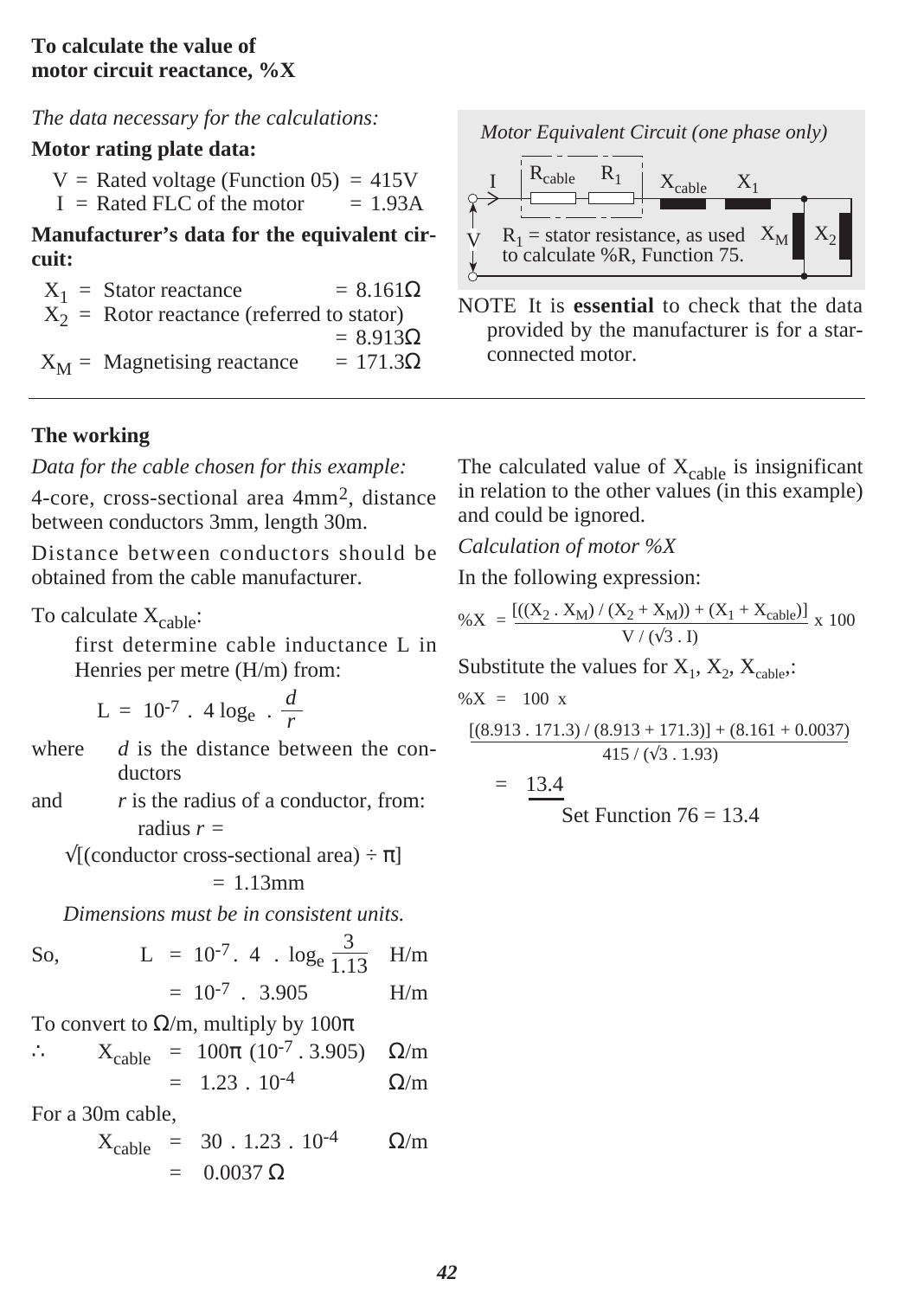### **77 Torque limiter, constant speed** | 79 Option selector

### **78 Torque limiter, accel./decel**



*Setting range*

000 to 999 in unit steps

Factory-set defaults:

Torque limiter at constant speed: 369;

Torque limiter during acceleration and deceleration: 394.

Function 79 is used to configure the inverter correctly when one of the following options is installed:

- 0 No options
- 1 DI option card<br>2 DI/O option ca
- $\frac{2}{3}$  DI/O option card
	- RS option card

For details of options, please refer to IMO Precision Controls Ltd.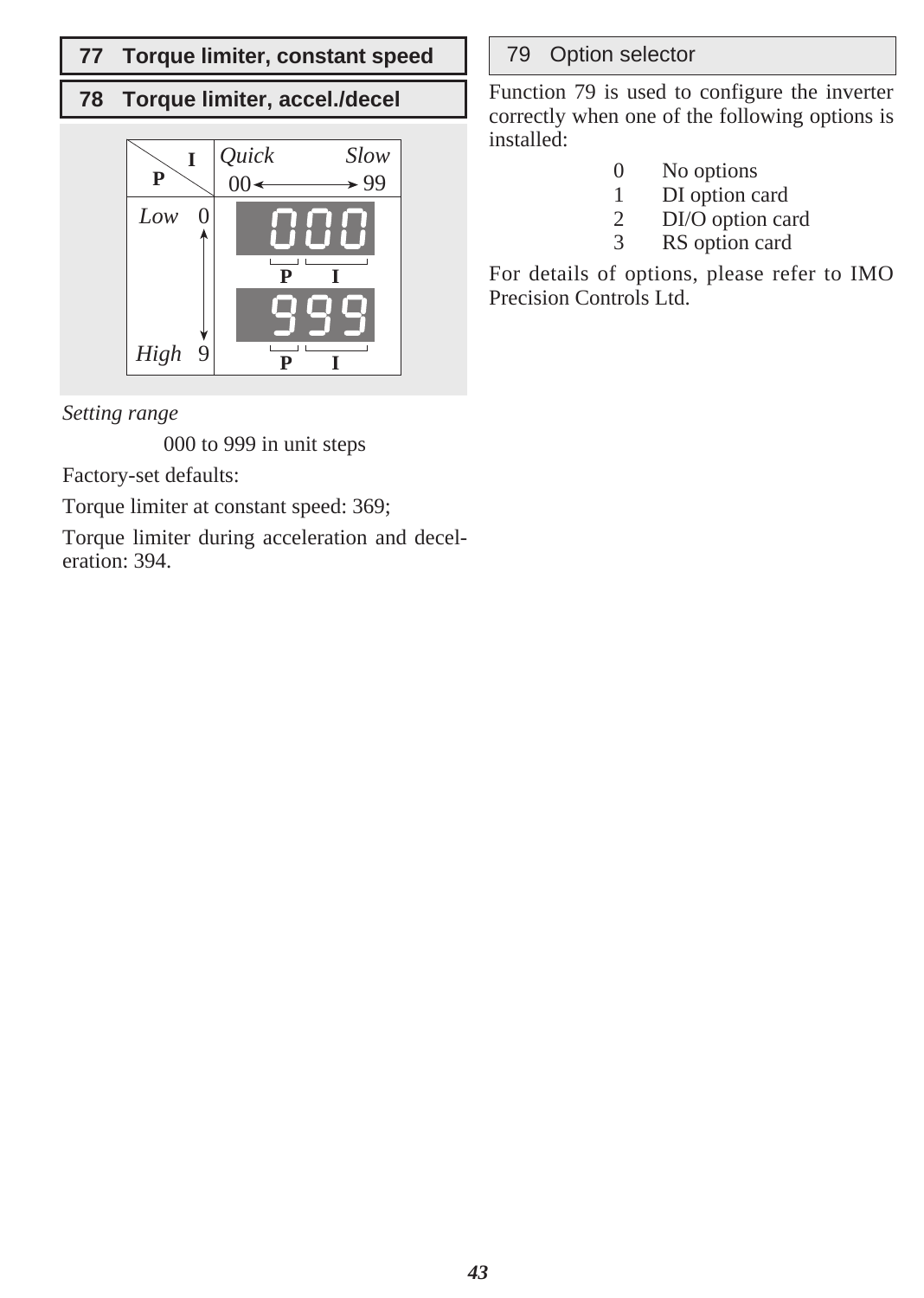### **8.1 Electronic Protection**

When a trip occurs, the inverter will remain disabled (provided that the restart function is not in use, refer to Functions 13 and 14) until the conditions that caused the trip are removed and the inverter is reset by pressing the PRG/RESET key or applying a reset command input at terminal RST.

NOTE If the electronic protection acts to trip the inverter, investigate the cause of the trouble by using the appropriate flow diagram on the following pages. If you cannot identify and correct the problem in this way, or if you think the inverter may have been damaged, please consult IMO Precision Controls Ltd.

### **8.2 Trip Alarm Functions**

All protective functions cause a trip code to be displayed on the 7-segment LEDs panel.

All protective functions operate the internal trip/alarm relay to close circuit (30A)-(30C) and open circuit (30B)-(30C).

Output terminal Y1E can be used to signal externally that the inverter has tripped on undervoltage. Refer to Function 54.

### *Effects of a trip*

- Inverter output stops
- Motor coasts to rest
- Trip code displayed and retained in memory
- Alarm relay change of state

### **NOTES**

1 *Alarm signal holding*

If the power supply to the inverter is switched off automatically or otherwise after a protective function has operated, the internal control power supply is lost and the outputs at the alarm relay (30A/B/C) and terminal Y1E are lost also.

2 *Trip code memory*

Trip codes of the four last trips are stored in memory and are not affected by loss of the power supply.

### **8.3 Trip Alarm Codes**

- OC1 **Overcurrent trip during acceleration**
- OC2 **Overcurrent trip during deceleration**

### OC3 **Overcurrent trip at steady speed**

Protects the inverter against momentary overcurrent, short circuits or earth faults occurring internally and in the motor circuit.

### OLU **Overload trip**

Protects the inverter against overloading of the inverter output devices (IGBTs).

### OL **Overload trip**

Electronic thermal overload. Protects a standard 4-pole motor against overload.

OU1 **Overvoltage trip during acceleration**

### OU2 **Overvoltage trip during deceleration**

### OU3 **Overvoltage trip at steady speed**

Operates if the DC bus voltage exceeds the overvoltage detection level because of regeneration. Does not operate or protect against excessive supply input voltage.

### OH1 **Inverter overtemperature trip**

Protects the inverter against overheating caused by overloading, high ambient temperature, or cooling fan failure.

### OH2 **External alarm input trip**

Operates when a trip command signal is input at terminal THR.

### LU **Undervoltage trip**

Trips the inverter if the supply voltage falls below 165V for 1-phase inverters (310V for 3-phase inverters).

The inverter is designed to 'ride through' if the voltage dip is momentary (≤15ms at full 'motoring' load). However, if the load is of high inertia, the ride-through time could be substantially greater. For further information please consult IMO Precision Controls Ltd.

- Er1 **Memory error**
- Er2 **Keypad communication error**
- Er3 **CPU error**
- Er4 **Option card checksum error**
- Er5 **Serial communications link error**
- Er7 **Error during auto-tuning**

**WARNING** The inverter may restart automatically after an overcurrent or overvoltage trip. Refer to Functions 13 and 14.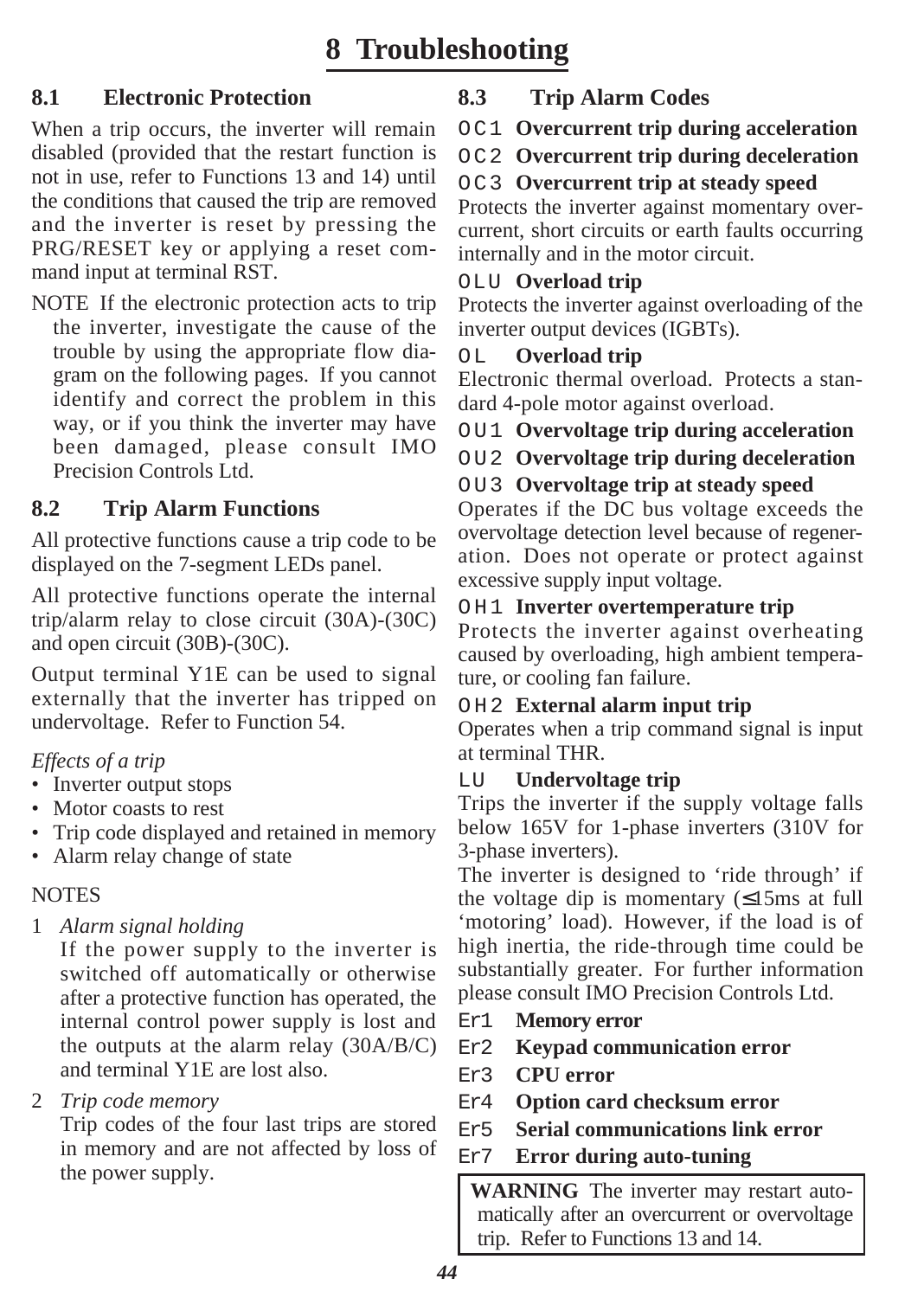### **8.4 Troubleshooting Flow Diagrams**

NOTE Although it is impossible to forsee every eventuality, the diagrams on the following pages will be found to cover the more common problems. If further assistance is required, please consult IMO Precision Controls Ltd.

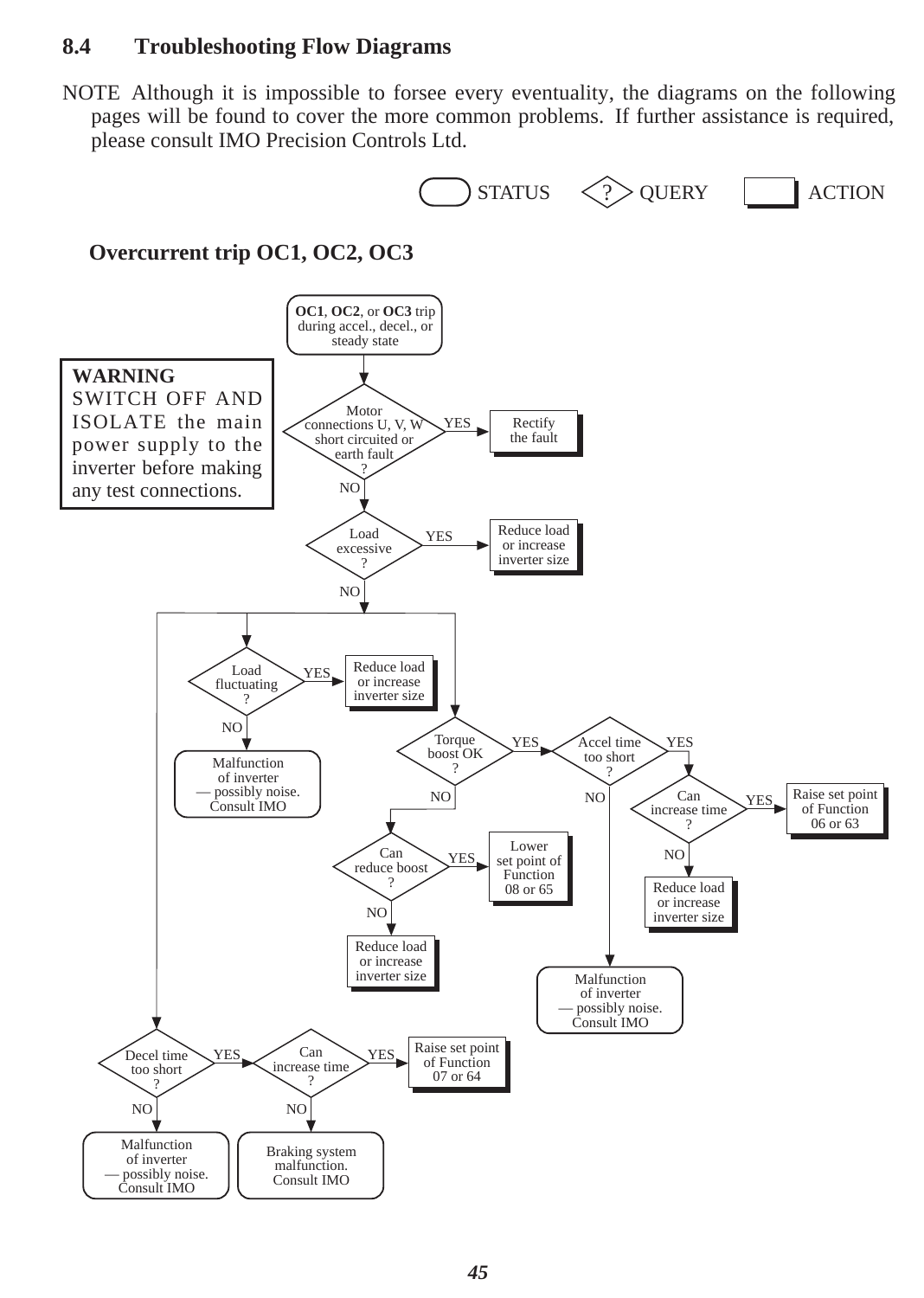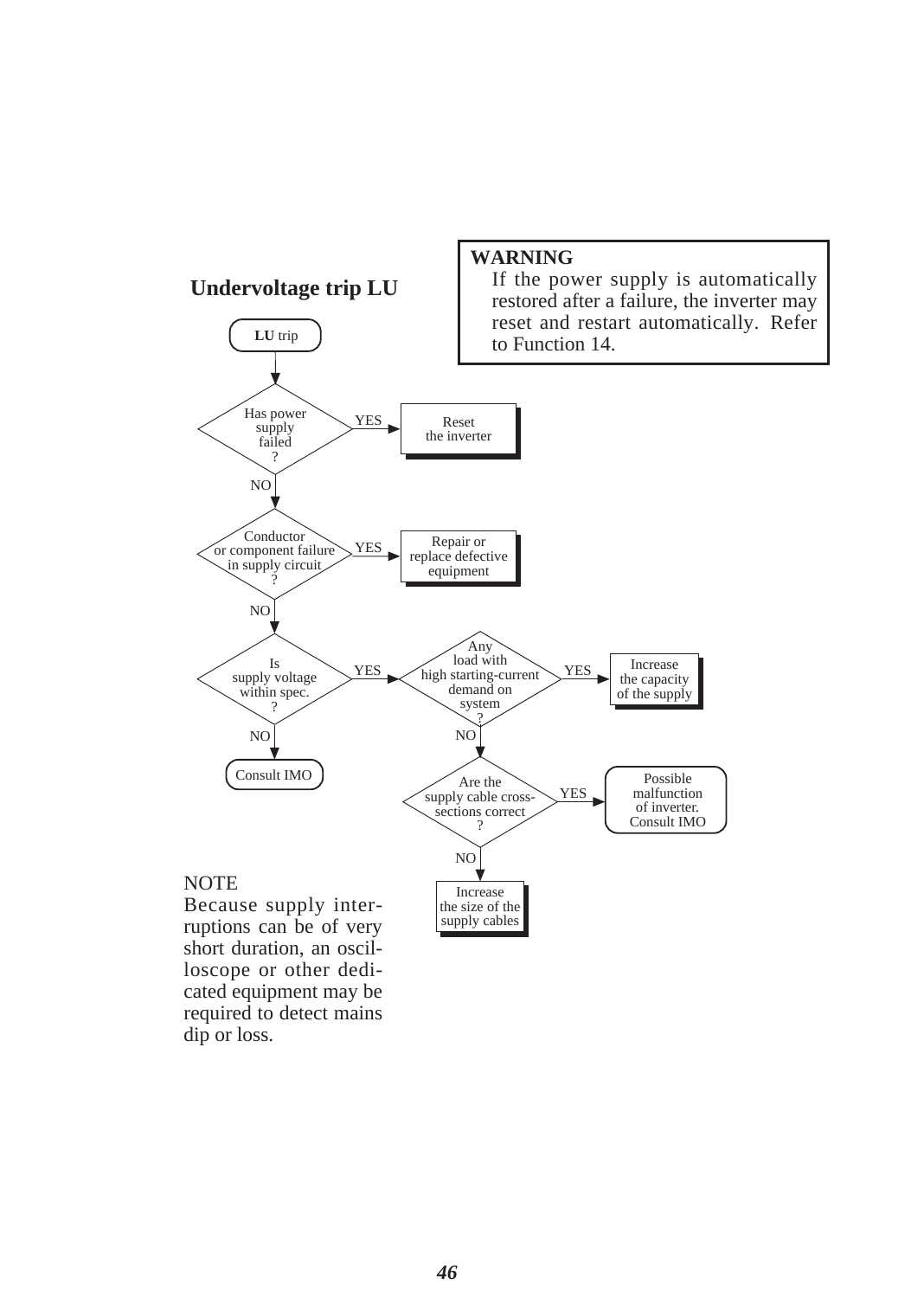

**Motor overload OL Inverter overload OLU**



#### **External trip alarm input OH2**

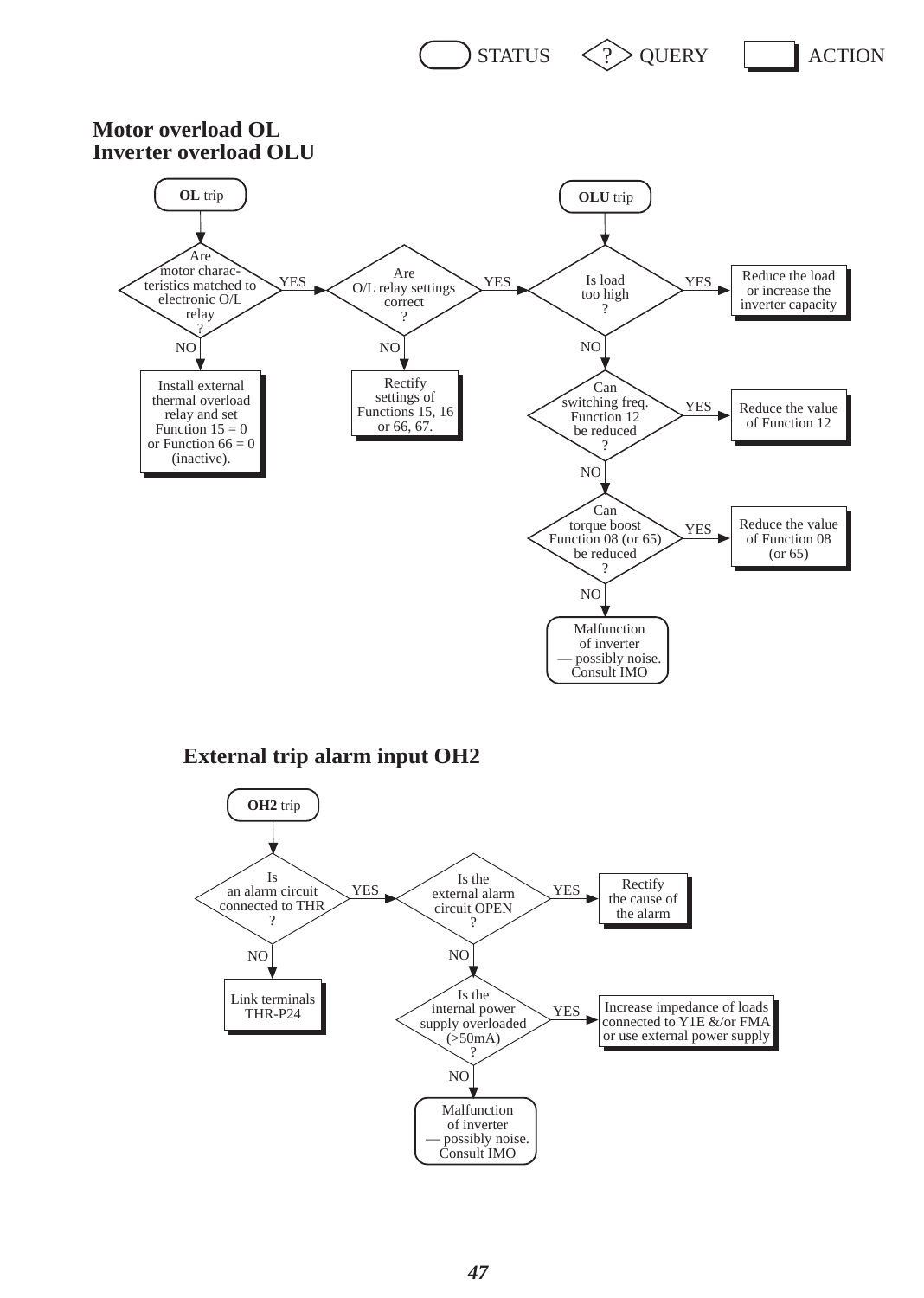

### **Inverter overtemperature OH1**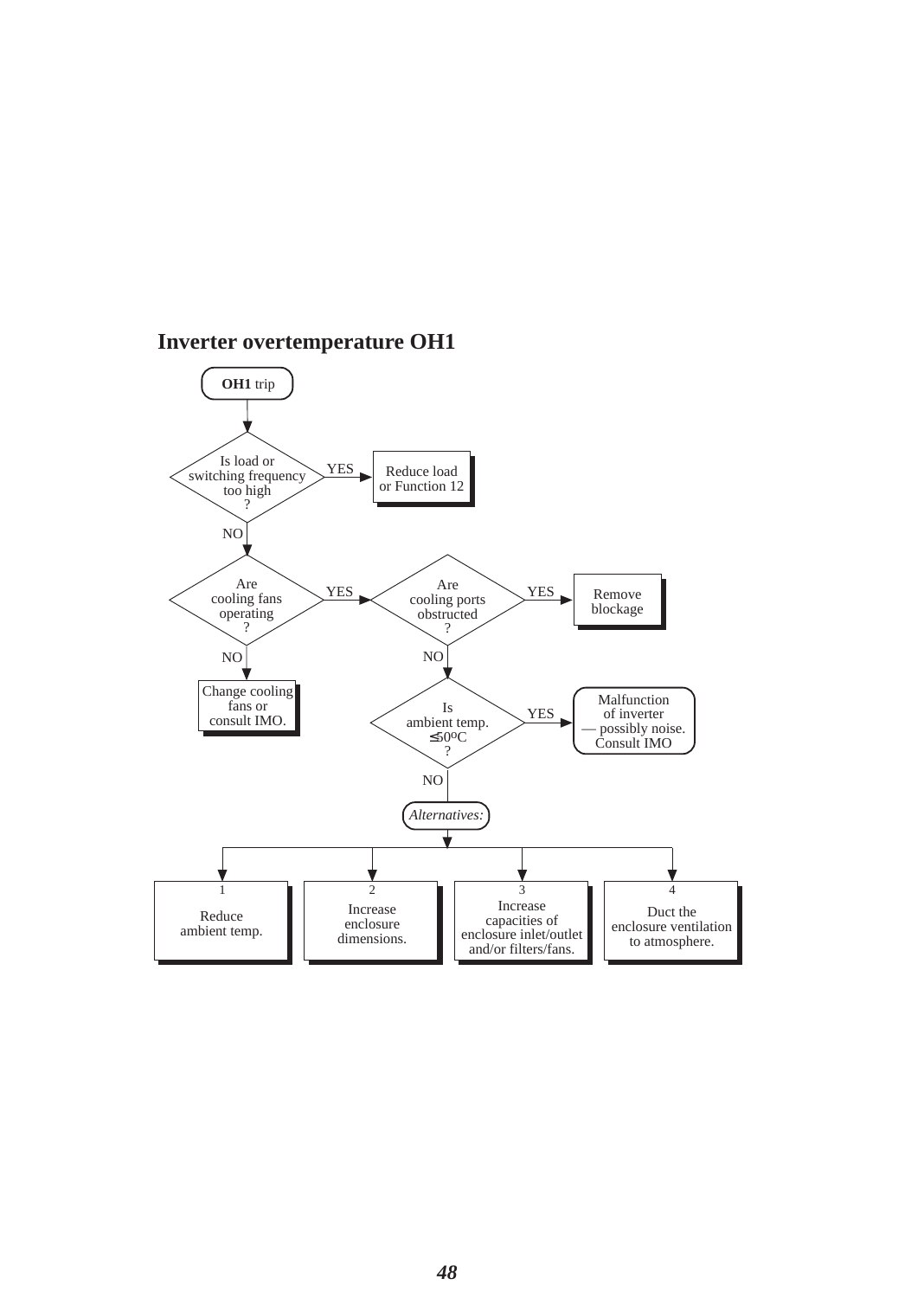$STATUS \leq ?$  QUERY ACTION



For *VXS20-1* inverters, please refer to IMO Precision Controls Ltd.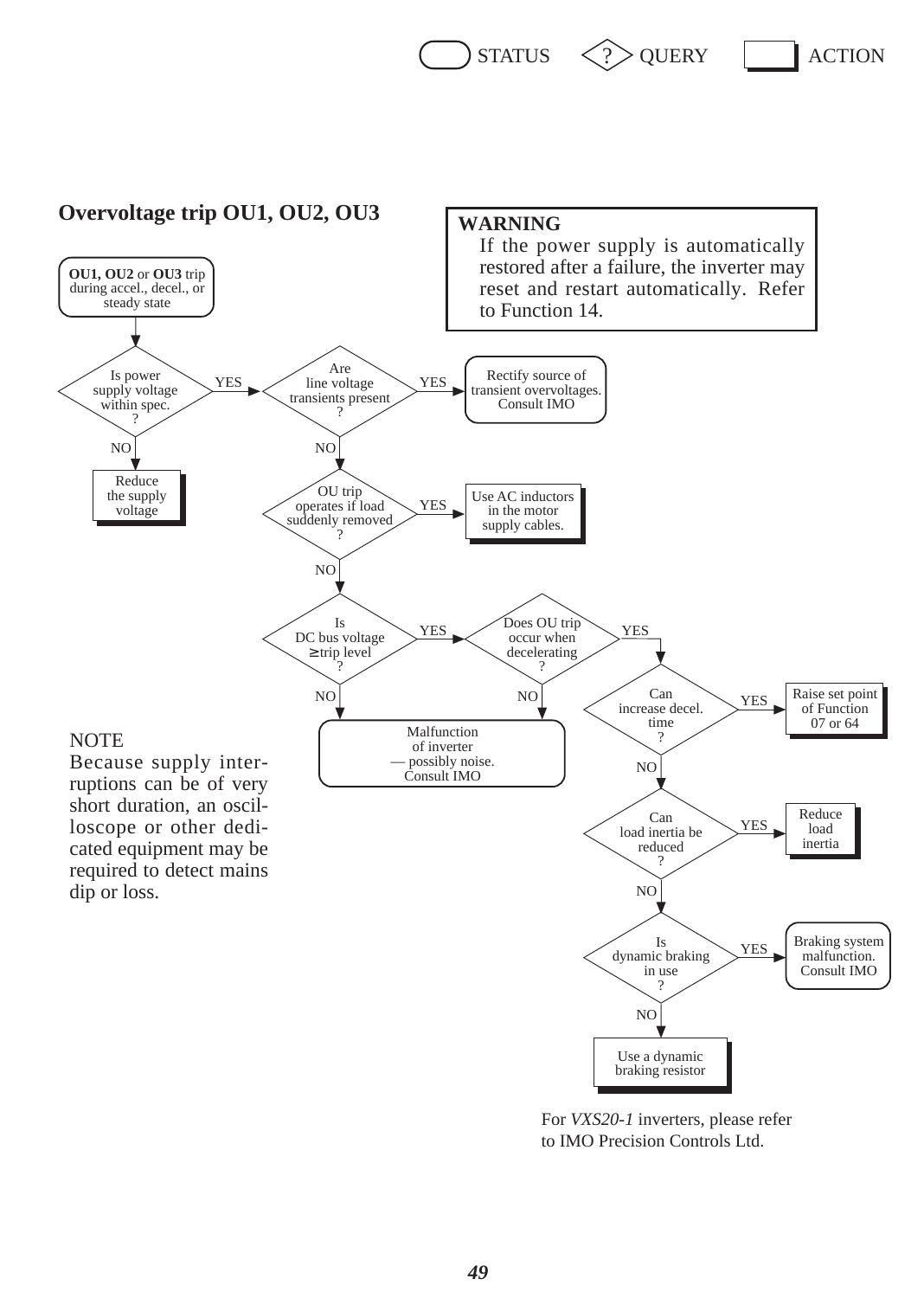#### **Memory error Er1 Communication error Er2 CPU error Er3**

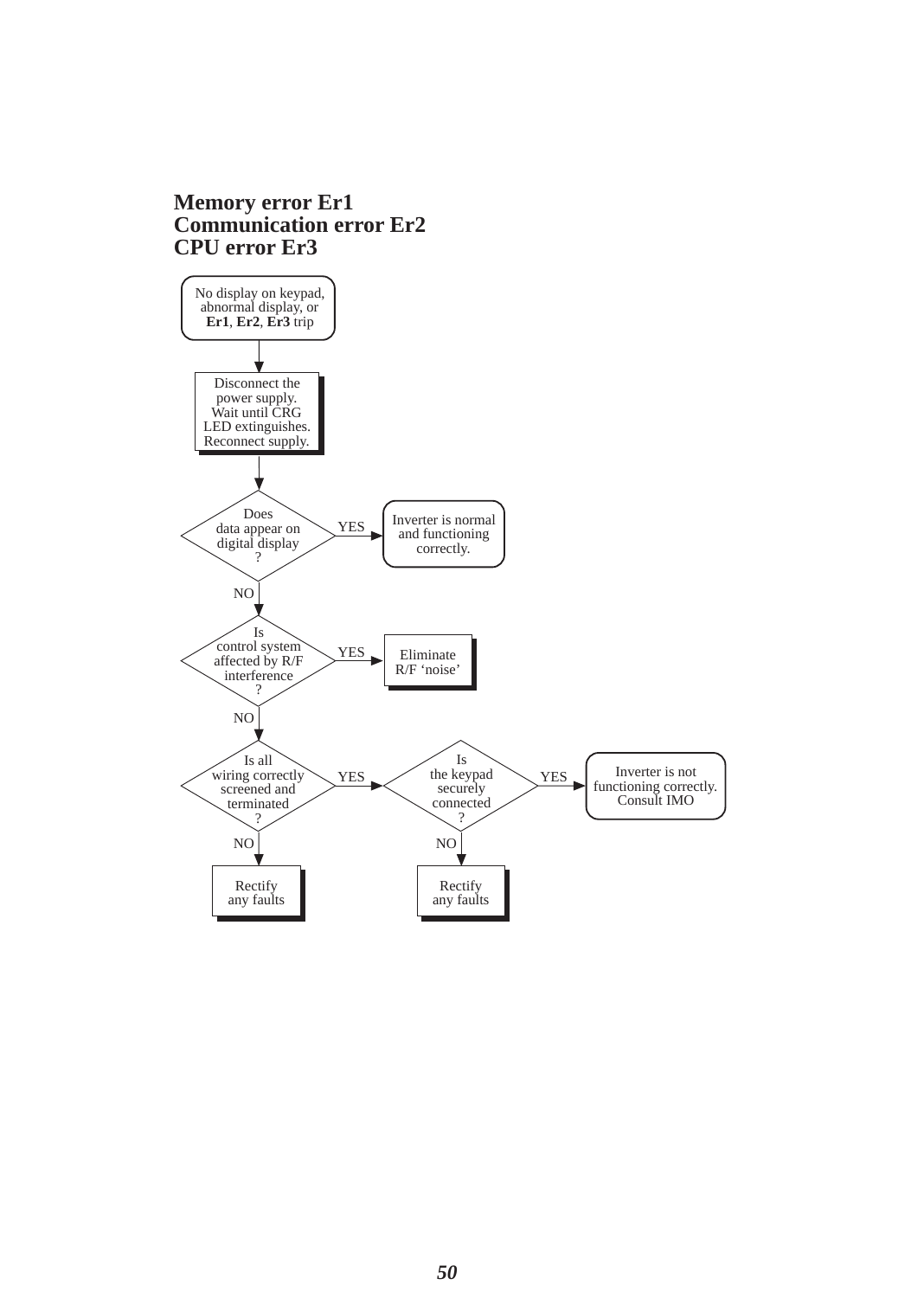

### **Inverter auto-tuning error Er7**

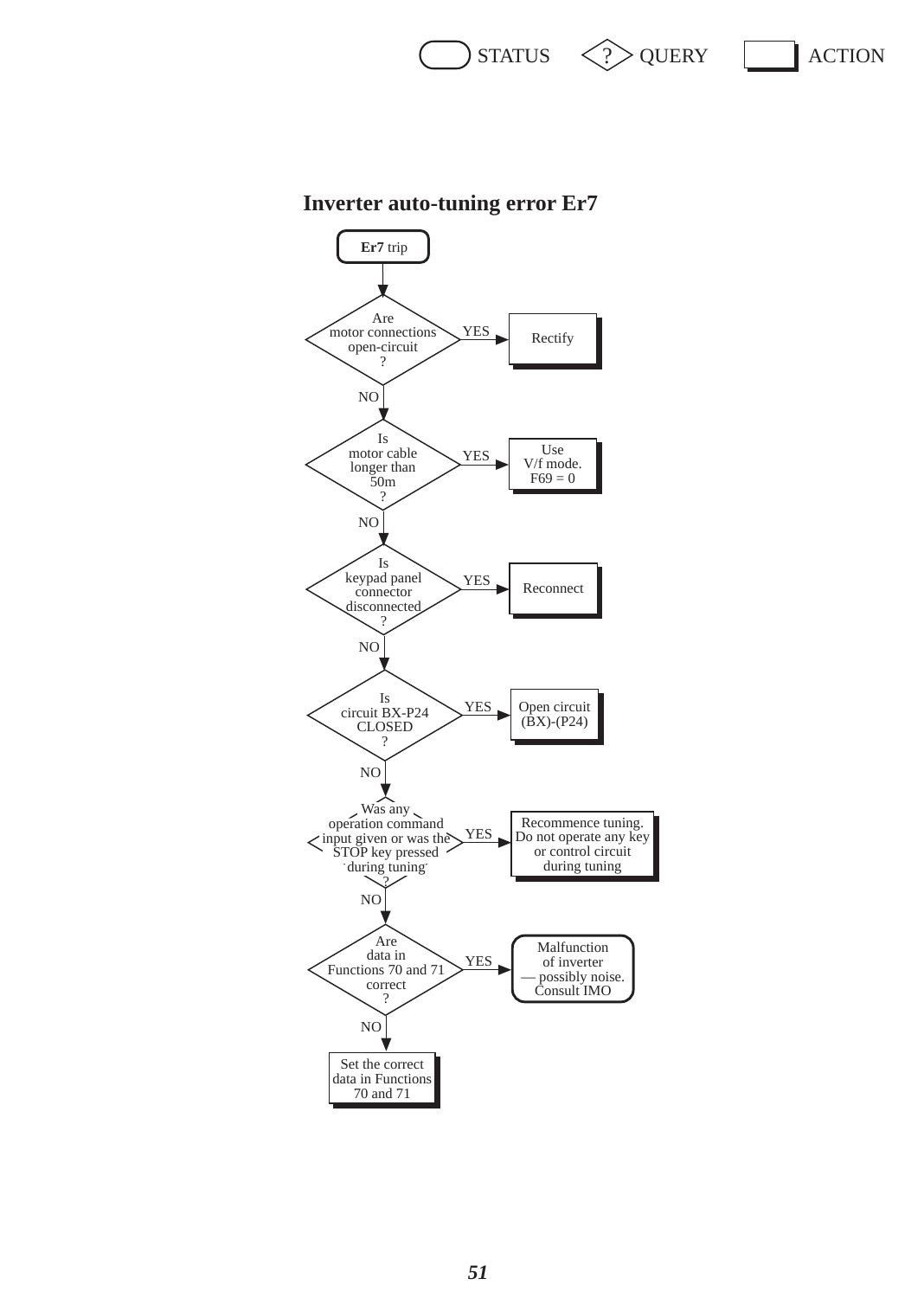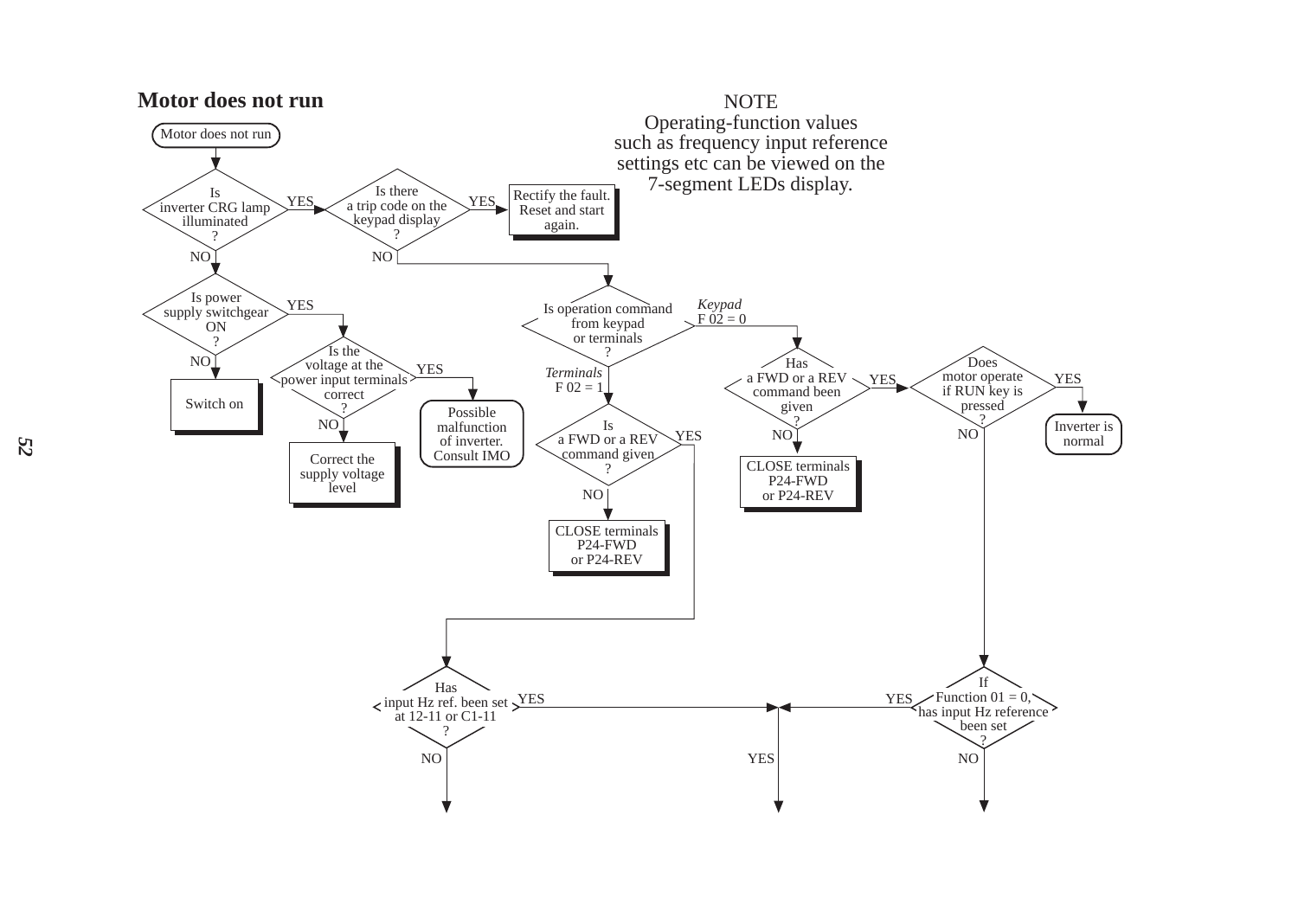

Unsuitable values have been applied to Functions 04, 05, 08, 65, 70, 71, 72, 73, 75 or 76.

### **NOTES**

- 1 If an external normally-open contact is not installed to provide a RUN command signal, terminals FWD-P24 or REV-P24 must be linked.
- 2 If an external normally-closed protection contact is not installed, terminals THR-P24 must be linked.
- 3 If a mechanical or electro-mechanical brake is fitted to the motor, first ensure that the brake lifts correctly when a motor RUN command is input.
- 4 The motor may in any case not start if —

command is active;

*53*

 $\leq$  status  $\leq$  status  $\leq$  status  $\leq$  action OUERY

**ACTION**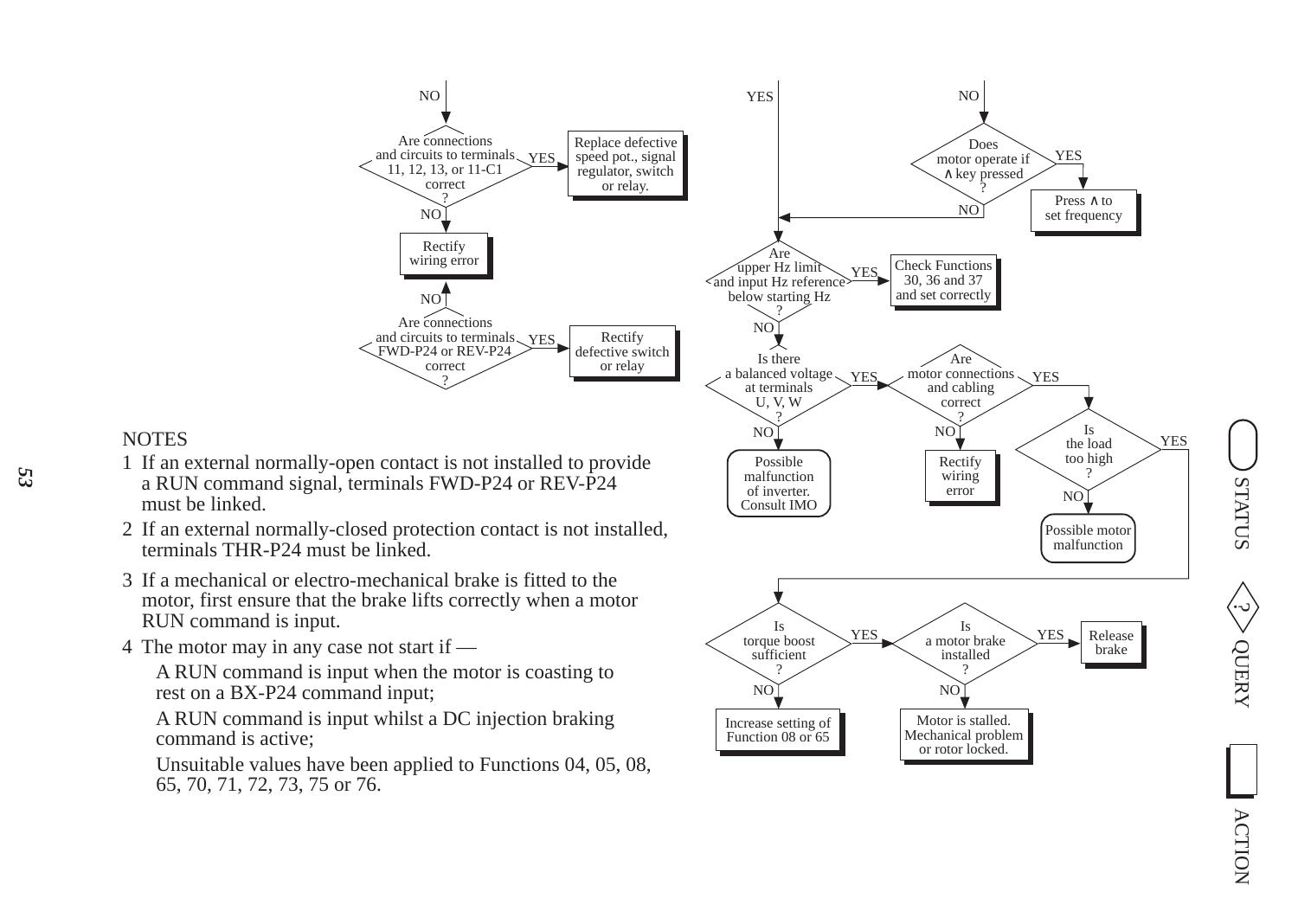# $\sum$  STATUS  $\langle \rangle$  QUERY  $\sum$  ACTION

#### **Motor overheats**

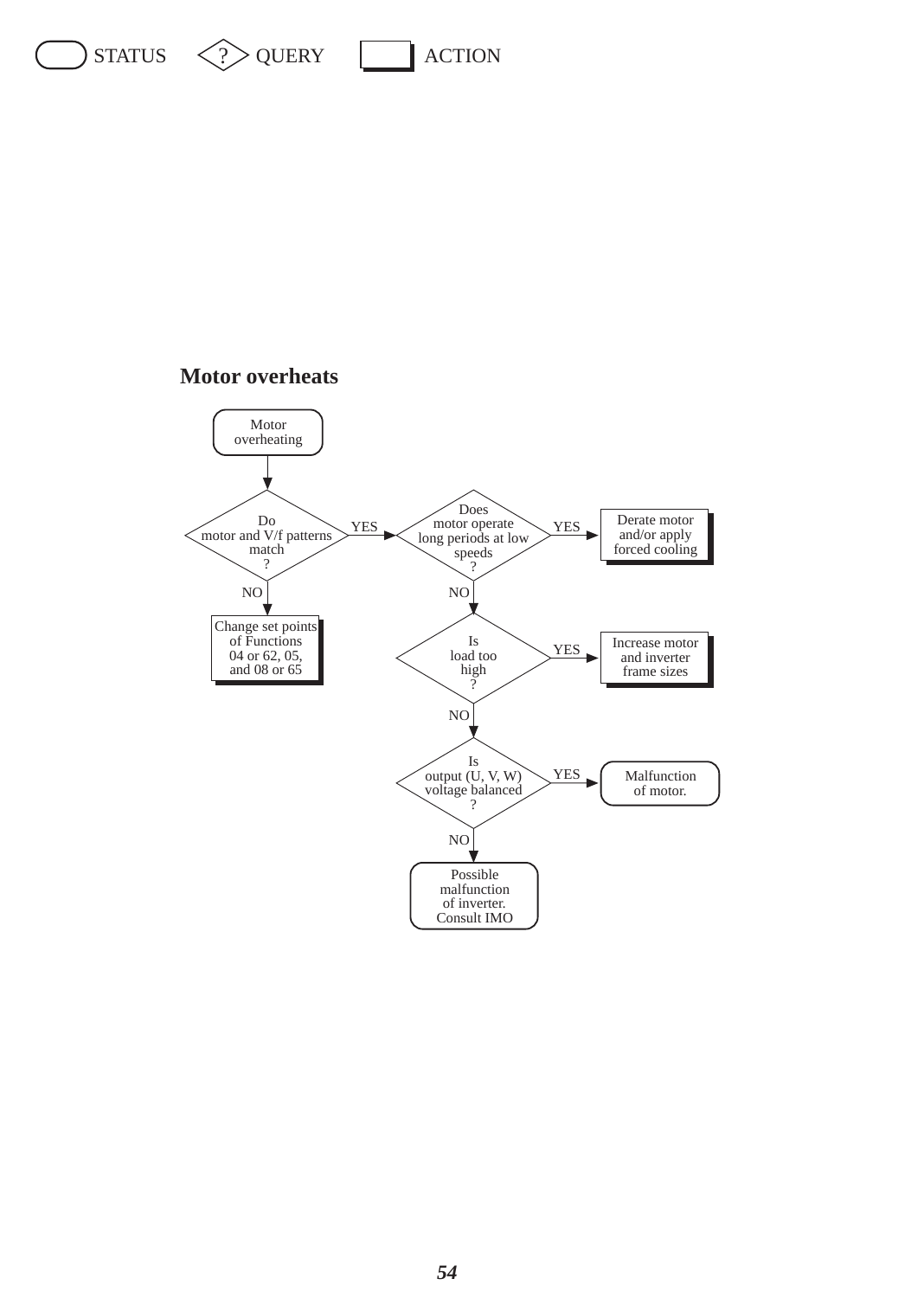### **9.1 Introduction**

When a rotating mass is electrically braked to a standstill by reducing the frequency of the supply at the motor terminals, the motor effectively assumes the characteristics of an asynchronous generator for at least some period of the deceleration time. The kinetic energy of the load is converted by the motor to electrical energy.

As the input-side rectifier of the inverter is not designed to deliver current into the supply system, the voltage of the inverter DC bus is thus caused by the regeneration to increase, and may rise to an unacceptable level if not controlled. The inverter would then trip (overvoltage trip code OU). Control of deceleration would be lost; the motor would be freewheeling.

The DC bus can absorb, typically, between 3% and 5% of regenerative power, equivalent to normal heat losses when driving.

To absorb higher levels of regenerative energy it is necessary to convert excess DC voltage into heat by delivering the regenerative current to a resistor in short pulses controlled by transistor switching.



The factors which influence the amount of regenerative power to be dissipated are:

The speed of the motor and load in rpm;

the inertia of the motor and load,  $J_M + J_I$ ;

the deceleration rate, ∆ω/∆t.

The rating of the resistor will depend on the duty cycle, illustrated above.

### **9.2 Overhauling Loads**

**WARNING** Inverter braking functions are not a substitute for mechanical braking devices designed to ensure safety.

The braking components may be active not only when a high inertia load is being decelerated but also when the regenerative period has to be constant and prolonged, as in a hoisting application when the load, which may be up to the maximum for which the inverter is rated, must be lowered at a controlled speed.

In this case, the mass of the load would attempt to overspeed the motor for a large part of the duty cycle, again with the consequence that the DC bus voltage would become excessive. Obviously, it would be dangerous to permit the inverter to trip, as the load would then be out of control.

Careful consideration must be given to the selection of the resistor to be of adequate capacity for this duty.

A worked example of calculations for the ohmic rating and power (capacity kW) of a braking resistor is given on the following page.

### **NOTES**

- 1 For an external braking circuit, Function 33 must be set to 1.
- 2 **Attention is drawn to the table of minimum braking resistor values on the following page.**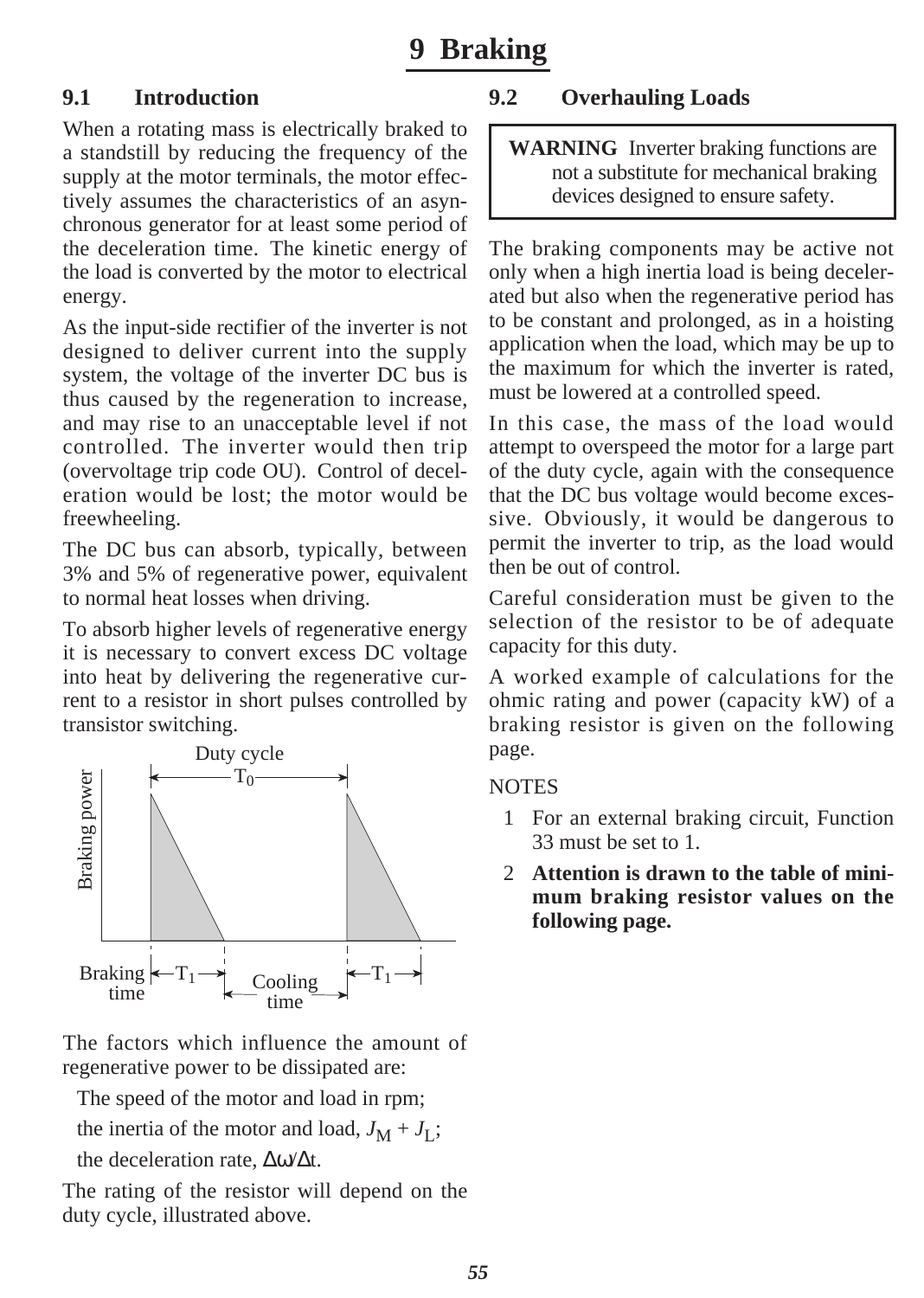#### **9.3 Calculations for Braking Resistors**

*The data necessary for the calculations:*

| Inverter | Jaguar VXS 150-1, (1.5kW, |  |
|----------|---------------------------|--|
|          | $240V$ 1-phase)           |  |

**Motor**\* Rated power, *P* = 1.5kW Speed,  $N_L$ = 1420rpm Inertia,  $J_M = 0.0035$  kg m<sup>2</sup>

**Load**\* Inertia,  $J_{\text{I}} = 0.205 \text{ kg m}^2$ Resistive torque  $M<sub>R</sub> = 0.49$  Nm

\*Manufacturers' data

#### **Maximum DC bus voltage**

Nominal DC bus voltage = AC input line voltage multiplied by  $\sqrt{2}$ . A margin above nominal voltage is necessary to allow for the switching level of the braking transistor.

∴ Max. DC bus voltage is:

 $(240 \times \sqrt{2}) + 40 = 380 \text{V} \text{DC}$ 

#### **Desired braking performance**

Duty  $cycle = 30$  seconds

Deceleration time to standstill (ramp down),  $\Delta t = 2$  seconds

#### **The working:**

Angular shaft speed,  $\omega_{\rm N}$ 

$$
\omega_{N} = \frac{2\pi N_{L}}{60} = \frac{2\pi \times 1420}{60} = 148.7 \text{ rad/s}
$$

∴ maximum torque

$$
= \frac{P}{\omega_{\rm N}} = \frac{1500}{148.7} = 10.08 \text{ Nm}
$$

Total system inertia  $J<sub>T</sub>$ 

$$
J_{\rm T} = J_{\rm M} + J_{\rm L} = 0.2085
$$
 kg m<sup>2</sup>

and required braking torque,  $M<sub>b</sub>$  =

$$
J_{\text{T}} \times \frac{\Delta \omega}{\Delta t} = 0.2085 \times \frac{148.7}{2} = 15.5 \text{ Nm}
$$

Motor braking torque

$$
M_{\rm M} = M_{\rm b} - M_{\rm R} = 15.01
$$
 Nm

Instantaneous braking power

 $P_{\rm b} = M_{\rm M} \times \omega_{\rm N}$  $= 15.01 \times 148.7 = 2232$  W Average power during one cycle (rating of the resistor)

$$
= 2232 \times \frac{2}{30} = 149W
$$

Resistor ohmic value

$$
= \frac{(DC \text{ bus max. V})^2}{P_{\text{b}}} = \frac{380^2}{2232} = \frac{65\Omega}{}
$$

These are the optimum values for the resistor to be selected. As resistors are manufactured in standard sizes, choose a rating of 150W or above, and the closest ohmic value to  $65Ω$ .

For further advice, and for a supply of braking resistors, please consult IMO Precision Controls Ltd.

CAUTION The *Jaguar VXS* inverter **will be damaged** if a braking resistor is applied having an ohmic value less than the appropriate minimum shown in the table below.

### **9.4 Minimum Braking Resistor Values**

| Inverter type | VXS   20-1   40-1   75-1   150-1   220-1   40-3   75-3   150-3   220-3   400-3 |  |  |  |  |                                                                   |
|---------------|--------------------------------------------------------------------------------|--|--|--|--|-------------------------------------------------------------------|
| Rating        |                                                                                |  |  |  |  | $\Omega$   NA   100   100   40   40   200   200   160   160   130 |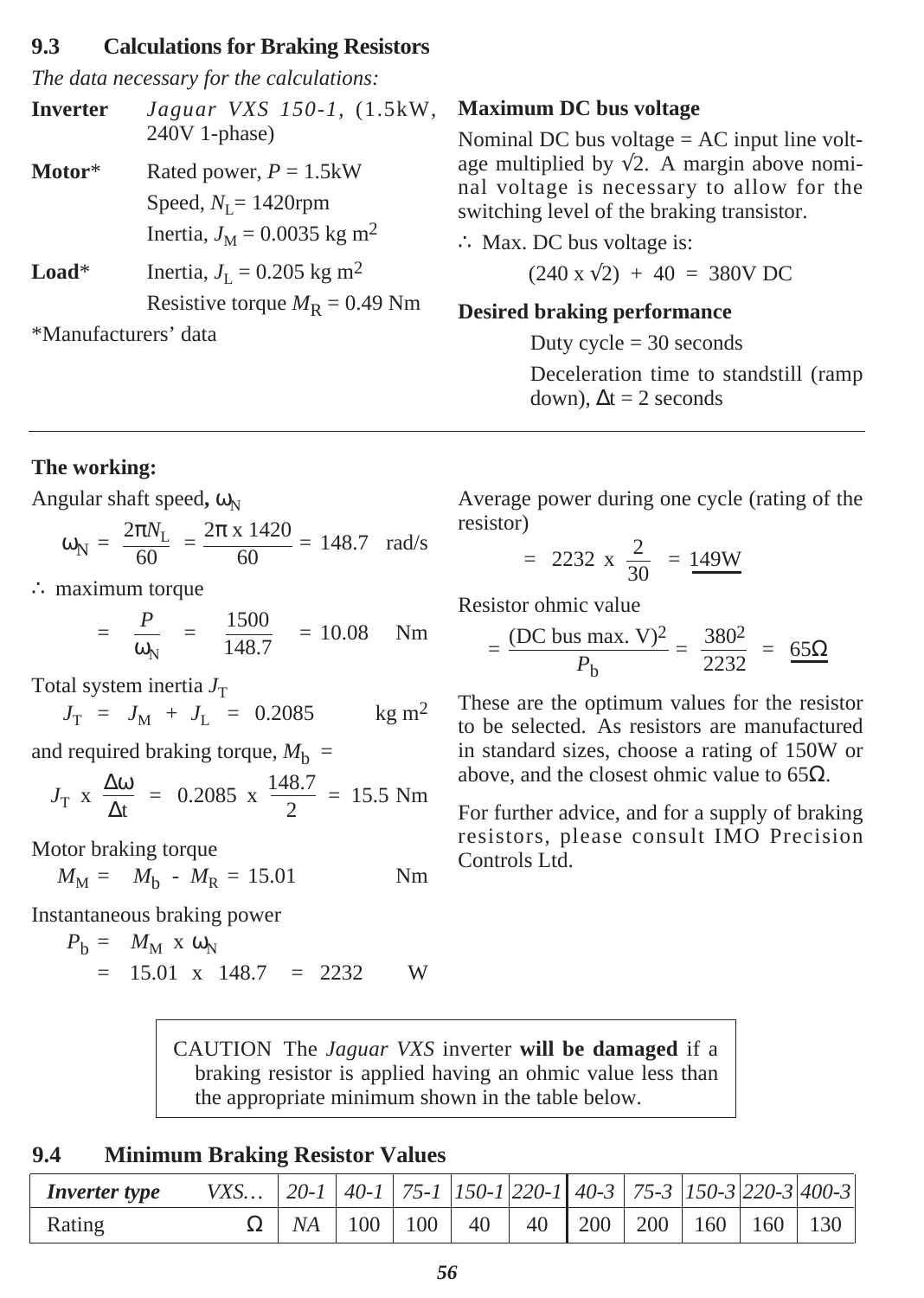### **9.5 Protection Circuits**

CAUTION When using an external braking resistor, it is **essential** that a series-connected thermal overload trip circuit is installed and that it opens the **main power supply switch** if a braking overload occurs.

### **Typical Single-phase Protection**



### **Typical Three-phase Protection**



### **NOTES**

- 1 Screening and filtering for EMC is omitted for clarity.
- 2 Observe correct polarity and connections.

### KEY

DBR Braking resistor F Control circuit fuses

- O/L Series-connected thermal overload sensor
- RTS Resistor temperature sensor
- TT Thermal trip switch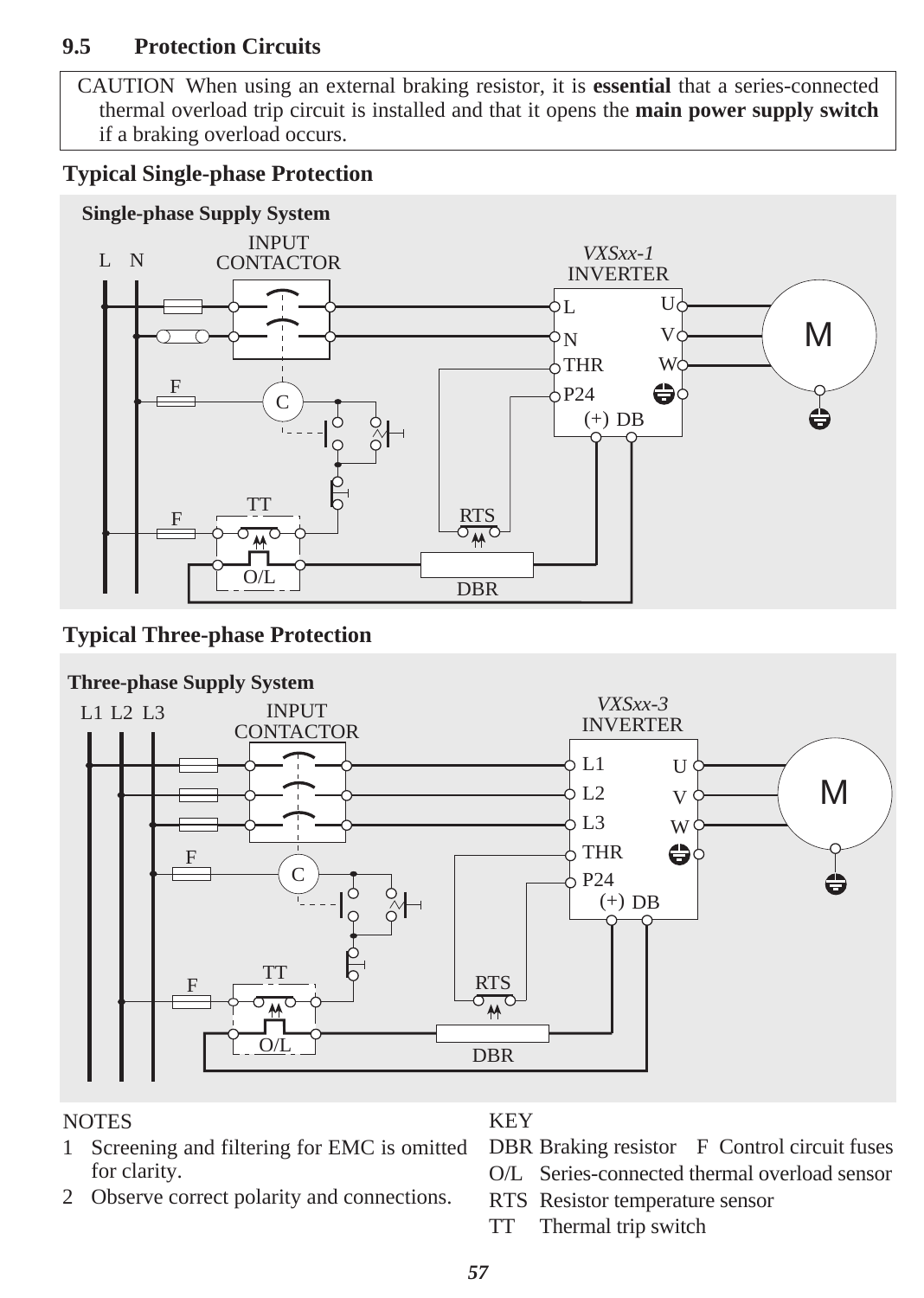### **10.1 Electromagnetic Compatibility (EMC)**

### **Complex Components**

In accordance with the provisions described in the European Commission Guidelines Document on Council Directive 89/336/EEC, IMO Precision Controls Ltd has chosen to classify the *Jaguar VXS* range of inverters as "Complex Components". The objective of this decision is to enable IMO Precision Controls Ltd to maximise their support for customers' own implementation of the EC directives.

Classification as a "Complex Component" allows a product to be treated as an "apparatus", and thus permits *compliance with the essential requirements of the EMC Directive to be demonstrated* to both an integrator of *Jaguar VXS* inverters (a constructor of switchboards, for example) and to his customer or the installer and the user.

### **Standards and Marking**

It is intended that *Jaguar VXS* inverters be supplied with a CE-marked declaration of conformity, signifying compliance with EC Directive 89/336/EEC when fitted with specified filter units installed and earthed in accordance with the data in this Product Manual.

The *"EC Declaration of Conformity"*, citing conformity with European Harmonised Standard EN60 947-1, "Specification for Low Voltage Switchgear and Controlgear", will be available upon application to IMO Precision Controls Ltd.

This specification requires the following performance criteria to be met:

### *Immunity*

Fast transient bursts (IEC801-4)

Electromagnetic (IEC801-3)

Electrostatic disturbances (IEC801-2)

Surges: 1.2 x 50µs (IEC1000-4-5 para. 8/20)

### *Emissions*

EN50081-1 or EN50081-2, as specified in the *EC Declaration of Conformity* related to the inverter.

Normally, *Jaguar VXS* inverters will offer compliance with the more severe level of EN50081-1 although the less-arduous option of EN50081-2 would be adequate for industrial applications. Reference must, however, be made to the *EC Declaration of Conformity* for precise details, as there are differences between models.

### **Power Input Filters and Output Ferrites**

It is strongly recommended that that the appropriate *Jaguar VXS* input filter is used, as shown on pages 59 to 61, to limit RF current flowing into the main supply circuit. Without an input filter a *Jaguar VXS* installation may not meet statutory requirements.

At the time of going to press, it is intended to supply a toroidal ferrite output choke, page 62, with every input filter as an 'EMC Compliance' kit.

### **Electromagnetic Emissions — general**

*Jaguar VXS* inverters contain high-power semiconductor devices which are switched at high speeds to synthesise a near-sinusoidal current waveform across the frequency range of the output. Typically, the transition time from the OFF state to fully-conducting is of the order of 200ns (200 x  $10^{-9}$ s) for these devices. Such rapidly-changing voltages and currents will generate some degree of electromagnetic emission.

Emissions will be predominantly conducted through the motor cables and the mains supply cables, although some radiated emissions will be detected in close proximity to the drive system.

It is *essential* that precautions are taken both at the design stage and at the time of installation to prevent radio-frequency (RF) emissions from the drive system interfering with sensitive equipment in close proximity.

### **General Precautions**

**It is strongly recommended that a metallic Back Plate is used as an earth plane for all the safety earth and EMC earth-bonding connections.** This very powerful technique meets all the safety earthing requirements and gives *vastly* improved EMC performance.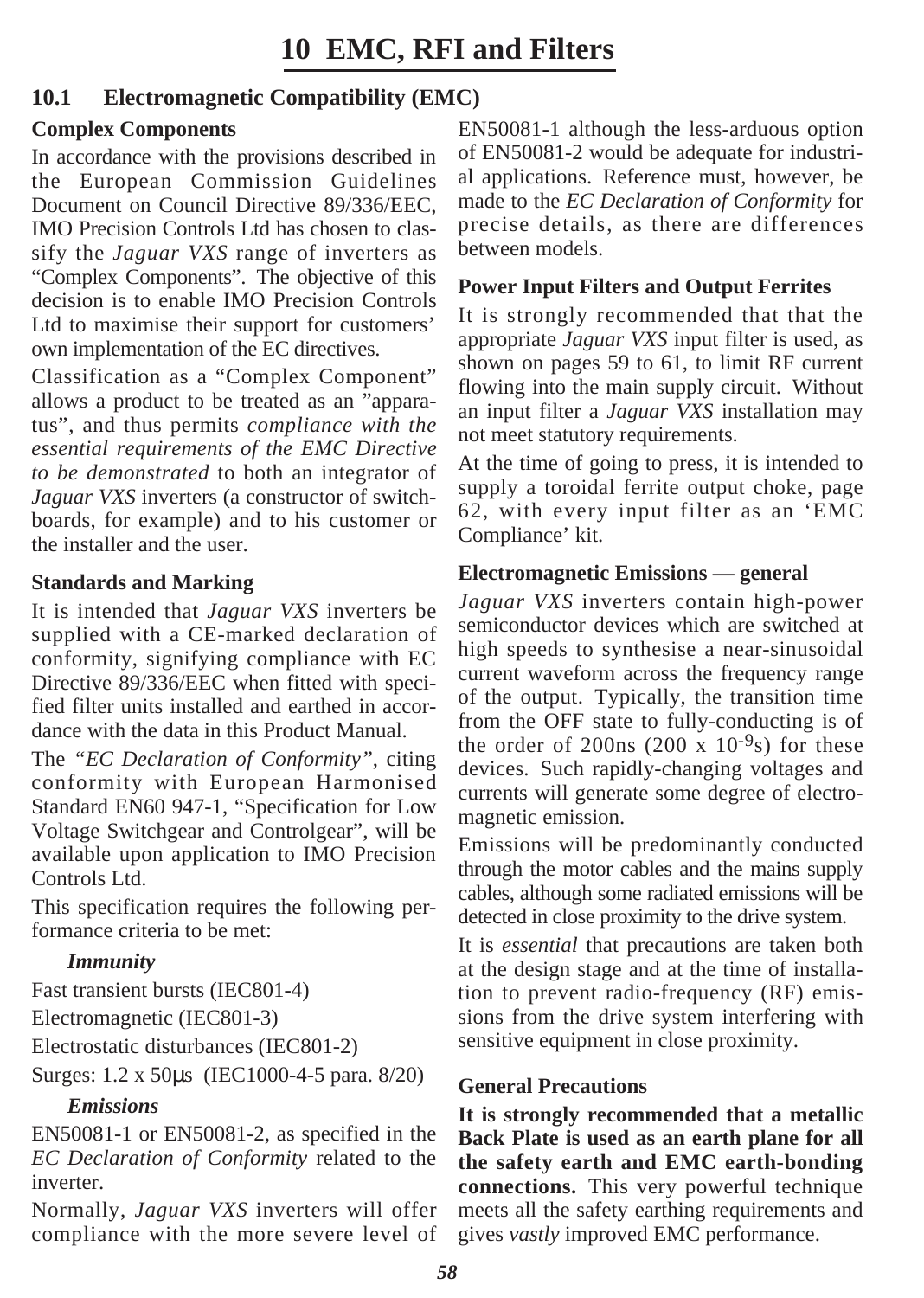- **•** The incoming protective earth conductor should be connected directly to the backplate, and green-yellow conductors should be taken from individual studs on the Back Plate to the enclosure as required to bond each panel that does not get a guaranteed safety bond through the cabinet structure.
- **•** Remove any paint or other insulating film from the enclosure and the Back Plate, and from the Back Plate at the mounting points for the FP Filter. Refer to the illustration below.
- **•** All metal-bodied components are to be bolted directly to the Back Plate, **metal to metal**. Any safety or other earth conductors should be as short and as thick as possible, and should connect directly from their component to a stud on the back plate close by, with only a single earth connection per stud as directed by EN 60204-1:1993 — the EU harmonised electrical safety standard for the electrical equipment of machines (also the most relevant electrical safety standard for almost all industrial electrical control cabinets which are not installed in explosive atmospheres). Additional guid-
- **•** Segregate power cables from control wiring by at least 300mm.
- **•** Avoid parallel cable runs to minimise 'noise coupling'. Wherever runs of power and control cables must cross, try to achieve this at right angles.
- **•** Wherever possible, do not share earth conductors.
- **Important! All conductors between a free-standing RF filter and the inverter MUST be as short and as thick as practicable.**
- **•** Always use screened control wiring. For local control circuits, as illustrated on page 13, terminate the screen at the drive end *only.* If using an external controller (*eg* a PLC or similar) terminate the screen at the non-drive end.
- **•** Use the lowest possible switching (carrier) frequency that will operate the application satisfactorily. Refer to Function 12, pages 21 and 29.
- **•** *Jaguar VXS* **inverters should be installed, and are designed to operate, within an electrically-shielded metal enclosure.**

ance on EMC Good Wiring Practice is available from IMO Precision Controls Ltd on application.

- **•** Use the correct filtering equipment and arrangements as recommended by IMO Precision Controls Ltd and illustrated on pages 60, 61 and 62.
- **•** Use screened or armoured cable for the motor supply, taking care to connect the screen to earth at *both* ends as shown in the diagram, right.

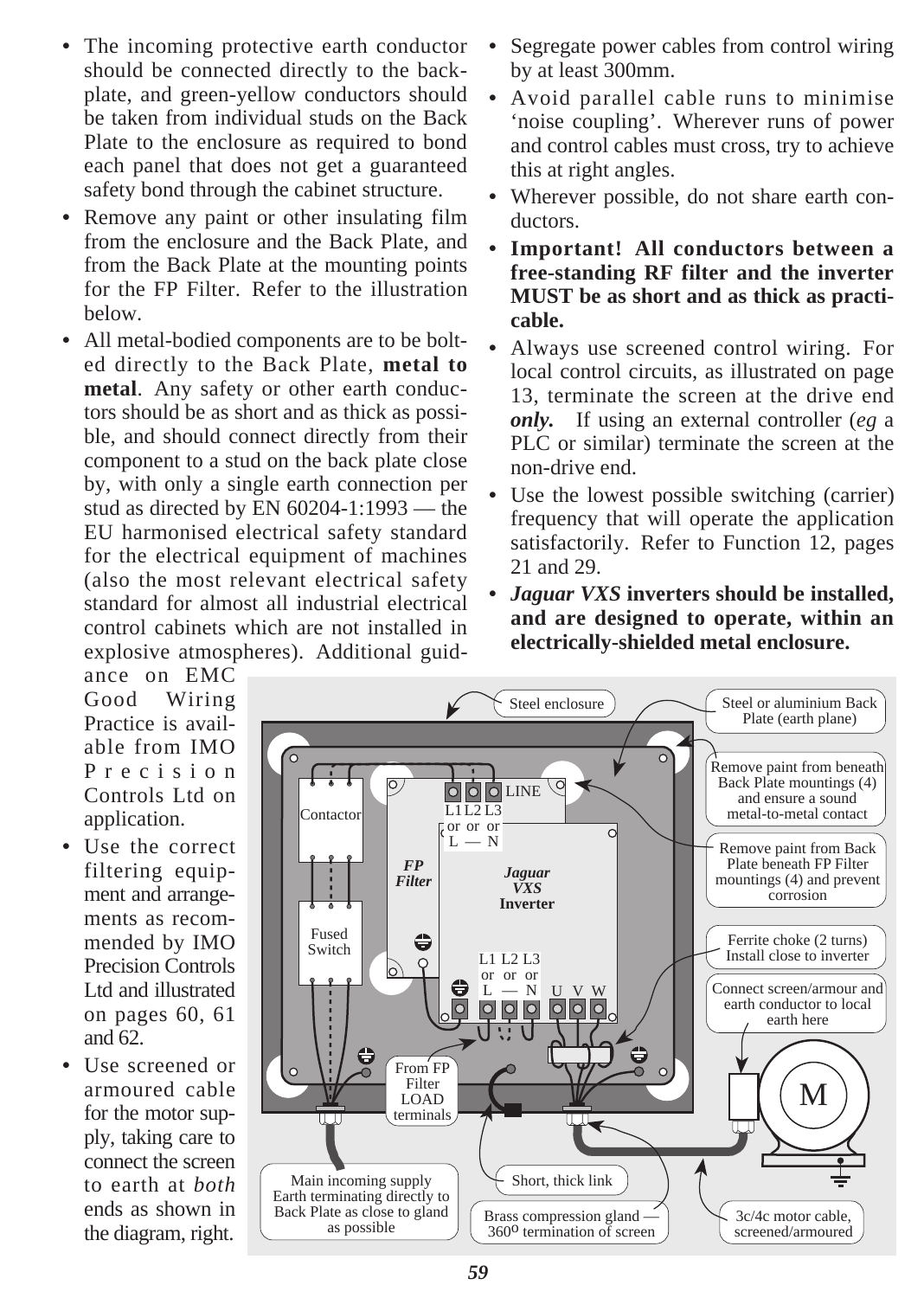### **10.2 Single-phase RFI-FP Filter**

A *Jaguar VXS* inverter may be mounted on the face of the Flatpack Filter using the integral tapped mounting points. Alternatively, the filter may be mounted upright beside the inverter.

Refer to the diagram on page 59 for details of connections and screening.

### **Earth Leakage Current**

Under normal running conditions, the effective leakage is 3.5mA nominal at 50Hz.

**WARNING** The RF filter must be earthed in accordance with the appropriate circuit diagram on page 59.



| Part<br>number | Jaguar VXS<br><i>inverter range</i> | Rated<br>current<br>$at 40^{\circ}C$ |     | W   |    | Dimensions (mm) |     |                | Weight<br>kg |
|----------------|-------------------------------------|--------------------------------------|-----|-----|----|-----------------|-----|----------------|--------------|
| RFI 20-1       | VXS20-1                             | 3A                                   | 200 | 110 | 40 | 190             | 85  | M <sub>5</sub> | 0.5          |
| RFI 75-1       | VXS40-1 to VXS75-1                  | 10A                                  | 195 | 148 | 40 | 185             | 90  | M <sub>5</sub> | 0.55         |
| RFI 220-1      | VXS150-1 to VXS220-1                | 25A                                  | 195 | 207 | 40 | 183             | 142 | M5             | .05          |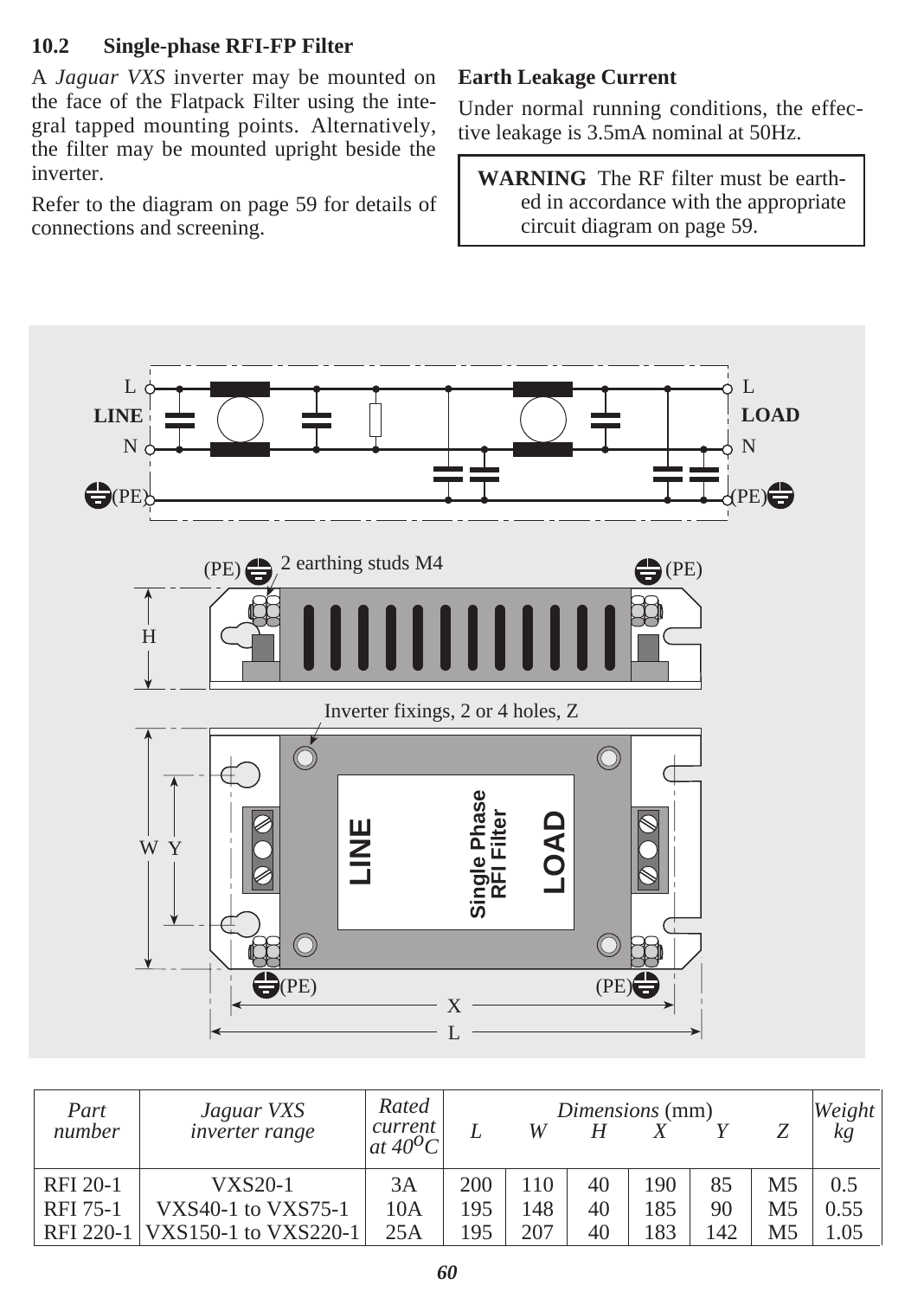### **10.3 Three-phase RFI-FP Filter**

A *Jaguar VXS* inverter may be mounted on the face of the Flatpack Filter using the integral tapped mounting points. Alternatively, the filter may be mounted upright beside the inverter.

Refer to the diagram on page 59 for details of connections and screening.

### **Earth Leakage Current**

Under normal running conditions, with three phases energised, the effective leakage is 0.5mA nominal at 50Hz. At power-on, however, or if one phase fails, the leakage current may be up 40mA.

**WARNING** The RF filter must be earthed in accordance with the appropriate circuit diagram on page 59.



| -------- | $V = V \times V$               |                             |     |     |    |     |     |                | ,, <i>.</i> . |
|----------|--------------------------------|-----------------------------|-----|-----|----|-----|-----|----------------|---------------|
| number   | <i>inverter range</i>          | current<br>at $40^{\circ}C$ |     | W   |    |     |     |                |               |
| RFI 75-3 | VXS40-3 to VXS75-3             | 10A                         | 195 | 148 | 40 | 185 | 90  | M <sub>5</sub> | 0.95          |
|          | RFI 400-3 VXS150-3 to VXS400-3 | 25A                         | 195 | 207 | 40 |     | 142 |                |               |
|          |                                |                             |     |     |    |     |     |                |               |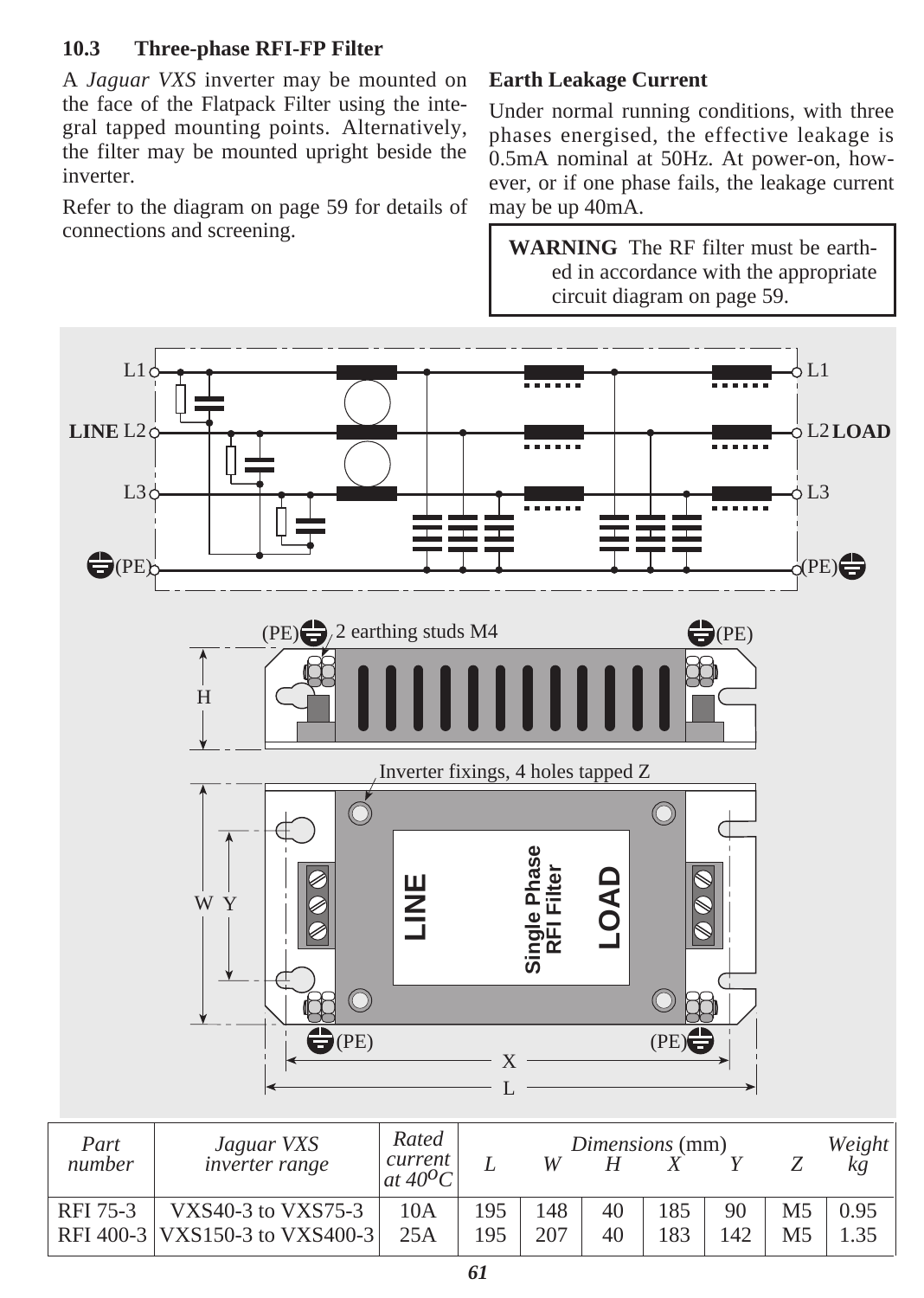### **10.4 RF Ferrite Physical Data**

| Part                               | Jaguar VXS                                                              | <i>Dimensions</i> (mm)<br>W<br>Z dia.<br>d dia. |          |  |    |  |      |  |
|------------------------------------|-------------------------------------------------------------------------|-------------------------------------------------|----------|--|----|--|------|--|
| number                             | <i>inverter range</i>                                                   |                                                 |          |  |    |  |      |  |
| OC <sub>1</sub><br>OC <sub>2</sub> | VXS20-1, 40-1, 75-1, 40-3, 75-3<br>VXS150-1, 220-1, 150-3, 220-3, 400-3 | 105                                             | 46<br>62 |  | 90 |  | 28.5 |  |



| <b>CAUTION</b>                          |
|-----------------------------------------|
| Do not overtighten the fixing screws    |
| through the base flanges of the ferrite |
| (at 'Z')                                |

### **11 Supplementary Data**

### **11.1 Insulation Testing**

### **WARNING**

SWITCH OFF AND ISOLATE the main power supply to the inverter before making any test connections.

### CAUTION

Do not perform an insulation test on any control circuit terminals.

- 1 **Disconnect the link at the earth terminal** — see NOTE 1 on the diagram.
- 2 Link together terminals as follows —

*Single-phase inverters:* L, N, P1, (+), DB, U, V, W. (VXS20-1 inverters do not have a terminal DB.) *Three-phase inverters:* L1, L2, L3, P1, (+), DB, U, V, W.

- 3 Connect the insulation tester as shown. Test voltage applied to the inverter must not exceed 500V DC.
- 4 If the test is satisfactory, remove all temporary links installed in step 2.
- 5 **Reconnect the link to the earth terminal** — see NOTE 1 on the diagram.



*Connections for insulation testing.*

### **Continuity Testing of Control Circuits**

Use a high-resistance tester, not a 'megger' or a buzzer.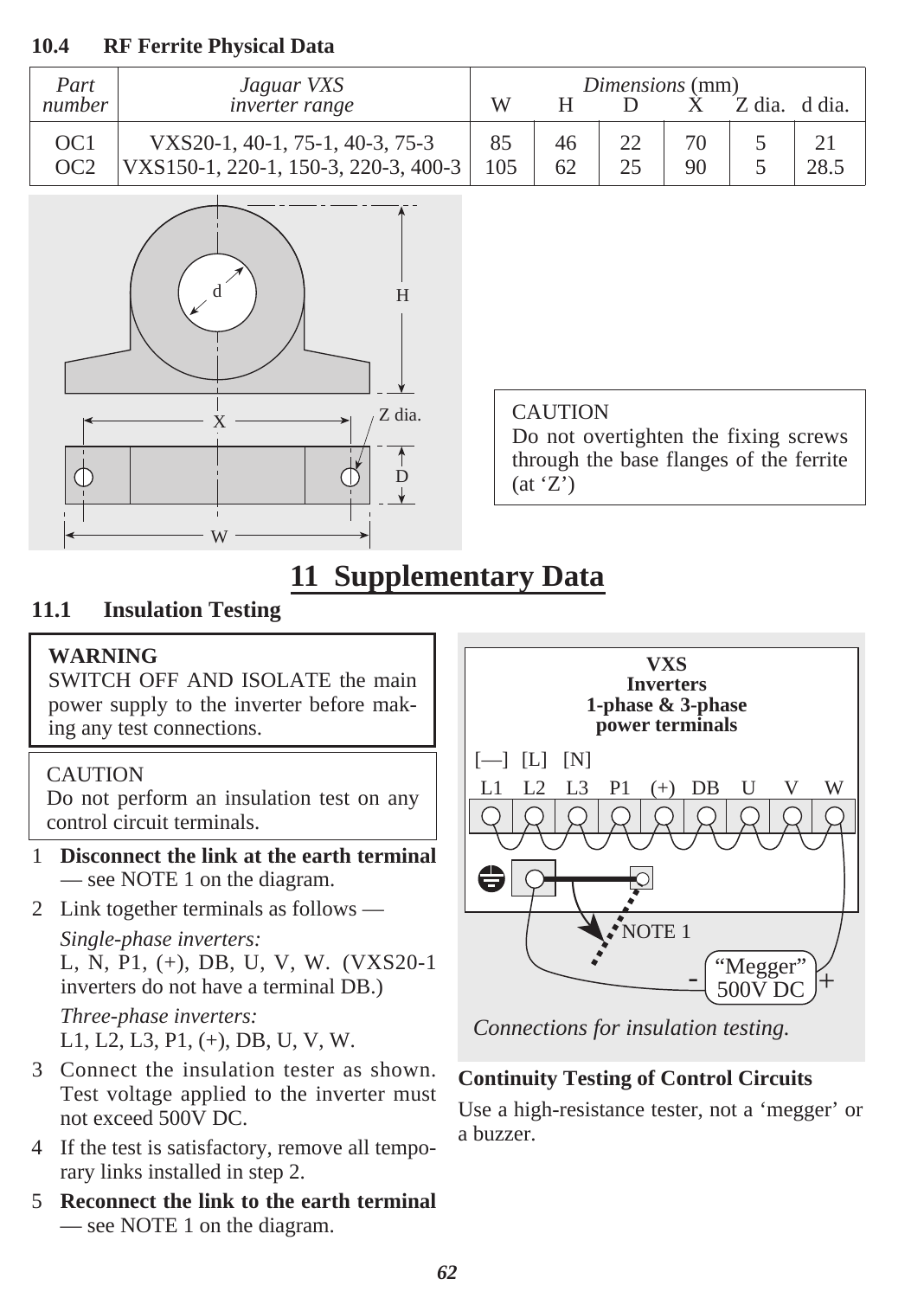| <b>Inverter</b> type                    | VXS     | $20 - 1$ | $40 - 1$ | $75 - 1$ | $[150-1]$ 220-1 40-3 |     |     | $75 - 3$ | $[150-3]$ $[220-3]$ $[400-3]$ |     |                |
|-----------------------------------------|---------|----------|----------|----------|----------------------|-----|-----|----------|-------------------------------|-----|----------------|
| <b>Cable Sizes</b>                      |         |          |          |          |                      |     |     |          |                               |     |                |
| Mains supply $\&$ motor mm <sup>2</sup> |         | 1.5      | 2.5      | 2.5      | $\overline{4}$       | 4   | 1.5 | 1.5      | 2.5                           | 2.5 | $\overline{4}$ |
| Earth cable                             | $mm2$ . | 1.5      | 2.5      | 2.5      | $\overline{4}$       | 4   | 1.5 | 1.5      | 2.5                           | 2.5 | 2.5            |
| Braking resistor cable mm <sup>2</sup>  |         | NA       | 2.5      | 2.5      | $\overline{4}$       | 4   | 1.5 | 1.5      | 2.5                           | 2.5 | 2.5            |
| <b>Maximum Length of Motor Cables</b>   |         |          |          |          |                      |     |     |          |                               |     |                |
| Unscreened cable $(1)$                  | m       | 30       | 50       | 50       | 100                  | 100 | 30  | 30       | 100                           | 100 | 100            |
| Screened cable                          | m       | 15       | 30       | 30       | 60                   | 60  | 30  | 30       | 60                            | 60  | 60             |
| <b>Related Fuse and MCB Sizes</b>       |         |          |          |          |                      |     |     |          |                               |     |                |
| MCB trip rating $(2)$                   | A       | 6        | 6        | 10       | 10                   | 20  | 6   | 6        | 6                             | 10  | 10             |
| MCB trip rating $(3)$                   | A       | 6        | 10       | 16       | 20                   | 32  | 6   | 6        | 10                            | 16  | 16             |
| Fuse rating $(2)$                       | A       | 10       | 10       | 20       | 32                   | 40  | 6   | 6        | 10                            | 10  | 20             |
| Fuse rating $(3)$                       | A       | 10       | 10       | 20       | 32                   | 40  | 6   | 6        | 10                            | 10  | 20             |

### **11.2 Table of Cable Sizes and Maximum Lengths**

(1) Not generally recommended. Refer to page 58.

(2) With DC reactor (3) Without DC reactor

### NOTES

- 1 The above data is for guidance only. National and local regulations and guidelines should be strictly observed.
- 2 The above data applies only to installations NOT equipped with motor line reactors.
- 3 The length of motor cable may be extended by the installation of motor line reactors.
- 4 Longer cables **without** motor line reactors can be achieved by reducing the PWM carrier frequency, Function 12.
- 5 If the length of the motor cable is greater than 50m, it may be necessary to reduce the PWM carrier frequency, Function 12, to 0 to reduce the effect of leakage current.
- 6 Long cables may reduce the starting torque output of the motor due to voltage drop.
- 7 It is recommended that MICC-type cable is NOT used for motor supply due to high capacitance and thus greater limitation of maximum length.
- 8 The above data is based on the use of standard 4-pole squirrel cage induction motors.
- 9 If a non-standard motor is to be used, or cables in excess of 100m, consult IMO Precision Controls Ltd.
- 10 The figures given in the above table are proven lengths. Under certain operating conditions the maximum length may be considerably greater. If further assistance is required, please consult IMO Precision Controls Ltd.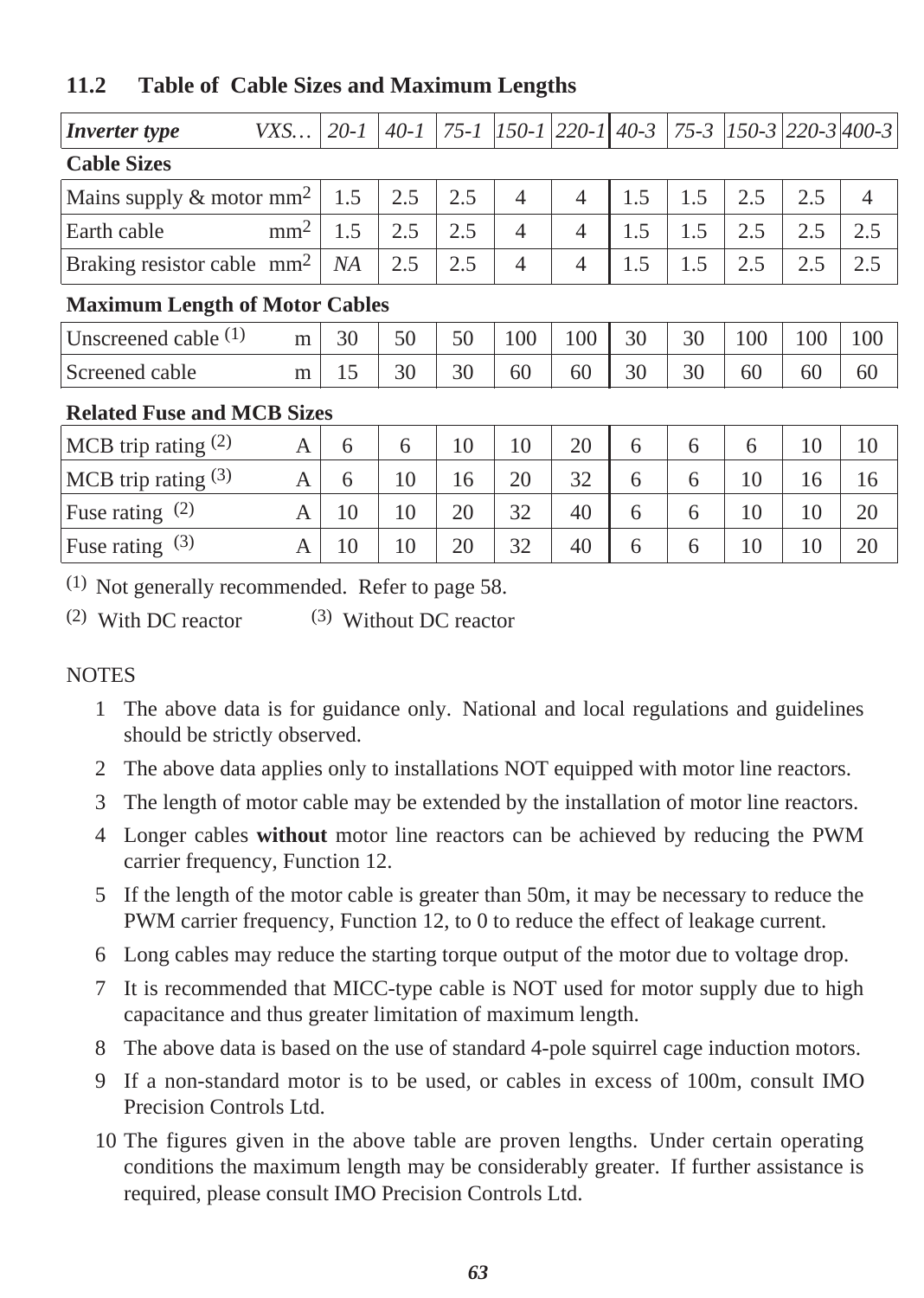| <b>Table of Heat Losses (Watts)</b> |                      |          |                    |                           |           |           |          |          |                          |           |           |
|-------------------------------------|----------------------|----------|--------------------|---------------------------|-----------|-----------|----------|----------|--------------------------|-----------|-----------|
| <b>Inverter</b> type                | VXS                  | $20 - 1$ | $40 - 1$           | $75 - 1$                  | $150 - 1$ | $220 - 1$ | $40 - 3$ | $75 - 3$ | $150 - 3$                | $220 - 3$ | $400 - 3$ |
|                                     |                      |          |                    | <b>Single-phase Input</b> |           |           |          |          | <b>Three-phase Input</b> |           |           |
| Function 12<br>setting              | Carrier<br>freq. kHz |          | Heat Loss in Watts |                           |           |           |          |          |                          |           |           |
| $\overline{0}$                      | 0.75                 | 23       | 45                 | 56                        | 81        | 129       | 42       | 51       | 67                       | 97        | 120       |
| $\mathbf{1}$                        | 1.0                  | 23       | 45                 | 56                        | 81        | 130       | 43       | 52       | 69                       | 99        | 124       |
| $\mathfrak{2}$                      | 2.0                  | 24       | 45                 | 58                        | 83        | 133       | 46       | 58       | 75                       | 105       | 139       |
| 3                                   | 3.0                  | 24       | 46                 | 59                        | 85        | 136       | 49       | 64       | 81                       | 112       | 153       |
| $\overline{4}$                      | 4.0                  | 25       | 46                 | 60                        | 87        | 139       | 53       | 69       | 87                       | 118       | 168       |
| 5                                   | 5.0                  | 26       | 46                 | 61                        | 89        | 142       | 56       | 75       | 94                       | 125       | 183       |
| 6                                   | 6.0                  | 26       | 47                 | 63                        | 91        | 145       | 59       | 80       | 100                      | 132       | 198       |
| $\tau$                              | 7.0                  | 27       | 47                 | 64                        | 93        | 148       | 62       | 86       | 106                      | 138       | 213       |
| 8                                   | 8.0                  | 27       | 47                 | 65                        | 95        | 151       | 65       | 92       | 112                      | 145       | 227       |
| 9                                   | 9.0                  | 28       | 48                 | 67                        | 97        | 155       | 69       | 97       | 119                      | 151       | 242       |
| 10                                  | 10.0                 | 29       | 48                 | 68                        | 99        | 158       | 72       | 103      | 125                      | 158       | 257       |
| 11                                  | 11.0                 | 29       | 48                 | 69                        | 101       | 161       | 75       | 108      | 131                      | 165       | 272       |
| 12                                  | 12.0                 | 30       | 49                 | 70                        | 103       | 164       | 78       | 114      | 137                      | 171       | 287       |
| 13                                  | 13.0                 | 30       | 49                 | 72                        | 105       | 167       | 82       | 119      | 144                      | 178       | 301       |
| 14                                  | 14.0                 | 31       | 49                 | 73                        | 107       | 170       | 85       | 125      | 150                      | 184       | 316       |
| 15                                  | 15.6                 | 32       | 50                 | 75                        | 110       | 175       | 90       | 134      | 160                      | 195       | 340       |